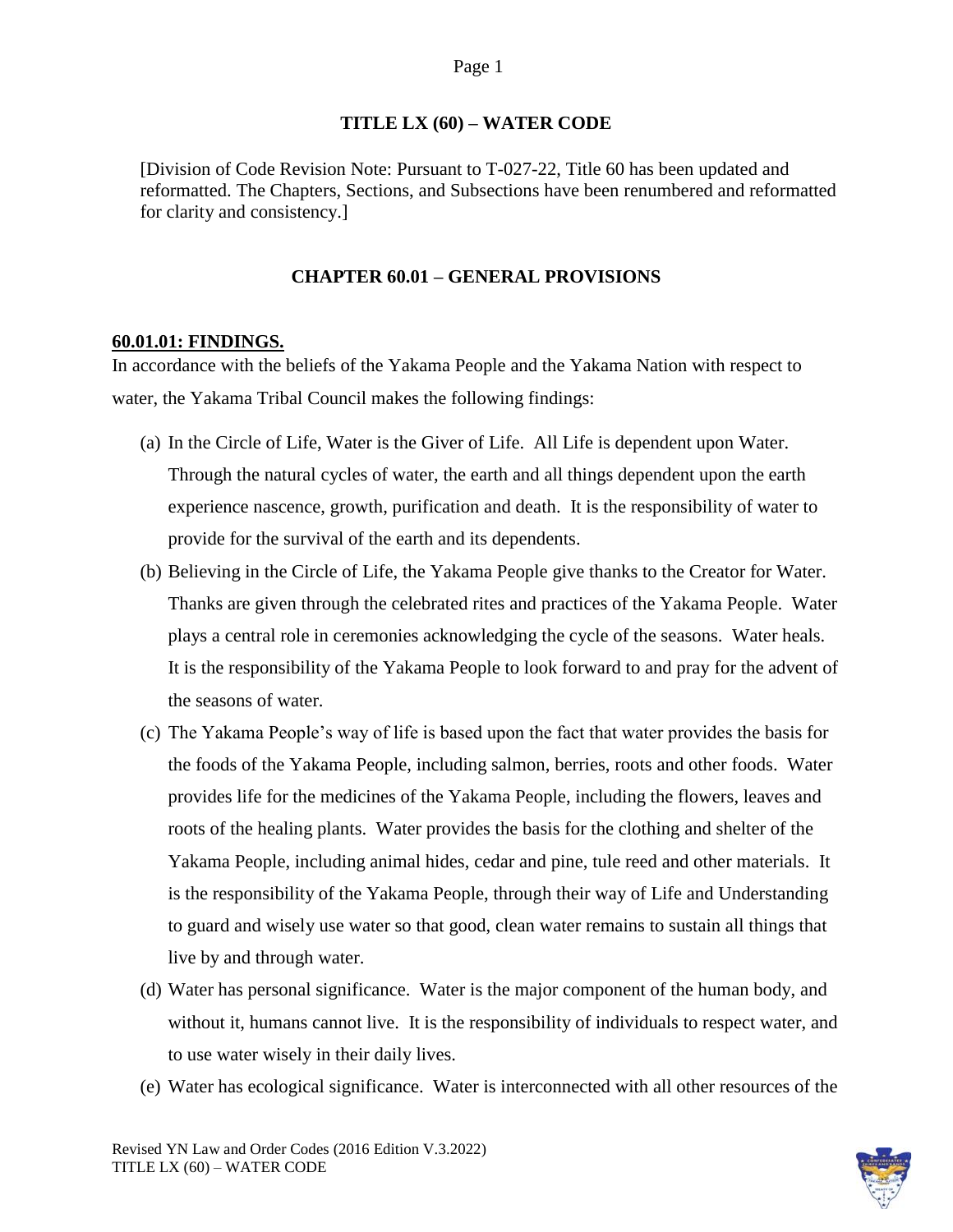#### Page 2

Yakama Nation and Yakama Reservation, including timber, minerals, animals, fish, plants and humans. It is the responsibility of the Yakama People to recognize the interconnectedness of all resources and to work and live in harmony with all resources.

- (f) The human relationship with water is one of stewardship. As it is the responsibility of water to provide for all life, so it is the responsibility of humans to provide for water. The Yakama People, individually and collectively, are caretakers of the water resources of the Yakama Nation. They must act to avoid significant interruption of the natural cycles of water. They must seek to preserve the natural flows of water, both above and below the surface, necessary to provide for other forms of life. They must, above all, utilize water with wisdom and restraint, and seek to avoid its waste.
- (g) The religious, cultural, personal and ecological significance of water guides the appropriate use, management and protection of water resources, and conditions all water and land use activities in the watersheds and drainage basins of the Yakama Reservation.
- (h) The surface and groundwaters of the Yakama Reservation are interconnected by the hydrologic cycle; water is a unitary resource whether occurring as groundwater, springs, streams, rivers, soil moisture, precipitation, recharge, drainage waters, snow pack, or in any other form.
- (i) Clean water is vital to the health and welfare of the Yakama Nation, and because the use of water resources may contribute to the degradation of water quality, it is necessary to protect the environmental quality and integrity of all surface and ground waters. [Annotation: Enacted by T-79-77, Amended by T-160-92, Amended by T-089-05, Amended and Superseded by T-027-22]

#### **60.01.03: PURPOSES.**

- (a) This Water Code shall establish all rights and interests in the water resources of the Yakama Nation, and shall provide a mechanism for regulating the use and management of all waters that arise on, border, traverse, or underlie the Yakama Reservation or which are off-reservation and subject to the jurisdiction of the Yakama Nation.
- (b) The Committee, Director, and Water Code Administration staff shall understand and observe the following purposes, and all activities and decisions pertaining to water resources made under the authority of this Code shall be consistent with this section:

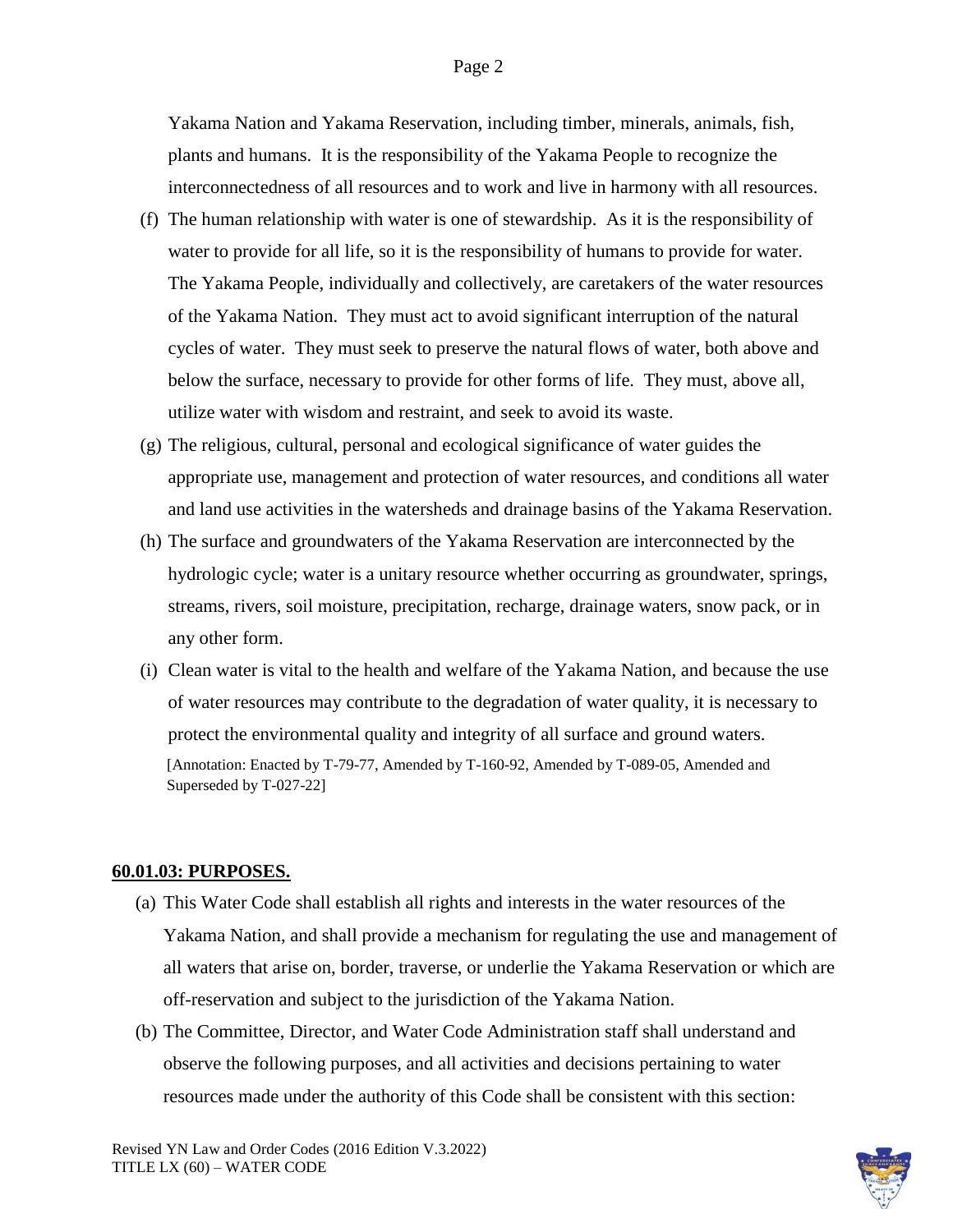- (1) The provision of information and guidance to all persons and decision makers concerning water use issues;
- (2) The maintenance and improvement of present levels of water quantity and quality;
- (3) Responding to the cultural and religious values of the Yakama Nation;
- (4) Encouraging public involvement in the decision-making process;
- (5) Avoiding cross-transfer of problems related to water use to other environmental media; and
- (6) Promotion and encouragement of conservation efforts regarding water usage.

### **60.01.05: DEFINITIONS.**

As used in this Title, unless otherwise explicitly stated, the terms set forth below shall be defined as follows:

- (a) ACQUAVELLA or ACQUAVELLA ADJUDICATION: a final court decree, including any final decisions on appeal, of In the Matter of the Determination of the Rights to the Use of Surface Waters of the Yakima River Drainage Basin, Dept. of Ecology v. Acquavella, et. al., Yakima County Superior Court No. 77-2-01484-5.
- (b) AFFECTED PARTY: any person who can demonstrate a substantial, adverse economic or physical impact on his or her property or other recognized interests by virtue of actions undertaken in accordance with this Code.
- (c) APPEAL: an administrative appeal to the Tribal Council of a decision by the Committee pursuant to this Code.
- (d) BENEFICIAL USE: the purpose or benefit to be derived from any surface water or groundwater under Section 60.01.13.
- (e) CITATION: a notice to a person of violation of this Code.
- (f) CODE: the Yakama Nation Water Code, RYC Title 60, "Choosh Tamanwit."
- (g) COMMITTEE: the Yakama Nation Roads, Irrigation & Land Committee.
- (h) TRIBAL COURT: the Yakama Nation Tribal Court.
- (i) DEFENDANT: a person against whom a citation is issued or a petition is filed in Tribal Court pursuant to this Code.

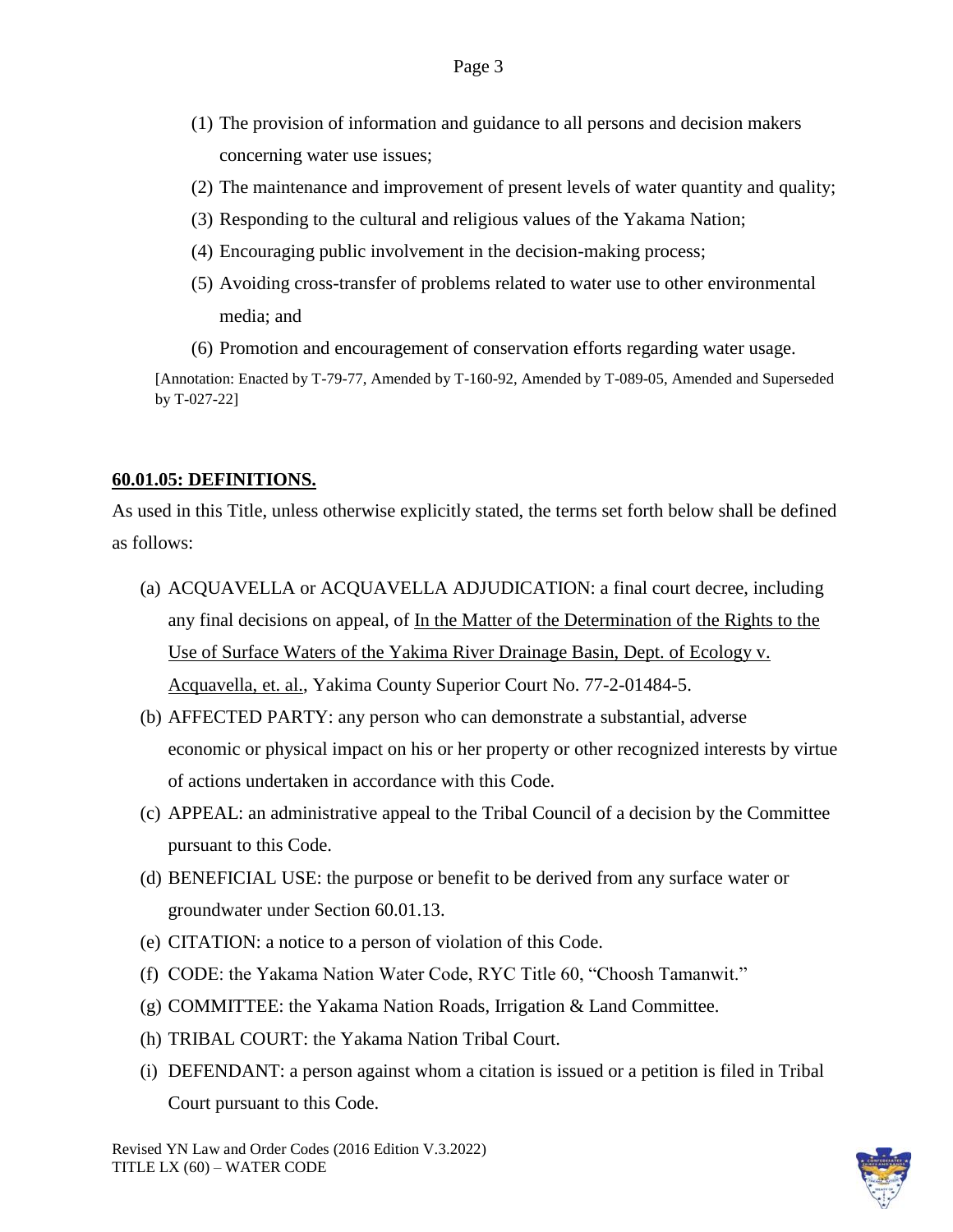- (j) DIRECTOR: the Director of the Water Code Administration.
- (k) ENFORCEMENT PROCEEDING: a proceeding in Tribal Court by the Director to remedy a violation of this Code.
- (l) FINAL DECISION: a final decision by the Director to issue, deny, condition, renew, or revoke a permit pursuant to this Code.
- (m)FINAL JUDGMENT: either
	- (1) Issuance of a citation as provided by this Code, unless the citation is contested as provided by this Code; or
	- (2) A final Court order in favor of either the Water Code Administration or the defendant as a result of an enforcement action under this Code.
- (n) GROUNDWATER: all fresh water found beneath the earth's surface.
- (o) MINIMUM INSTREAM FLOWS: the minimum amount of surface flow in a body of water necessary to support fish and other aquatic life.
- (p) PERMIT: a permit issued by the Director pursuant to this Code or any regulation issued thereunder.
- (q) PERMITTEE: the holder of a valid permit issued in accordance with this Code or any regulations adopted thereunder.
- (r) PERSON: an individual; a business organization, including a corporation, partnership, joint venture, or agent thereof; a public or private entity, group, organization, association, or agent thereof; or any government or agent thereof.
- (s) PETITION: a petition by the Director to Tribal Court for injunctive relief to remedy any violation of this Code by any person.
- (t) PROTEST: an appeal to the Committee by a permit applicant, permittee, or affected party of a final decision by the Director regarding a permit or permit application.
- (u) RESERVATION: those lands and waters reserved by Article II of the Treaty of 1855.
- (v) SURFACE WATER: all fresh water found above the earth's surface, whether flowing or stationary, and whether diffused or contained within a defined water course or body of water of any kind.
- (w)TREATY OF 1855: The Treaty of June 9, 1855 (12 Stat. 951) between the Yakama Nation and the United States of America.
- (x) TRIBAL COUNCIL: the Yakama Nation Tribal Council.

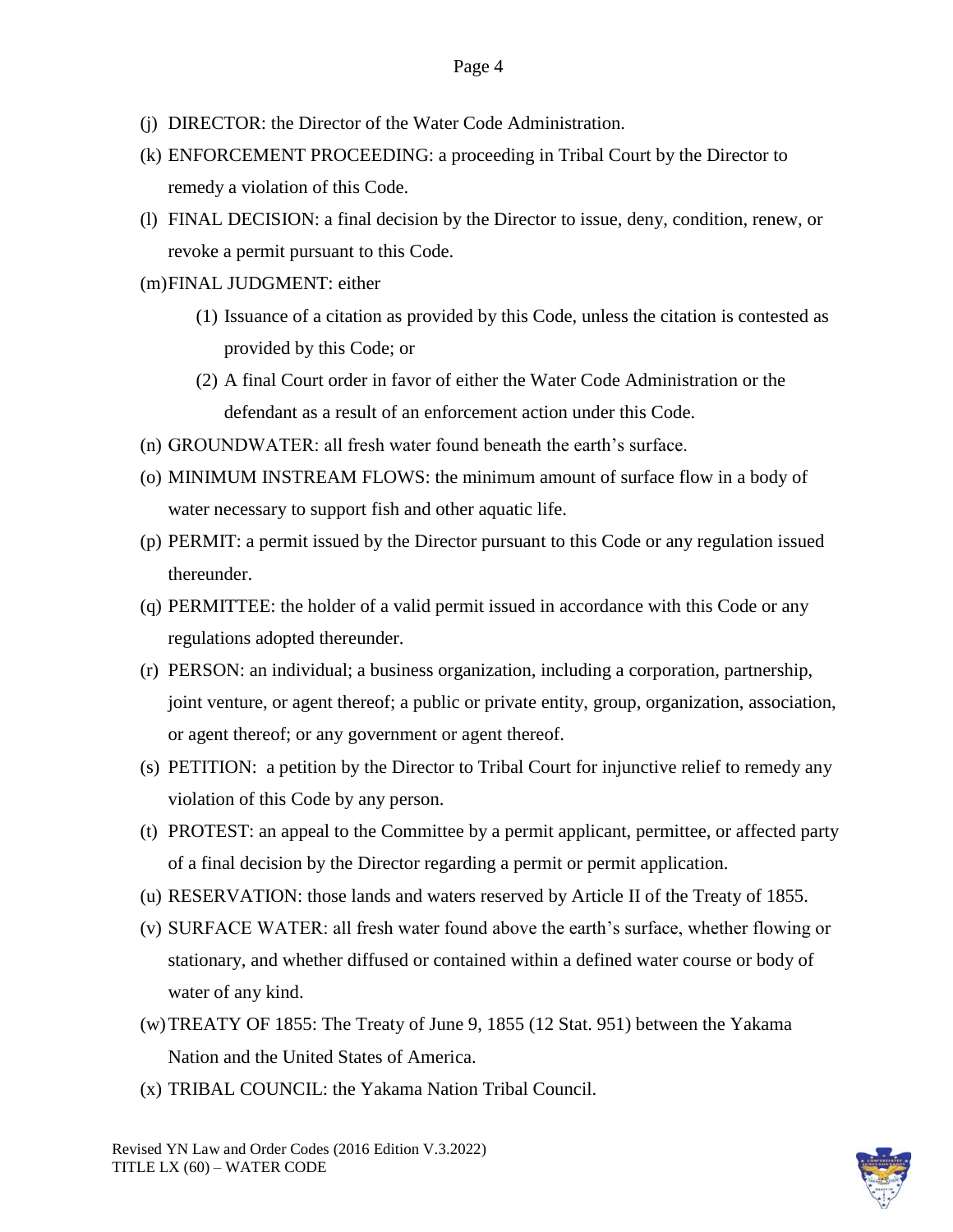- (y) TRIBAL SURFACE WATER: all surface water reserved by the Yakama Nation under the Treaty of 1855.
- (z) TRIBAL WATER RESOURCES: all surface water and groundwater within, flowing through or located underneath the Reservation, off-reservation on trust land or within Indian Country subject to the Yakama Nation's jurisdiction or otherwise reserved under the Treaty of 1855.
- (aa) TURBIDITY: the clarity of water as measured with a calibrated turbidimeter.
- (bb) VIOLATION: a transgression of this Code or any regulation, rule, order, permit, or certification issued pursuant to this Code, or any part thereof, including both acts and omissions.
- (cc) WATER QUALITY: includes but is not limited to water temperature, stream turbidity and other parameters associated or related to health risks in drinking water and risks to natural resources.
- (dd) WETLAND: an area inundated with water (surface or ground) at a sufficient frequency and duration to support the development of hydric soils and the growth of hydrophytic vegetation. Wetlands include swamps, ponds, bogs, marshes and other similar areas.
- (ee) YAKAMA NATION: the Confederated Tribes and Bands of the Yakama Nation. [Annotation: Enacted by T-79-77, Amended by T-160-92, Amended by T-089-05, Amended and Superseded by T-027-22]

### **60.01.07: OFF-RESERVATION WATERS AND OTHER RESERVED WATERS.**

- (a) The Yakama Nation has an interest in the quantity and quality of waters found at usual and accustomed fishing areas, and that support fish and other aquatic life at usual and accustomed places and which influence habitat conditions of fish collected at such areas. The Yakama Nation has a reserved right to water to fulfill and support all off-reservation reserved hunting, fishing, grazing, food-gathering rights and any other reserved rights.
- (b) Waters and water resources of the Yakama Nation shall be construed to include unquantified future needs of the Yakama Reservation to accommodate population growth, economic and other development, and the physical resources of the Reservation and all other Treaty and federally-reserved water rights.
- (c) The Water Code shall have jurisdiction to the fullest extent allowed under applicable law.

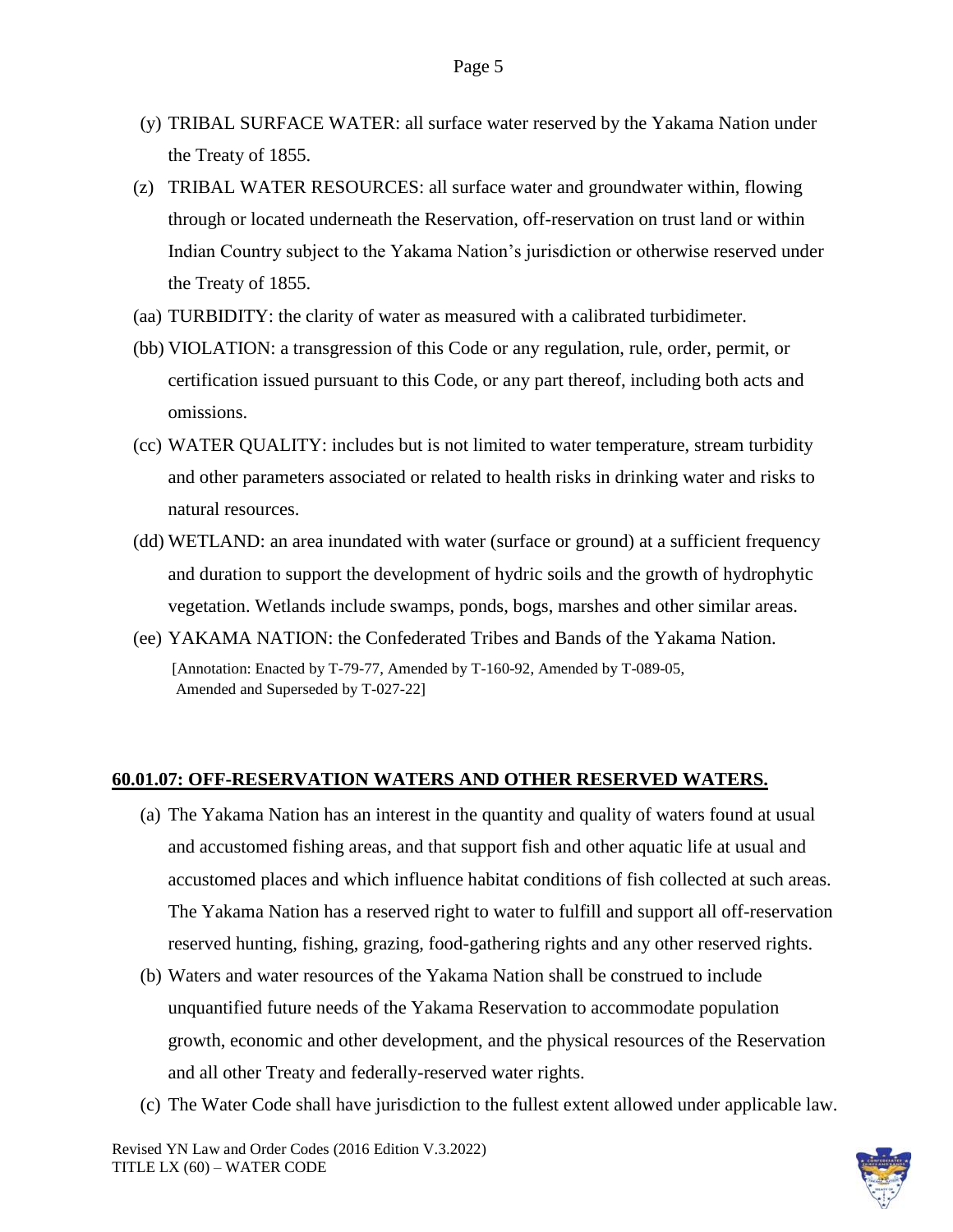#### **60.01.09: SOVEREIGN RIGHTS AND DUTIES.**

- (a) The Yakama Nation retains primary rights to and is the steward of all tribal water resources reserved by the Treaty of 1855.
- (b) The Yakama Nation holds all tribal water resources in perpetual trust for the use and benefit of the Yakama Reservation and its occupants. Any legal title of the United States to any of said waters is held solely as trustee for the Yakama Nation.
- (c) All rights to the use of tribal water resources are held subject to the prior rights, superior interests, and governmental authority of the Yakama Nation, the policies and provisions contained in this Code, and all administrative regulations and determinations made in accordance with this Code.

[Annotation: Enacted by T-79-77, Amended by T-160-92, Amended by T-089-05, Amended and Superseded by T-027-22]

### **60.01.11: JURISDICTION.**

- (a) This Code applies to all tribal water resources within the jurisdiction of the Yakama Nation. The Tribal Council and Committee shall have original and exclusive jurisdiction to enforce, administer, and adjudicate all matters pertaining to this Code and tribal water resources within the jurisdiction of the Yakama Nation.
- (b) The jurisdiction asserted under this Code is intended to apply to the fullest extent of applicable law as determined by courts of competent jurisdiction. [Annotation: Enacted by T-79-77, Amended by T-160-92, Amended by T-089-05, Amended and Superseded by T-027-22]

#### **60.01.13: BENEFICIAL USES.**

- (a) Unless otherwise noted in this Code, beneficial uses of the water resources of the Yakama Nation include:
	- (1) Religious and cultural uses including, but not limited to, instream flow and habitat

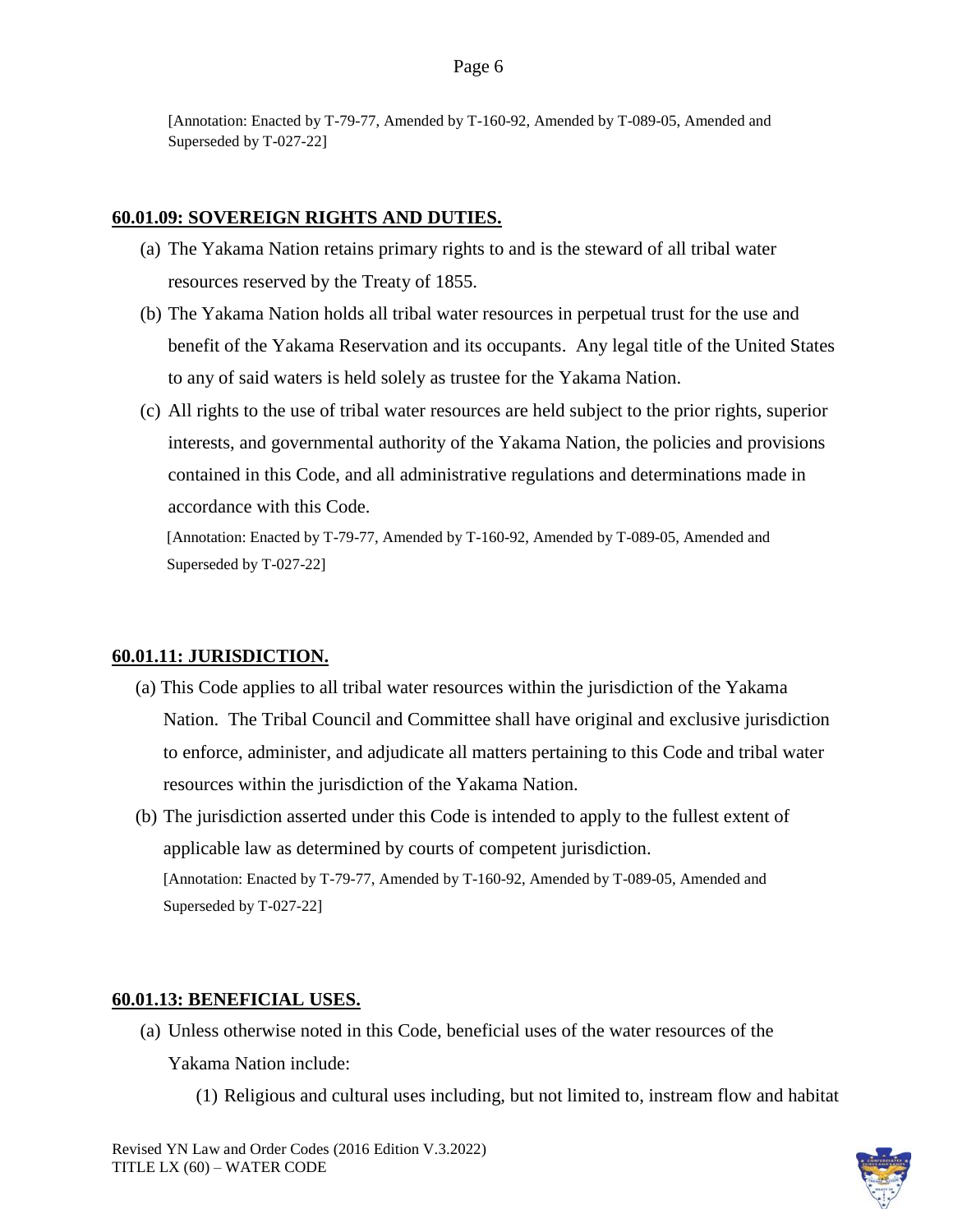for fisheries and wildlife conservation, and preservation of habitat for berries, roots, medicines, and other vegetation significant to the values of the Yakama People;

- (2) Domestic and municipal uses, for personal household and garden purposes;
- (3) Stock watering;
- (4) Agricultural uses, provided that agricultural practices which do not make reasonably efficient use of water, or which waste water, shall not be considered a beneficial use;
- (5) Aquifer and groundwater recharge, provided that unreasonable capture of water to create an artificial aquifer for private use shall not be considered a beneficial use; and
- (6) Economic development uses, including timber, industrial, and power needs.
- (b) When two or more proposals for beneficial use of water are in conflict, the Water Code Director shall make an equitable allocation of water between the proposed uses. In making such an allocation, the Director shall consider and apply:
	- (1) Principles of conservation and preservation, including impacts to water quality;
	- (2) Best management practices designed for the efficient uses and conservation of water;
	- (3) Collective or public interest in, and need for, water resources; and
	- (4) Economic and other hardship to individuals.
- (c) Where conflict between beneficial uses cannot be resolved, the Water Code Director and the Committee shall, in making water allocation decisions, prioritize water usage according to the order set forth in 60.01.13(a).
- (d) In any location where multiple types of water use create a hardship upon domestic water users, the Director may modify or disallow the non-domestic water uses, whether established prior or subsequent to the adoption of this Code, either temporarily or permanently, in order to alleviate the hardship.
- (e) Other uses of water may be designated beneficial uses by the Director and the Committee. Except in an emergency, as set forth in Chapter 60.25 of this Code, such uses shall be subordinate to the uses enumerated above.

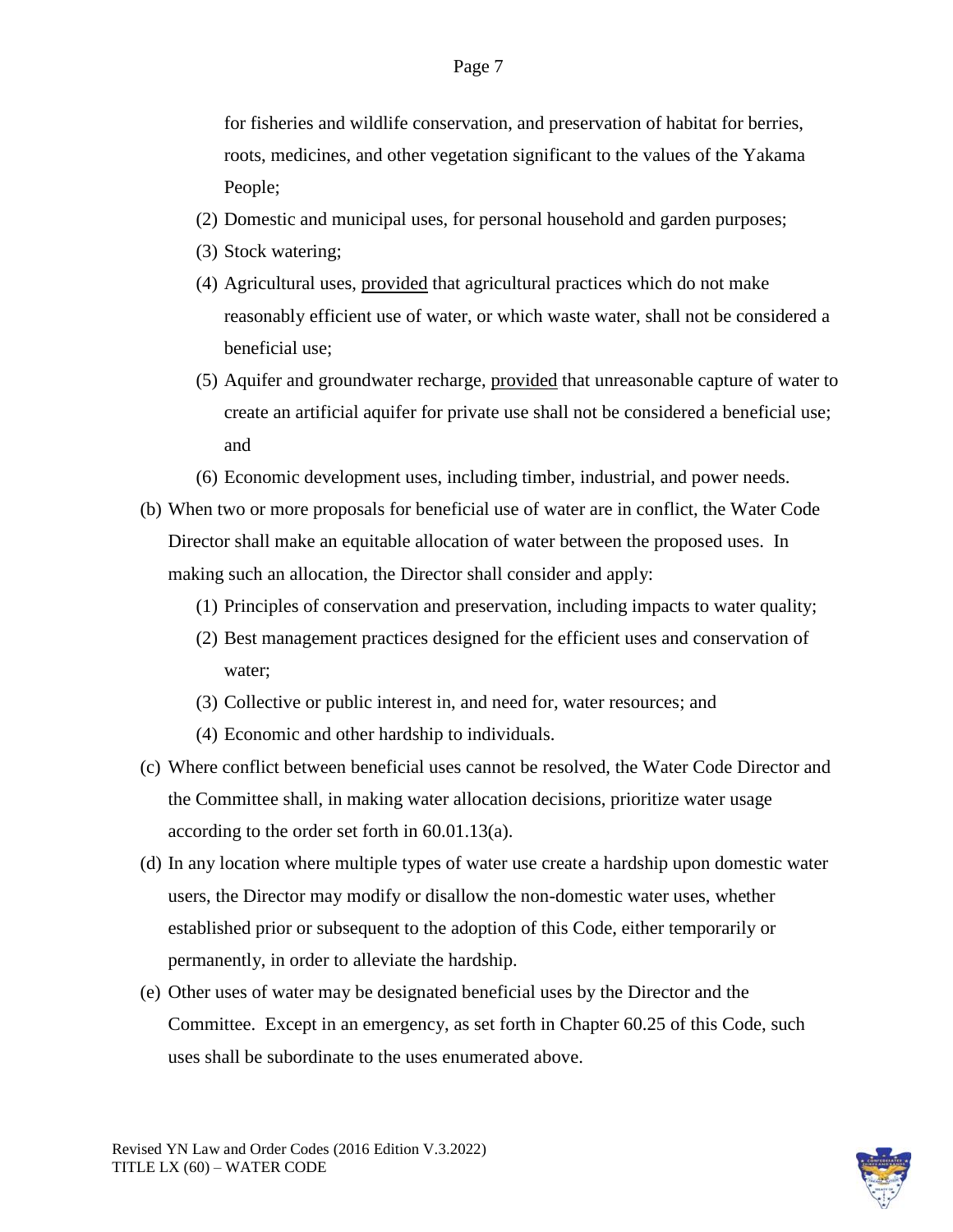### **60.01.15: PROHIBITED ACTIVITY.**

The following activities are prohibited and shall each constitute a violation of this Code, subjecting the violator to the penalties provided in Chapters 60.19 and 60.23:

- (a) Use of tribal water resources without a permit as required by Chapter 60.09;
- (b) Waste of tribal water resources that have been withdrawn, diverted or otherwise taken pursuant to a valid permit;
- (c) Obstruction of or interference with the Director or Water Code staff performing their lawful duties under this Code;
- (d) Misrepresentation of any material fact by any person providing information required by this Code.

[Annotation: Enacted by T-79-77, Amended by T-160-92, Amended by T-089-05, Amended and Superseded by T-027-22]

# **CHAPTER 60.03 – ROADS, IRRIGATION AND LAND COMMITTEE**

### **60.03.01: CONFLICTS OF INTEREST.**

The Committee and each of its members shall avoid any conflicts of interest, including political and economic interests, in carrying out the duties of the Committee, and shall observe all rules and regulations of the Yakama Nation.

[Annotation: Enacted by T-79-77, Amended by T-160-92, Amended by T-089-05, Amended and Superseded by T-027-22]

### **60.03.03: GENERAL POWERS AND DUTIES.**

The Committee shall be responsible for administering the provisions of the Water Code and may:

(a) Approve or disapprove of permits issued by the Director in accordance with the procedures set forth in this Code;

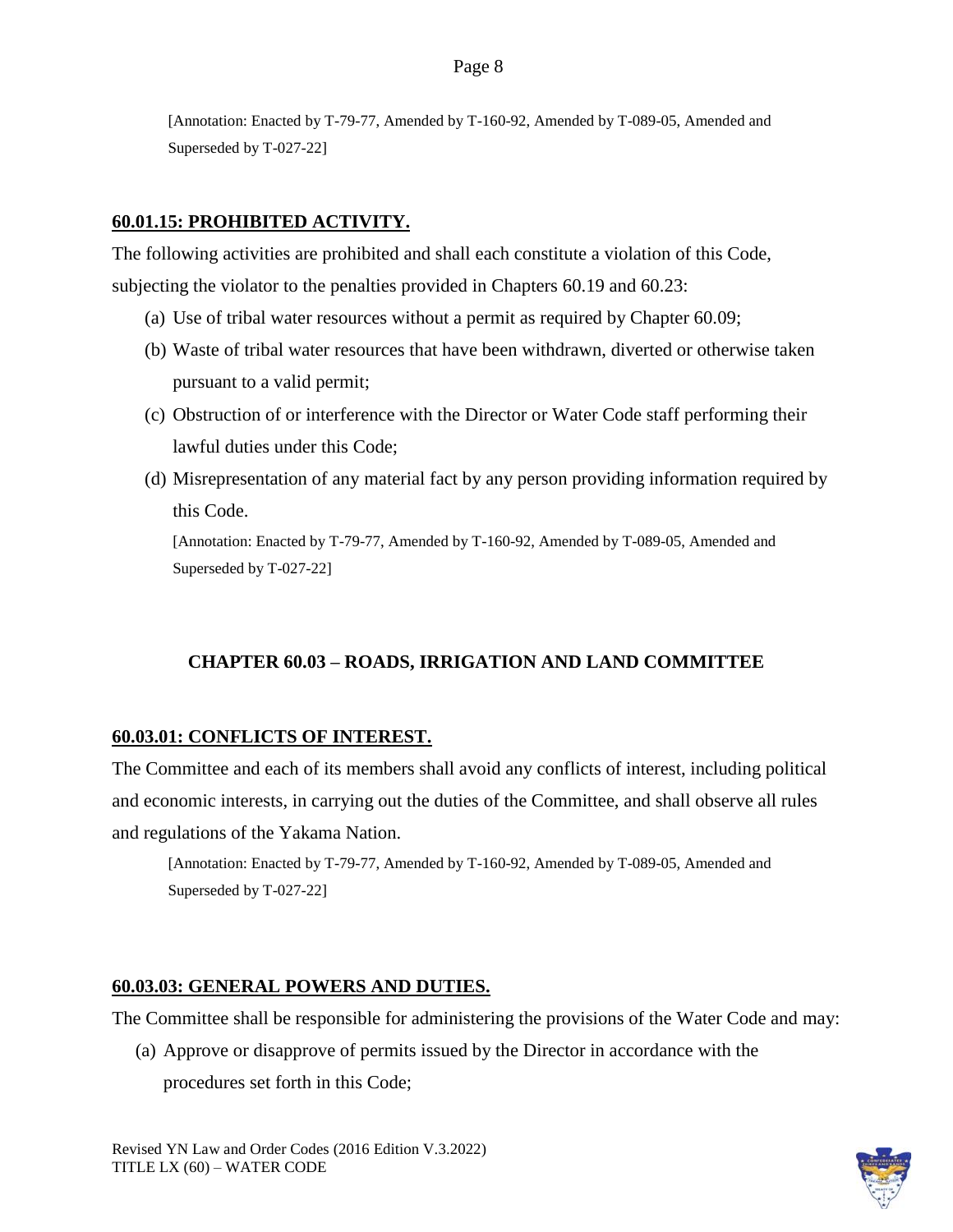- (b) Conduct hearings on protests of permit decisions of the Director, and affirm, deny, modify, or revoke such permit decisions as it deems necessary;
- (c) Approve or disapprove regulations, permit forms, and other materials prepared by the Director to implement this Code;
- (d) Make determinations of availability and need as provided for in this Code;
- (e) Ensure minimum water flows in streams, rivers, and lakes as required for fish and other aquatic life and wildlife conservation and enhancement and other instream needs;
- (f) Propose Code amendments to the Tribal Council as needed to implement its policies and objectives;
- (g) Consistent with existing Tribal Council and General Council Resolutions, exchange information, and otherwise cooperate with other governmental agencies and recommend that Yakama Nation enter into administrative agreements for appropriate purposes, including the administration of irrigation districts and groundwaters;
- (h) Take other actions and enter other appropriate orders as provided for, or required by, this Code.

### **60.03.05: RESERVES.**

In connection with a determination of availability and need, or in connection with other actions taken under this Code, the Committee may establish within particular areas dependent upon common supplies, reserve supplies which, although they may be subject to existing uses on an interim basis, are to set aside for future needs.

[Annotation: Enacted by T-79-77, Amended by T-160-92, Amended by T-089-05, Amended and ` Superseded by T-027-22]

### **60.03.07: LOCAL MANAGEMENT WATERSHEDS.**

The Committee may, upon recommendations of the Director, or of any person, define aquifers or watersheds, in which individual water users are to some degree related by reason of common supply, for specialized administration under this Code.

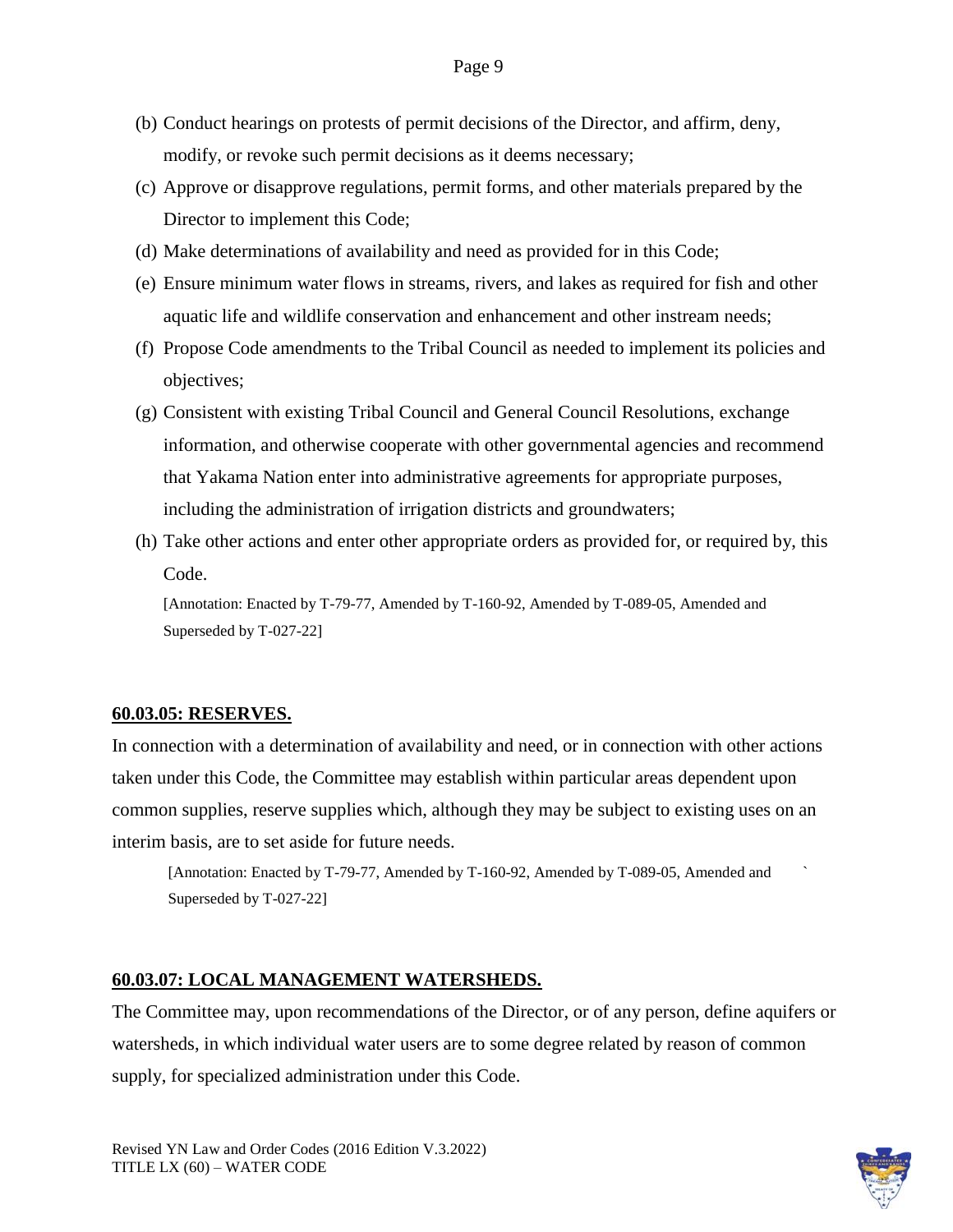### **CHAPTER 60.05 – WATER CODE DIRECTOR**

#### **60.05.01: APPOINTMENT.**

The Committee shall appoint a Director of the Water Code Administration in accordance with the personnel policies of the Yakama Nation.

[Annotation: Enacted by T-79-77, Amended by T-160-92, Amended by T-089-05, Amended and Superseded by T-027-22]

### **60.05.03: QUALIFICATIONS.**

- (a) The Director of the Water Code Administration shall meet each of the following employment qualifications:
	- (1) A bachelors or graduate degree in hydrology, hydrologic engineering, watershed management or natural resources management; and
	- (2) A minimum of three years' managerial experience in a water resources agency.
- (b) A graduate degree may be substituted for one year's managerial experience.
- (c) The Director must be familiar with and sensitive to the cultural and religious significance of water use by the Yakama Nation and its people. [Annotation: Enacted by T-79-77, Amended by T-160-92, Amended by T-089-05, Amended and Superseded by T-027-22]

#### **60.05.05: ADMINISTRATIVE DUTIES.**

The Director and, under his or her direction, the Water Code staff may:

- (a) Ensure compliance with this Code, and with the conditions of all permits, regulations, plans, and other actions taken under this Code;
- (b) Promulgate regulations governing administration and implementation of this Code;
- (c) Prepare application, investigation, and permit forms for use in administration of this Code;

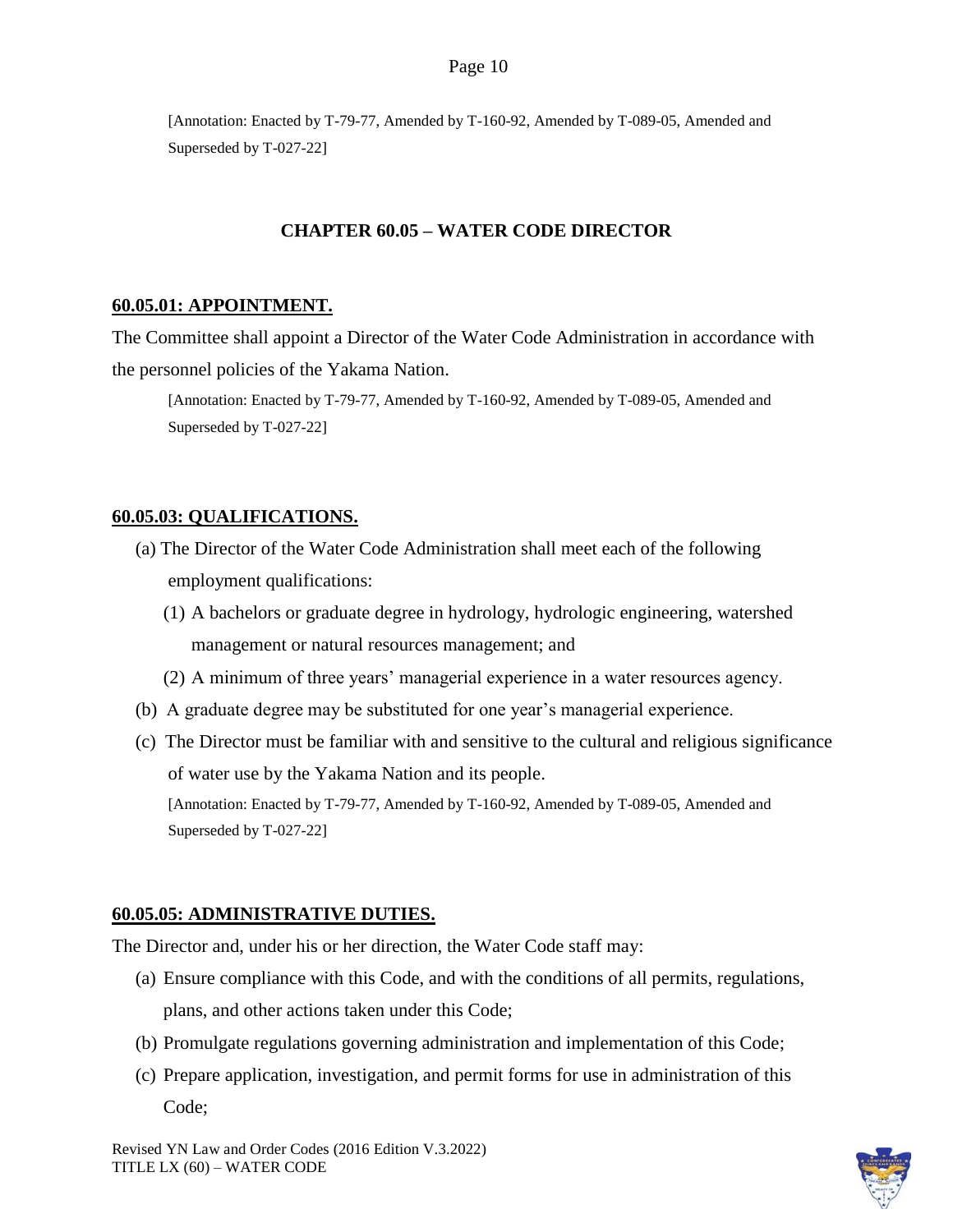- (d) Make determinations whether an applicant's proposed use is subject to the permitting requirements of this Code;
- (e) Collect and properly account for permit fees and civil fines, and transmit said fees and fines to Yakama Nation's central accounting office;
- (f) Issue with or without conditions, deny, and revoke permits for surface water diversions, transfers, well construction, and groundwater withdrawals;
- (g) Investigate reports of non-permitted water diversions and withdrawals;
- (h) Collect and maintain statistical records concerning permits applied for and issued, and other administrative activities taken under this Code;
- (i) Coordinate with other programs of the Yakama Nation government to achieve optimum protection, as efficiently as possible, of tribal water resources;
- (j) Supervise office and technical staff necessary to administer this Code, in accordance with the personnel policies of the Yakama Nation; and
- (k) Convene technical advisory committees as necessary to formulate and draft regulations and guidelines for implementation of this Code.
- (l) Administer, regulate and enforce water rights confirmed in *Acquavella* as provided in orders of the *Acquavella* court. [Annotation: Enacted by T-79-77, Amended by T-160-92, Amended by T-089-05, Amended and Superseded by T-027-22]

### **60.05.07: ENFORCEMENT POWERS.**

- (a) The Water Code Director and under his or her direction, the Water Code staff shall have the authority to:
	- (1) Investigate water uses and other activities affecting the water resources of the Yakama Nation to determine whether such uses and activities are in compliance with this Code, and with other applicable regulations, orders, and permits issued by the Yakama Nation;
	- (2) Enter onto Reservation lands and other trust lands and lands considered to be Indian Country subject to the Yakama Nation's jurisdiction to inspect water diversions and withdrawals for compliance with the permits issued under this Code, including

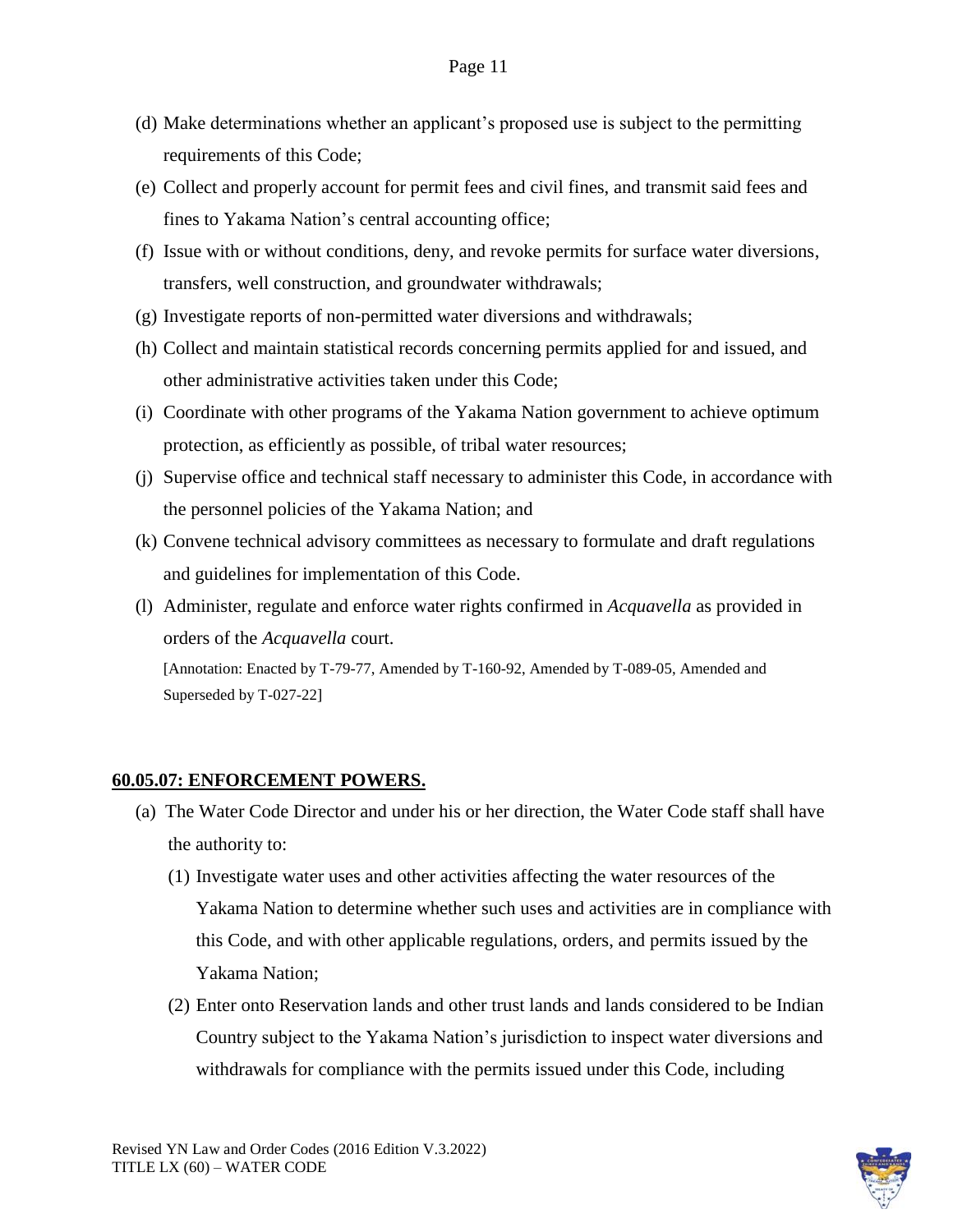installation and monitoring of measuring and recording devices in coordination with other Yakama Nation programs;

- (3) Remove, render inoperative, or otherwise control methods of diversions, obstructions to the flow of water, and activities adversely affecting water quantity and quality;
- (4) Collect evidence, testimony, and other materials concerning activities adversely affecting water quantity or quality, including investigations for violations of provisions of this Code;
- (5) Issue warnings, stop work orders, abatement orders, compliance orders, stop use orders, and any other action authorized by this Code;
- (6) Levy civil fines and initiate, by citation and other means, enforcement proceedings in Tribal Court or another court of competent jurisdiction for violations of this Code, including injunctive relief; and
- (7) To administer and regulate all tribal water resources. This authority shall include but not be limited to powers held by the Yakama Nation recognized in orders of the *Acquavella* court*.*
- (b) When requested by the Director or Water Code staff, the Yakama Nation Police Department shall provide assistance in the enforcement of this Code. [Annotation: Enacted by T-79-77, Amended by T-160-92, Amended by T-089-05, Amended and Superseded by T-027-22]

# **60.05.09: ADVISORY RESPONSIBILITIES.**

The Water Code Director and staff may, in an advisory capacity, make proposals to the Committee or the Tribal Council concerning the following:

- (a) Recommended amendments to this Code and to regulations and forms approved by the Committee;
- (b) Recommendations on determinations of availability and need, including the timing of irrigation seasons and minimum instream flows;
- (c) Recommendations on the need for reserve supplies or local management watersheds;
- (d) The advisability of entering into administrative agreements and cooperative ventures with agencies outside of the Yakama Nation government;

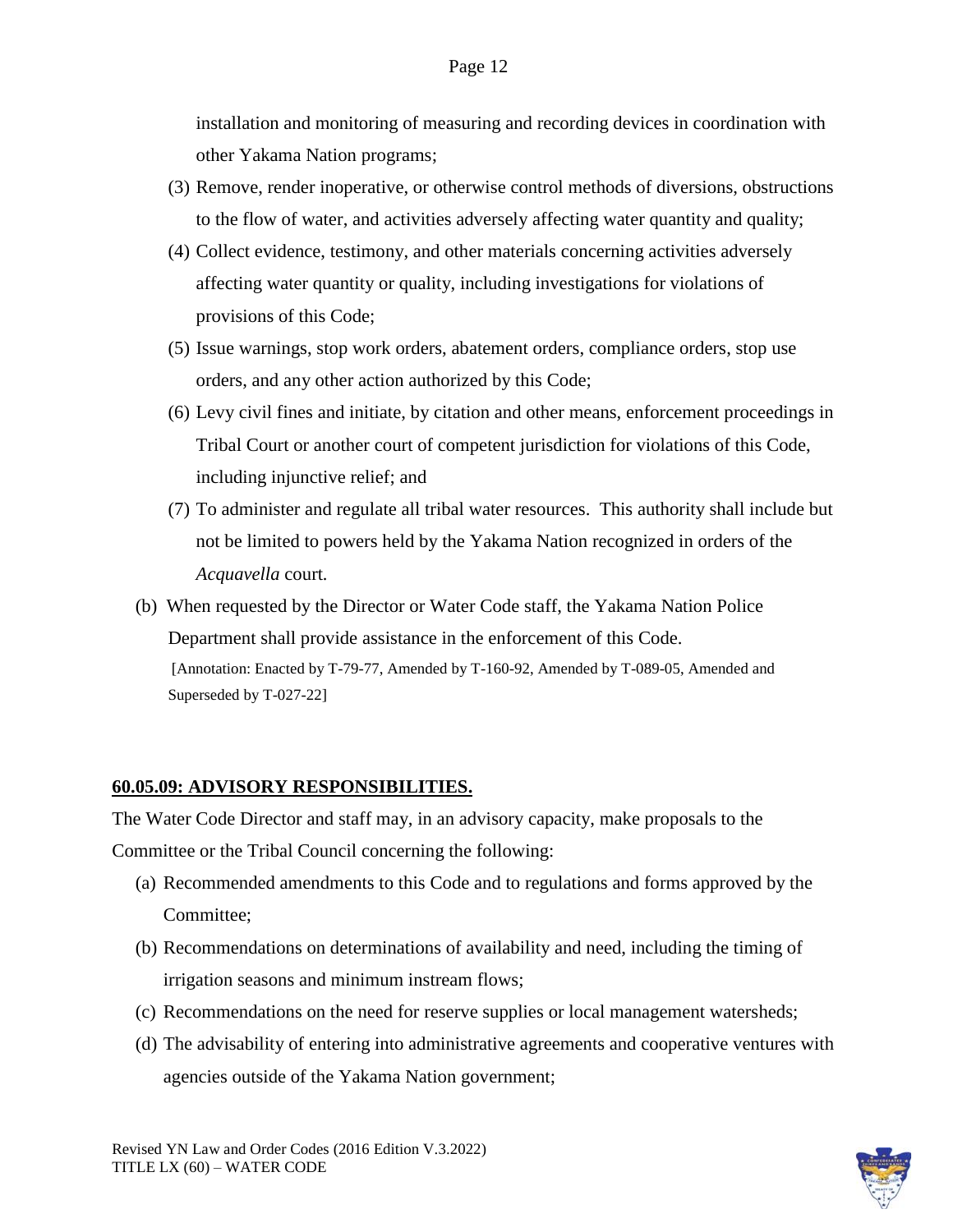- (e) The advisability of any changes in other Yakama Nation programs for the protection of waters and watersheds; and
- (f) The advisability of any other action which may further the purposes and increase the effectiveness of this Code.

# **60.05.11: INFORMATION AND FACT-FINDING FUNCTION.**

It shall be the duty of the Water Code Director to gather and disseminate information related to the water resources administered under this Code. To this end the Director, and under his or her direction, the Water Code staff shall:

- (a) Collect, organize, and catalogue existing information and studies available from all sources that pertain to the waters of the Reservation;
- (b) Develop additional data and studies pertaining to water resources as necessary to accomplish the objectives of this Code;
- (c) Solicit public comment and obtain expert advice when appropriate; and
- (d) Prepare and disseminate public information and education materials concerning the water resources of the Reservation and the purposes and function of this Code. [Annotation: Enacted by T-79-77, Amended by T-160-92, Amended by T-089-05, Amended and Superseded by T-027-22]

# **60.05.13: DELEGATION OF AUTHORITY.**

- (a) The Director shall possess authority to promulgate regulations governing administrative functions and implementation of this Code. Such regulations may include, but are not limited to, the following:
	- (1) Well construction and decommission standards;
	- (2) Well driller licensing standards;
	- (3) Water use and hydraulic permit forms and procedures;
	- (4) Minimum instream flows; and
	- (5) Fee schedules.

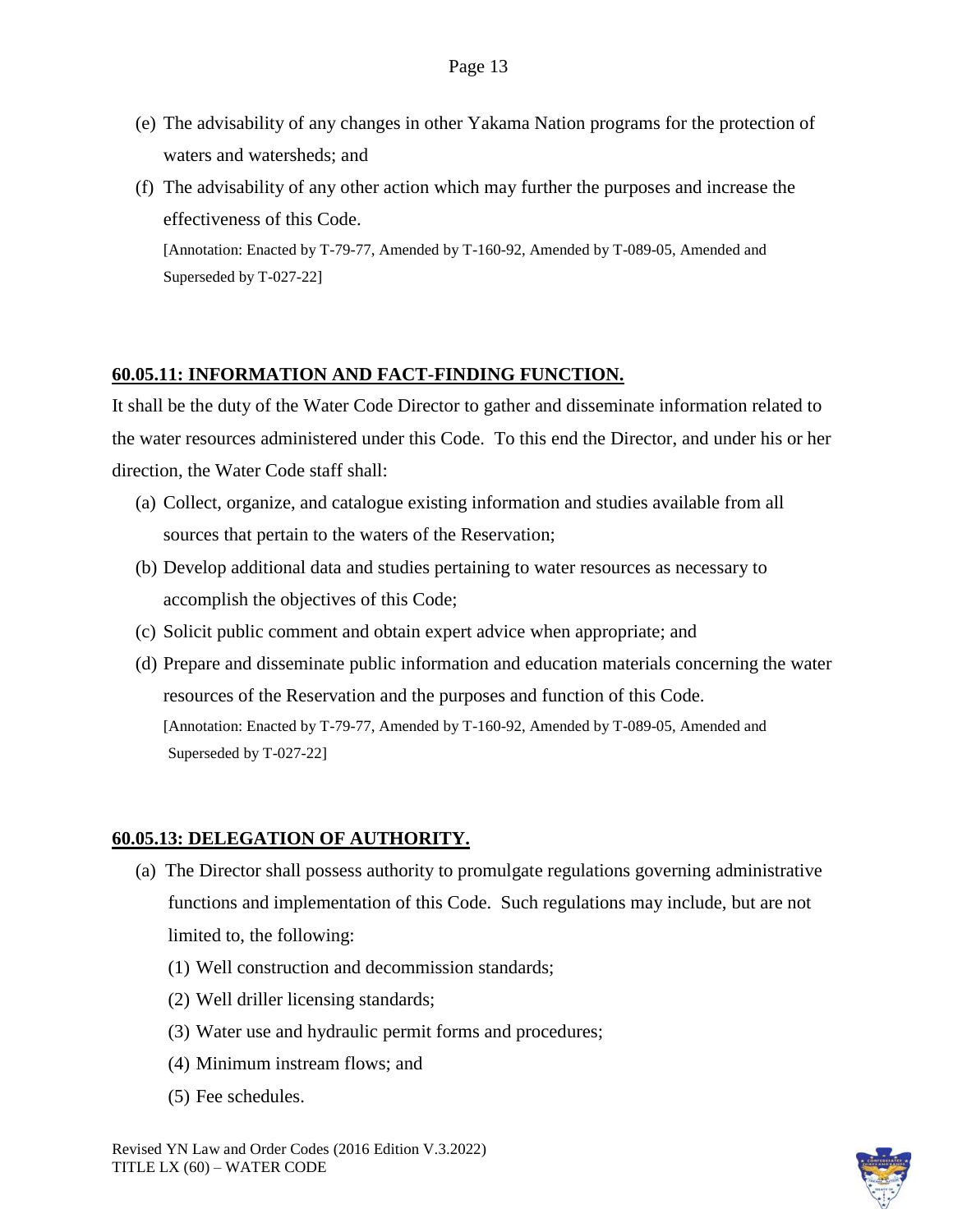(b) All regulations promulgated by the Water Code Director under this authority must be in writing, must adhere to all policies and rules set forth in this Code, and must be reviewed and approved by the Committee.

[Annotation: Enacted by T-79-77, Amended by T-160-92, Amended by T-089-05, Amended and Superseded by T-027-22]

# **CHAPTER 60.07– WATER SUPPLY FORECAST AND ALLOCATION**

### **60.07.01: DECLARATION OF HYDROLOGIC CONDITIONS.**

- (a) At the beginning of each irrigation season, the Director shall prepare a water supply forecast based on hydrologic evidence in consultation with the Water Resources Program, Fisheries Resources Management Program, and Cultural Resources Program, and in consideration of total demand.
- (b) The Director may amend or update the water supply forecast, as necessary, based on changes in hydrologic and atmospheric conditions. [Annotation: Enacted by T-79-77, Amended by T-160-92, Amended by T-089-05, Amended and Superseded by T-027-22]

### **60.04.03: WATER ALLOCATION.**

- (a) Water is to be allocated according to priority date. Water delivery systems on the Reservation shall divert only that quantity of water to which they are legally entitled, subject to Subsection (b) of this Section.
- (b) In drought conditions and other water-short conditions, water with the same priority date shall be allocated on a just and equitable basis. Minimum water flows established for fish and other aquatic species under Chapter 60.11 shall receive first priority for water, and water rights with later priority dates shall be allocated according to priority date and applicable law as supply is available.

[Annotation: Enacted by T-79-77, Amended by T-160-92, Amended by T-089-05, Amended and Superseded by T-027-22]

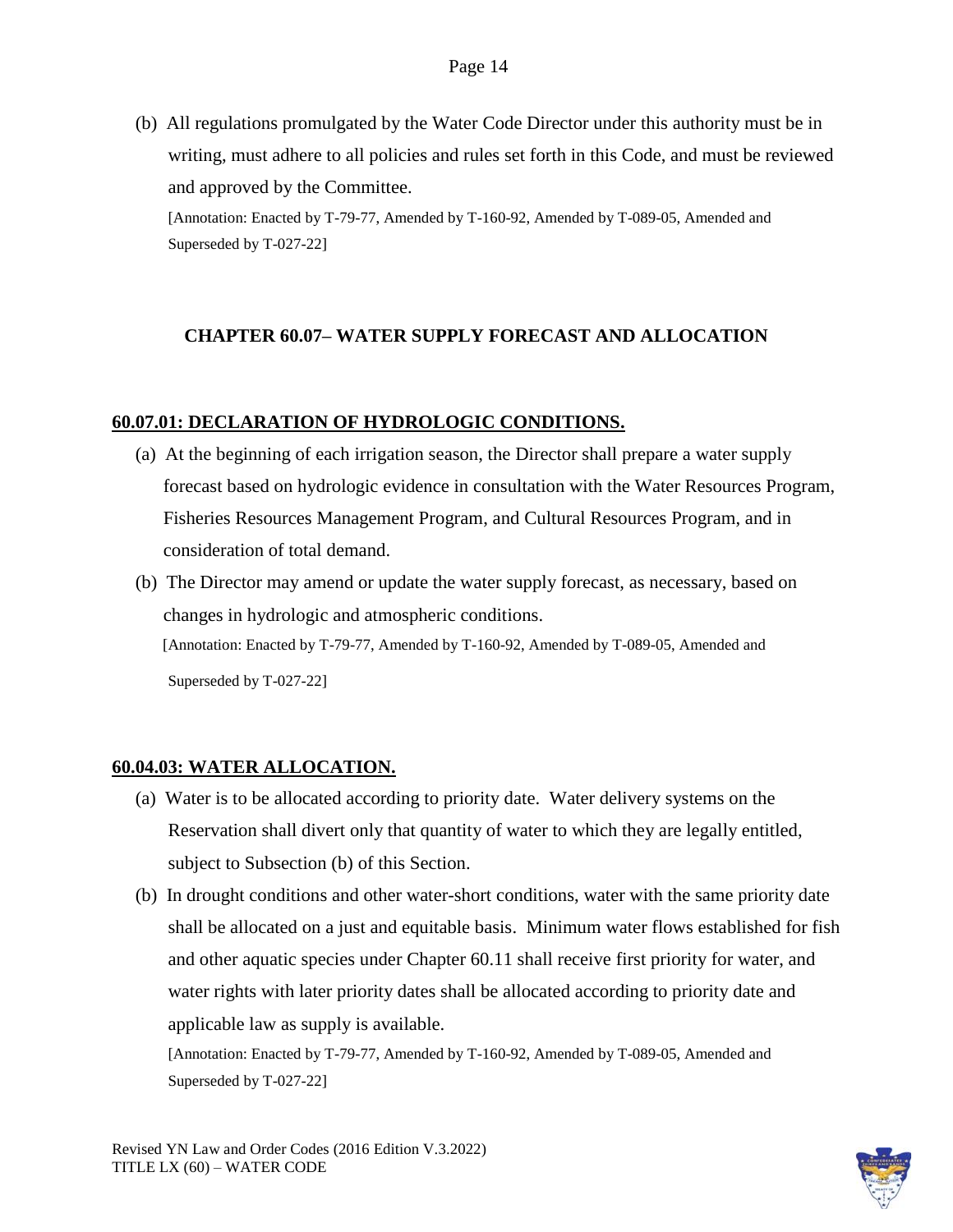### **CHAPTER 60.09 – WATER USE PERMITS**

#### **60.09.01: WATER USE PERMIT REQUIRED.**

- (a) Any use of tribal water resources must be managed under authority of a water use permit, as set forth in this Chapter except as provided herein.
- (b) Any water use permit issued under authority of this Code constitutes Yakama Nation Approval of the activity as described in the water use permit. Such approval may be revoked, or permit renewal may be refused, for a permittee's failure to comply with the conditions set forth in the water use permit.
- (c) All permits issued under this Code are provisional, and do not create a property right, nor create an entitlement in the permittee beyond the period stated in the permit, nor create a basis for a claim of reliance by third persons.

[Annotation: Enacted by T-79-77, Amended by T-160-92, Amended by T-089-05, Amended and Superseded by T-027-22]

### **60.09.03: ADDITIONAL LICENSES REQUIRED.**

Nothing in this Chapter is intended to replace or nullify the applicability of other permits or regulations that may be required by the Yakama Nation, or the applicability of the requirements of other governmental agencies with authority to regulate the use of water resources on the Yakama Reservation.

[Annotation: Enacted by T-79-77, Amended by T-160-92, Amended by T-089-05, Amended and Superseded by T-027-22]

### **60.09.05: SURFACE WATER DIVERSION PERMITS.**

- (a) Class 1: 1855 Surface Water Permit. Class 1 Permits grant or confirm a right to use a share of tribal surface water to a user, and guides the present and future use and allocation of tribal surface water. All such shares have a priority date of June 9, 1855. There shall be three (3) types of Class 1 Permits as follows:
	- (1) Class 1A. Permit granted to a Yakama Nation member, allottee, or a Yakama Nation entity, enterprise, program, or other political subdivision. An individual Yakama

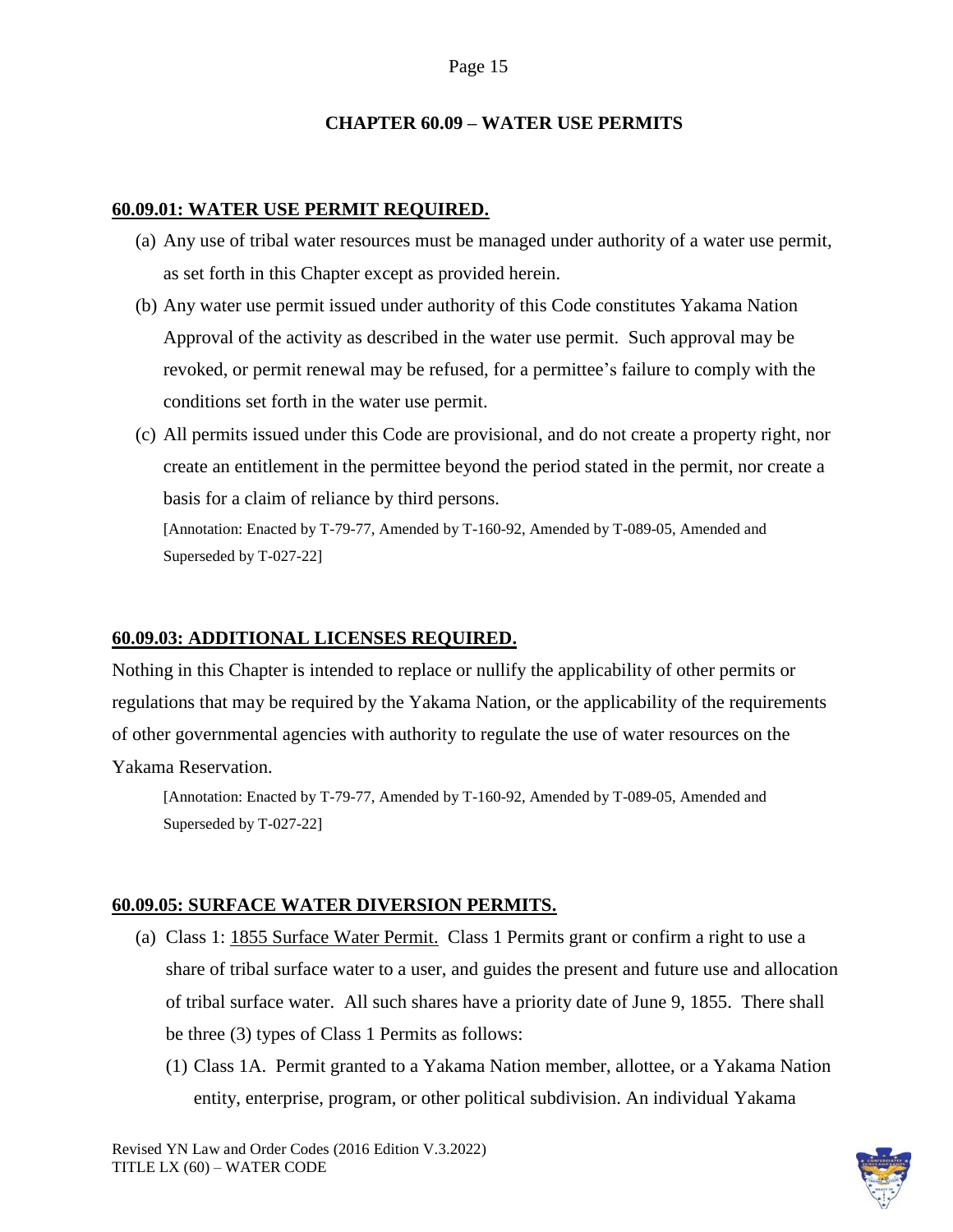Nation member or allottee or a Yakama Nation entity, enterprise, program or other political subdivision whose lands formed the basis for the quantification of 1855 tribal surface water rights for trust and fee lands under the *Acquavella* adjudication shall be presumptively entitled to a Class 1A Permit for the use of natural flow. Any Yakama Nation member or allottee who becomes a successor in interest to such lands also is presumptively entitled to a Class 1A Permit on the same terms and conditions, provided that, nothing herein shall grant any surface water right or other right to the delivery of water to any individual beneficial owner of trust land beyond the rights confirmed or recognized by the Court in the *Acquavella* adjudication and other courts of competent jurisdiction. Nothing herein shall grant authority nor impose any duty on the Director to provide a permit nor a right to water from any future storage for future or idle lands. The Director reserves the right to allocate, distribute and redistribute such available water among the eligible tribal fee and trust lands.

- (2) Class 1B. Allottee-derived permits granted to a successor in interest of an allottee who owns land in fee. Any person who receives an award of 1855 allottee-derived water in the *Acquavella* adjudication shall be presumptively entitled to a Class 1B Permit for the quantity awarded by the court.
- (3) Class 1C. Water lease permit granted to a person to use tribal surface water, upon payment to the Yakama Nation.
- (b) Class 2: RESERVED

[Annotation: Enacted by T-79-77, Amended by T-160-92, Amended by T-089-05, Amended and Superseded by T-027-22]

### **60.09.07: GROUNDWATER WITHDRAWAL PERMITS.**

- (a) Class 3: Groundwater Irrigation and Industrial Permits. Class 3 Permits govern the use, for irrigation and industrial purposes, of groundwater resources. There shall be two (2) types of Class 3 Permits, as follows:
	- (1) Class 3A. Groundwater irrigation permit. Uses shall include the withdrawal of groundwater in any manner for agricultural purposes including, but not limited to, irrigation, frost control, hydrocooling, and stockwatering.

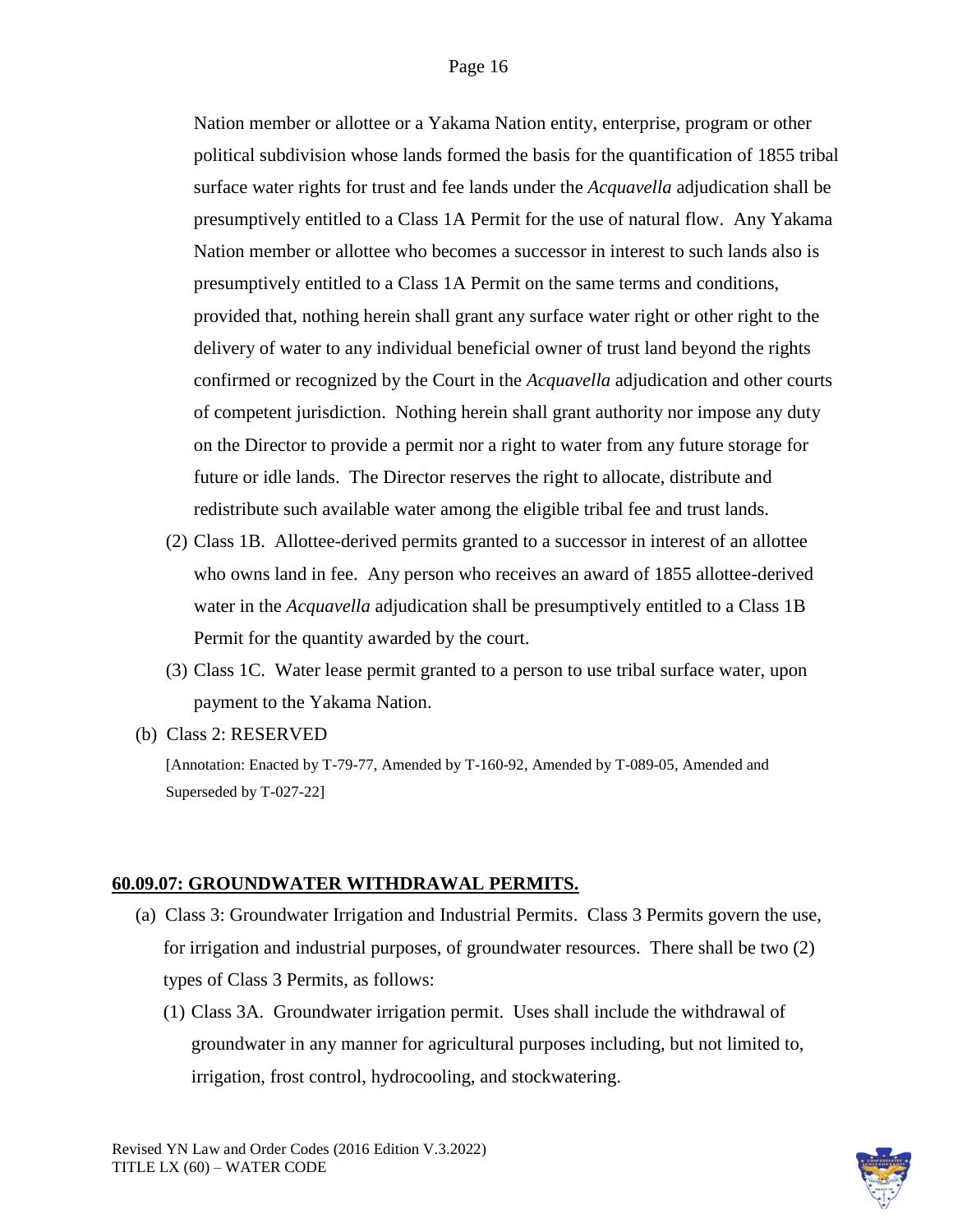- (2) Class 3B. Industrial groundwater permit. Uses shall include the withdrawal of groundwater in any manner for industrial purposes including, but not limited to gravel mining, manufacturing, fire protection and timber harvesting.
- (b) Class 4: Domestic Use Permit. Class 4 Permits govern the appropriation and use of groundwaters for individual domestic needs, including garden irrigation, not otherwise provided for in this Code. A Class 4 Permit may be issued for water systems serving not more than two housing units.
- (c) Class 5 Resource Protection Permit. Class 5 Permits govern the use of groundwater for the purpose of monitoring of groundwater levels and the collection of other subsurface data including pollutants in the groundwater. This may include a cased well or wells, piezometers, monitoring wells, injection wells, cathodic wells, and remediation wells within the discretion of the Director.
- (d) Class 6: Public Water Supply Permit. Class 6 Permits govern the appropriation and use of groundwaters by a water system serving the domestic needs of the three or more housing units, or commercial or other establishments, including but not limited to longhouses, churches, schools and establishments that serve the public. [Annotation: Enacted by T-79-77, Amended by T-160-92, Amended by T-089-05, Amended and Superseded by T-027-22]

#### **60.09.09: MISCELLANEOUS PERMITS.**

- (a) Class 7: Storage Permits.
	- (1) Class 7A Permits govern the use of both surface and groundwaters, and grant the right to impound said waters for a beneficial use. At the Director's discretion, the applicant may be required to prepare and submit an environmental impact statement or other means of environmental review.
	- (2) Class 7B. Any Yakama Nation entity, enterprise, program, or political subdivision may apply for a permit for use of the water quantified for future trust and tribal fee land.
- (b) Class 9: Temporary Permit. Class 9 Permits govern use of the surface or groundwaters for temporary, beneficial purposes.
- (c) Class 10: General Water Permit. Class 10 Permits grant or recognize rights of use of

Revised YN Law and Order Codes (2016 Edition V.3.2022) TITLE LX (60) – WATER CODE

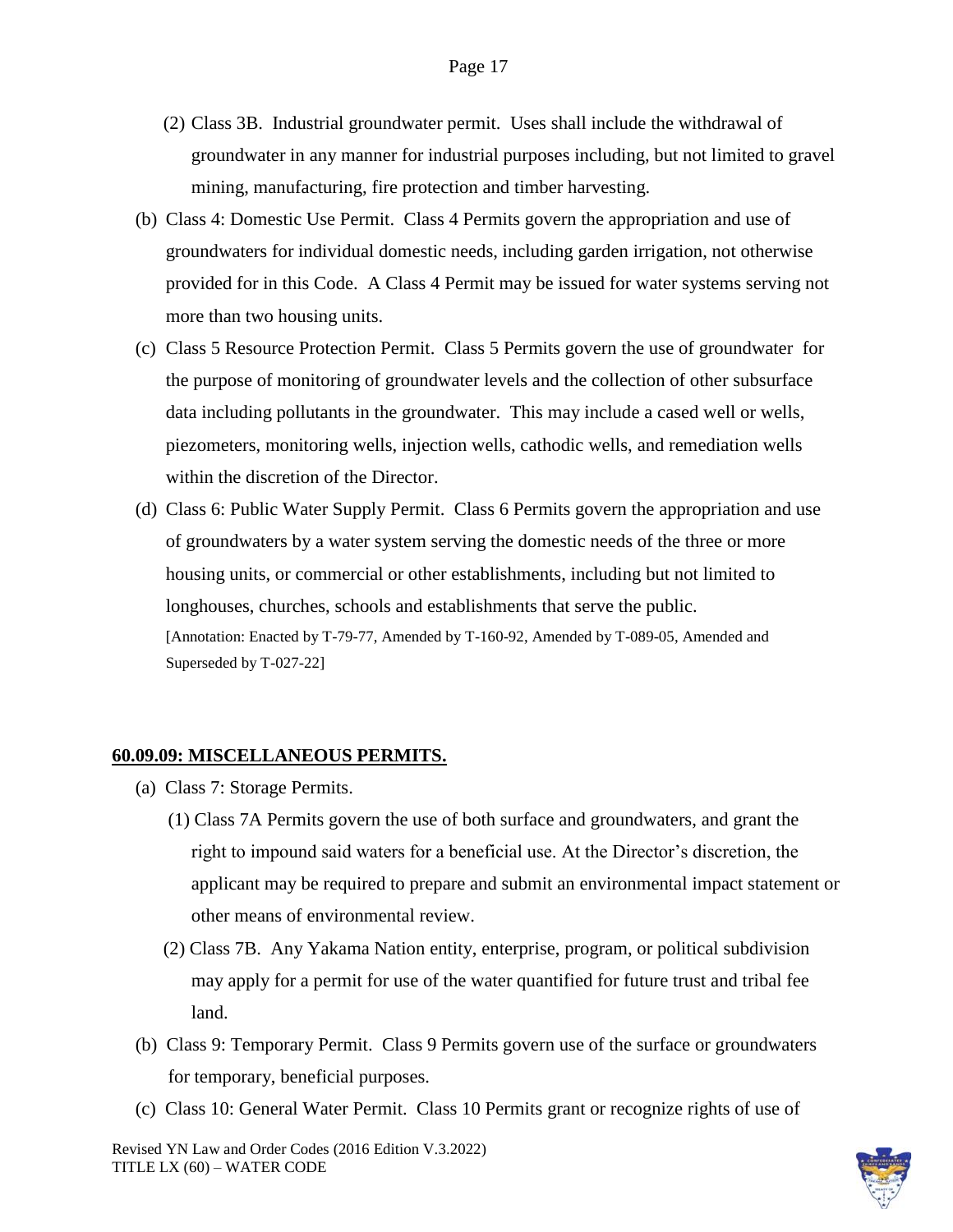water not otherwise covered by another permit. Uses shall include well decommissioning, water from artesian wells and springs for purposes other than domestic consumption.

 (d) Class 11: Water Transfer Permit. Class 11 Permits for ground or surface water authorizes the Water Code Administration to change the place of use or purpose of water use, method of application, or method or point of diversion or withdrawal of any otherwise valid water right or right permitted under this Code. Such a transfer shall not occur if there is an impairment of another water right or permit. Such a transfer may only occur to a new place of use or point of diversion or withdrawal within the Reservation or on off-reservation trust land or Indian Country.

[Annotation: Enacted by T-79-77, Amended by T-160-92, Amended by T-089-05, Amended and Superseded by T-027-22]

### **60.09.11: APPLICATION FOR PERMIT REQUIRED.**

- (a) Any person to make use of tribal water resources shall apply to the Director for a permit governing such use, in accordance with the forms and procedures the Director has created for that purpose.
- (b) Applicants must complete application forms to the best of their ability, provide accurate maps as required by the application process, and cooperate with the Director in the processing of their application. The Director or his or her staff shall assist any applicant, in the collection of data and preparation of the application, who, through lack of financial resources, water use knowledge or language barriers requires such assistance. [Annotation: Enacted by T-79-77, Amended by T-160-92, Amended by T-089-05, Amended and Superseded by T-027-22]

### **60.09.13: WATER USE PERMIT FEES.**

- (a) The Director shall establish fees for permits under this Chapter. The Director may set a fee schedule each year at his or her discretion which schedule shall apply to new and existing permits.
- (b) Water use permit fees may be waived by the Committee in cases of financial hardship.

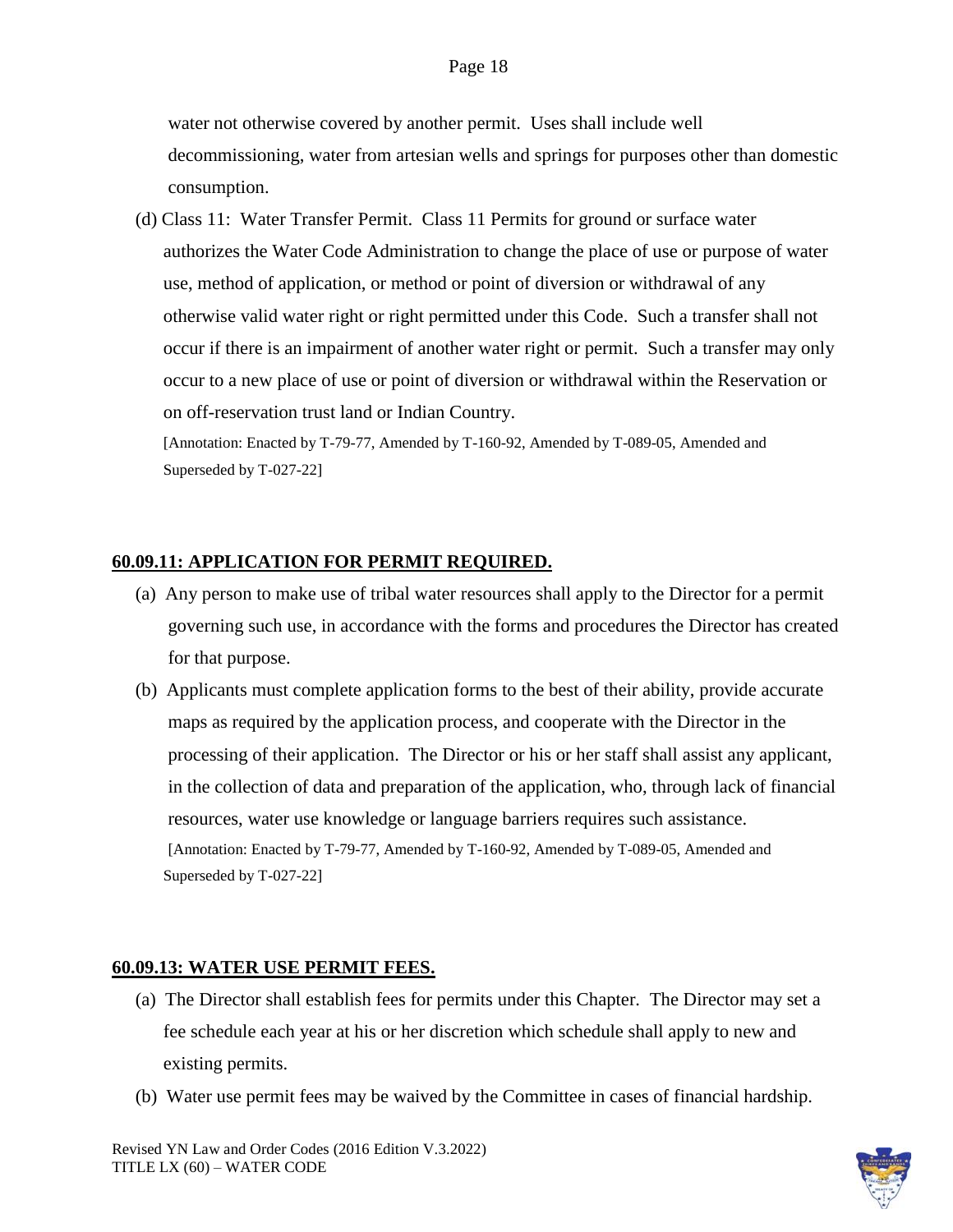(c) Water use permit fees shall be used to defray the costs to the Yakama Nation of issuing permits, including costs of inspection and public notice. [Annotation: Enacted by T-79-77, Amended by T-160-92, Amended by T-089-05, Amended and Superseded by T-027-22]

# **60.09.15: APPLICATION FOR PERMIT PROCEDURES.**

- (a) Upon receipt of a completed application for a Class 1, 2, 3, 5, 6, 7, 9, or 10 Permit, the Director shall publish a public notice online. This shall be subject to section 60.09.21. The public notice shall contain:
	- (1) Solicitation of public comment;
	- (2) Name of applicant;
	- (3) Legal description and street address of the property where the water use permit will apply;
	- (4) Concise description of the proposed use;
	- (5) Name, address, and phone number of the Water Code Administration; and
	- (6) Date by which public comments must be received.
- (b) The Director shall, within sixty days of receipt of an application for water use permit, review the application, perform investigations, prepare a report, receive and consider public comment, and grant or deny said application, including qualifying an approval on the performance of conditions which the Director deems necessary for protection of the water resources.
- (d) Every determination on an application for a permit must be based on the evaluation criteria set forth in Section 60.09.23 below, and must be consistent with applicable law. [Annotation: Enacted by T-79-77, Amended by T-160-92, Amended by T-089-05, Amended and Superseded by T-027-22]

# **60.09.17: EXTENSION OF TIME.**

(a) The Director may extend the time limits for response to applications for water use permits

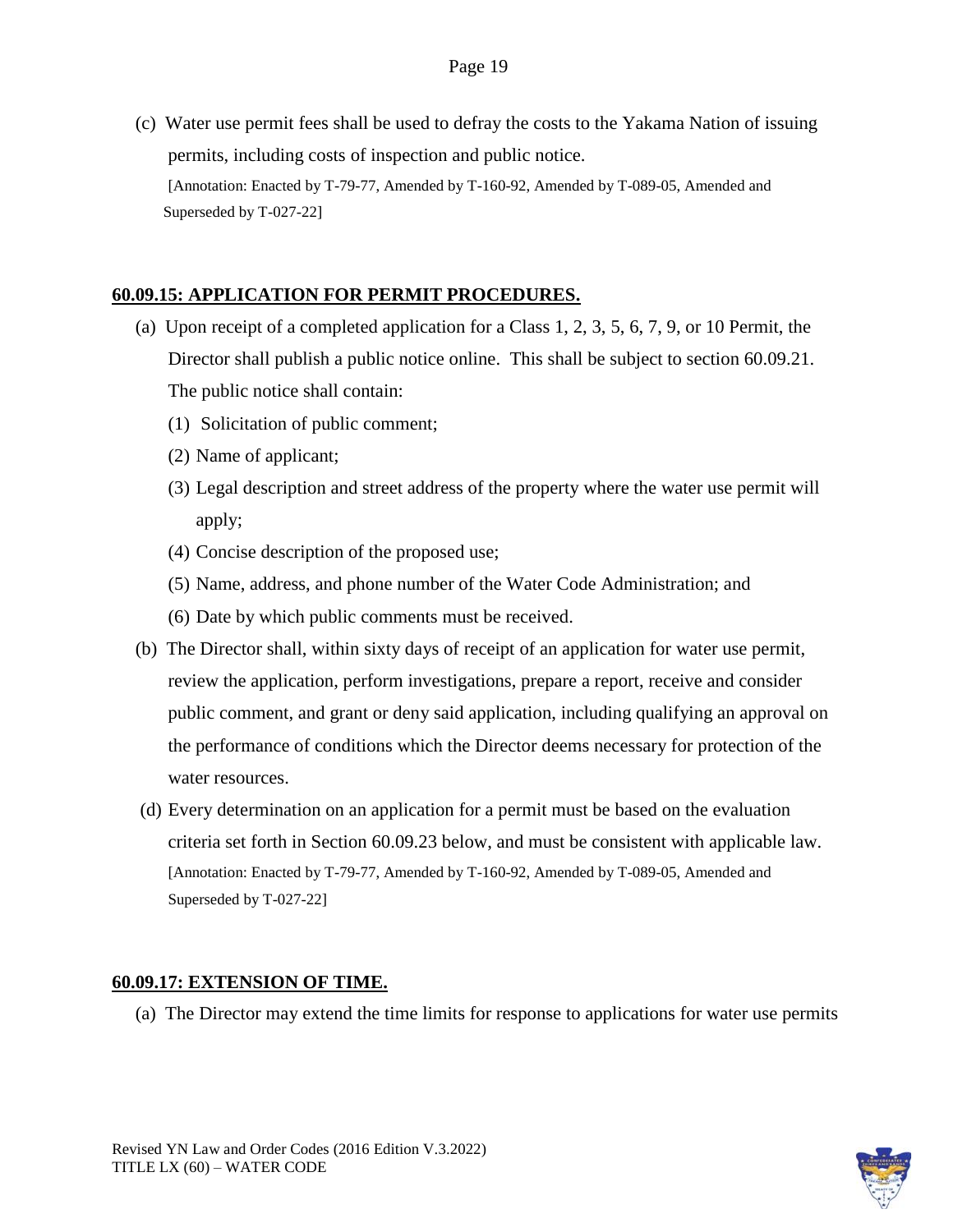if required by the investigation process, scheduling conflicts, need for additional public notice and comment, or for other good cause. In the event of such an extension, the Director must notify the applicant of the new date for issuance of a determination.

(b) Failure to act on an application within the required time limits shall not be deemed an approval of the application.

[Annotation: Enacted by T-79-77, Amended by T-160-92, Amended by T-089-05, Amended and Superseded by T-027-22]

# **60.09.19: APPLICATION FOR PERMIT – PROTEST.**

Any applicant, or affected party, aggrieved by a final decision of the Director may protest to the Committee and receive a formal hearing as provided in Chapter 60.17 of this Code.

[Annotation: Enacted by T-79-77, Amended by T-160-92, Amended by T-089-05, Amended and Superseded by T-027-22]

### **60.09.21: EXEMPTIONS.**

The permit application, approval, fee and renewal provisions of this Chapter shall not apply to

Class 1 or Class 10 permits for water rights awarded under the *Acquavella* adjudication. [Annotation: Enacted by T-79-77, Amended by T-160-92, Amended by T-089-05, Amended and Superseded by T-027-22]

# **60.09.23: EVALUATION CRITERIA.**

- (a) Upon receipt of a completed application for a water use permit, the Director shall analyze the proposed use to determine its conformity with the policies and laws of the Yakama Nation, including:
	- (1) The Findings set forth in Section 60.01.01 of this Code;
	- (2) The Purposes set forth in Section 60.01.03 of this Code;
	- (3) The Beneficial Uses set forth in Section 60.01.13 of this Code;

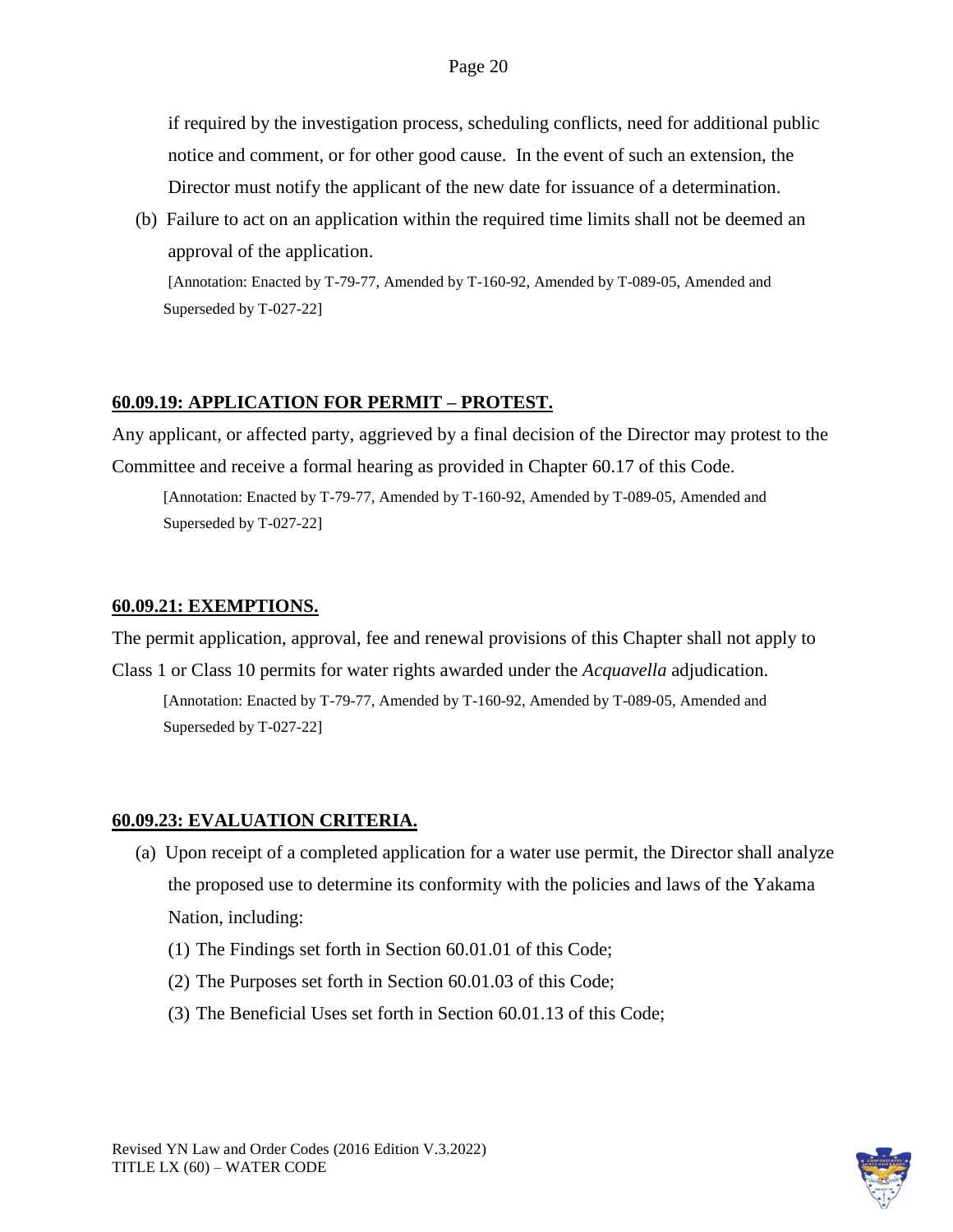- (4) Current hydrologic conditions, the water allocation guidelines established under Chapter 60.07 of this Code, and minimum instream flows established under Chapter 60.11 of this Code;
- (5) Other policies, guidelines, or directives provided to the Water Code Administration by official action of the Yakama Nation Department of Natural Resources, the Committee, the Tribal Council and the General Council;
- (6) Evaluation of whether the proposed permit, if granted, will adversely impact the Yakama Nation's Treaty-reserved rights and resources; and
- (7) Evaluation of whether water is available for the proposed use.
- (b) Upon receipt of a completed application for a water use permit, the Director shall make a factual investigation of the proposed use, which may include:
	- (1) Evaluation of impacts under the Yakama Reservation geographic information system and groundwater model;
	- (2) Verification of information provided in the application, including issuance of other permits, and accuracy of maps and property descriptions;
	- (3) Field investigation(s); and
	- (4) Conformity with procedures set forth in this Code and procedures and regulations developed pursuant to and consistent with this Code.
- (c) If it is determined that the issuance of a water use permit will impair or adversely affect the health, welfare, safety, or economic security of Yakama Nation or its members, or its fisheries, wildlife, water resources, or other natural or cultural resources, a permit shall not be issued.

### **60.09.25: PROGRAM REVIEW.**

(a) The Director shall circulate copies of all applications to Yakama Nation programs, and other interested agencies including the Bureau of Indian Affairs and Wapato Irrigation Project, which regulate or otherwise have an interest in the use of water resources. These programs include, but are not limited to, Environmental Management, Fisheries, Facility

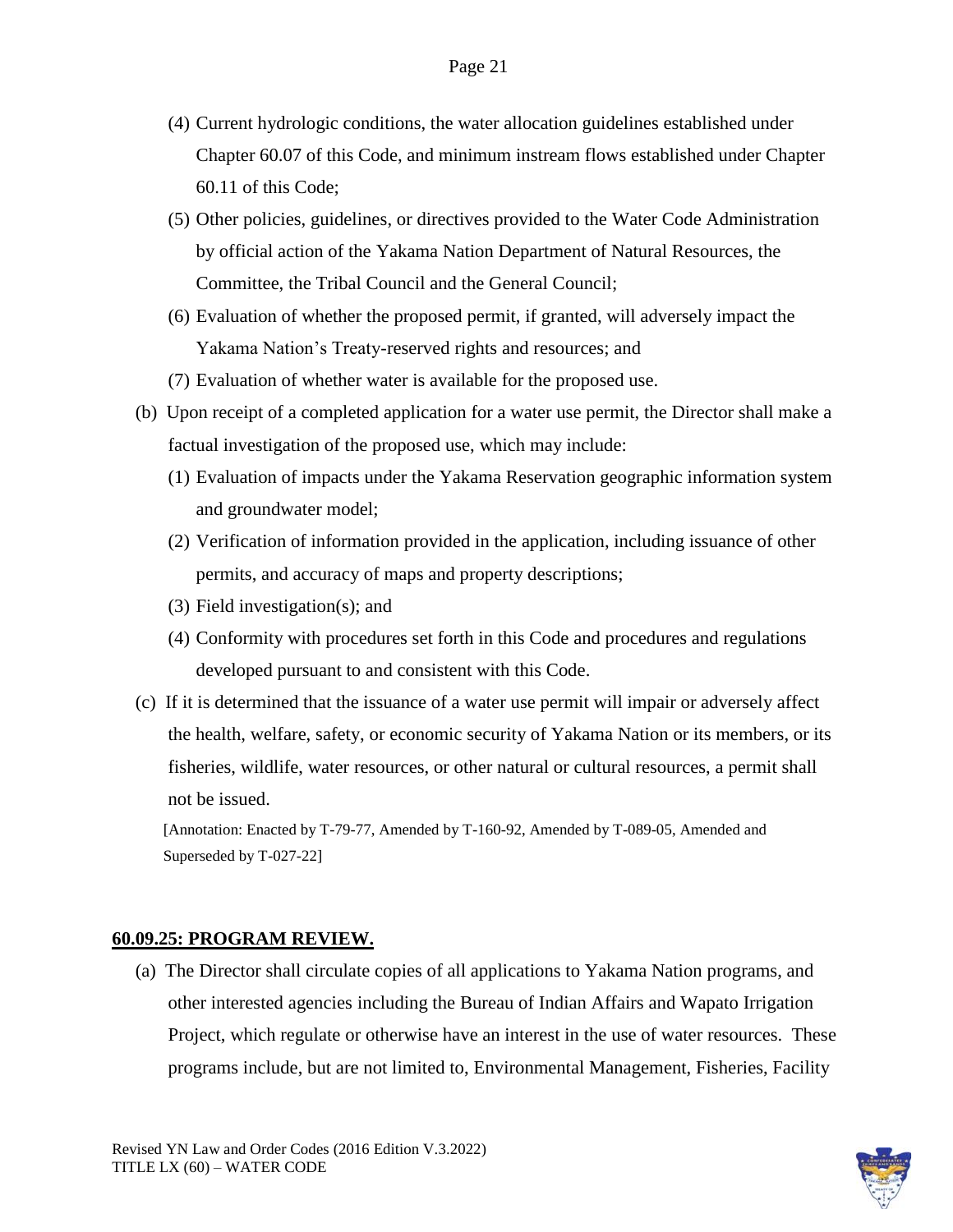Management, Water Resources, Engineering and Wildlife, Range, Vegetation Resources Management.

- (b) Each of the programs listed above shall evaluate applications for water use permits for conformity with the policies and plans governing program activities, and shall provide any comments on applications within fourteen days of receipt.
- (c) When a program objects to the issuance of a water use permit, the matter may be referred to an inter-disciplinary team, at the discretion of the Director, for review, comment, and recommended permit resolution, including proposed conditions.
- (d) Recommendations from the inter-disciplinary team are not binding on the Director, but shall be given serious consideration in the permit decision process. The Director shall report back to the Inter-Disciplinary Team concerning all permits subject to its review, giving the basis for the Director's decision.
- (e) The Director shall record the information received through the above analysis and investigation, and determine if the proposed use is in violation of the policies or procedures set forth in this Code and the evaluation criteria above.
- (c) Based on the foregoing analysis, the Director shall issue a Final Decision. [Annotation: Enacted by T-79-77, Amended by T-160-92, Amended by T-089-05, Amended and Superseded by T-027-22]

#### **60.09.27: PERMIT CONDITIONS.**

- (a) Each water use permit issued pursuant to this Code shall contain all conditions necessary to ensure adequate quality and quantities of water, and to otherwise further the findings, purposes, beneficial uses, policies and criteria contained within this Code. Permits may include conditions concerning:
	- (1) The source from which water is diverted or withdrawn;
	- (2) The quantity of water which is diverted or withdrawn, including time limitations or schedules;
	- (3) Location of the point(s) of diversion or withdrawal;
	- (4) Method(s) of diversion or withdrawal;
	- (5) Purposes for which the water is used, including acreage for crops and number of stock for stock watering;

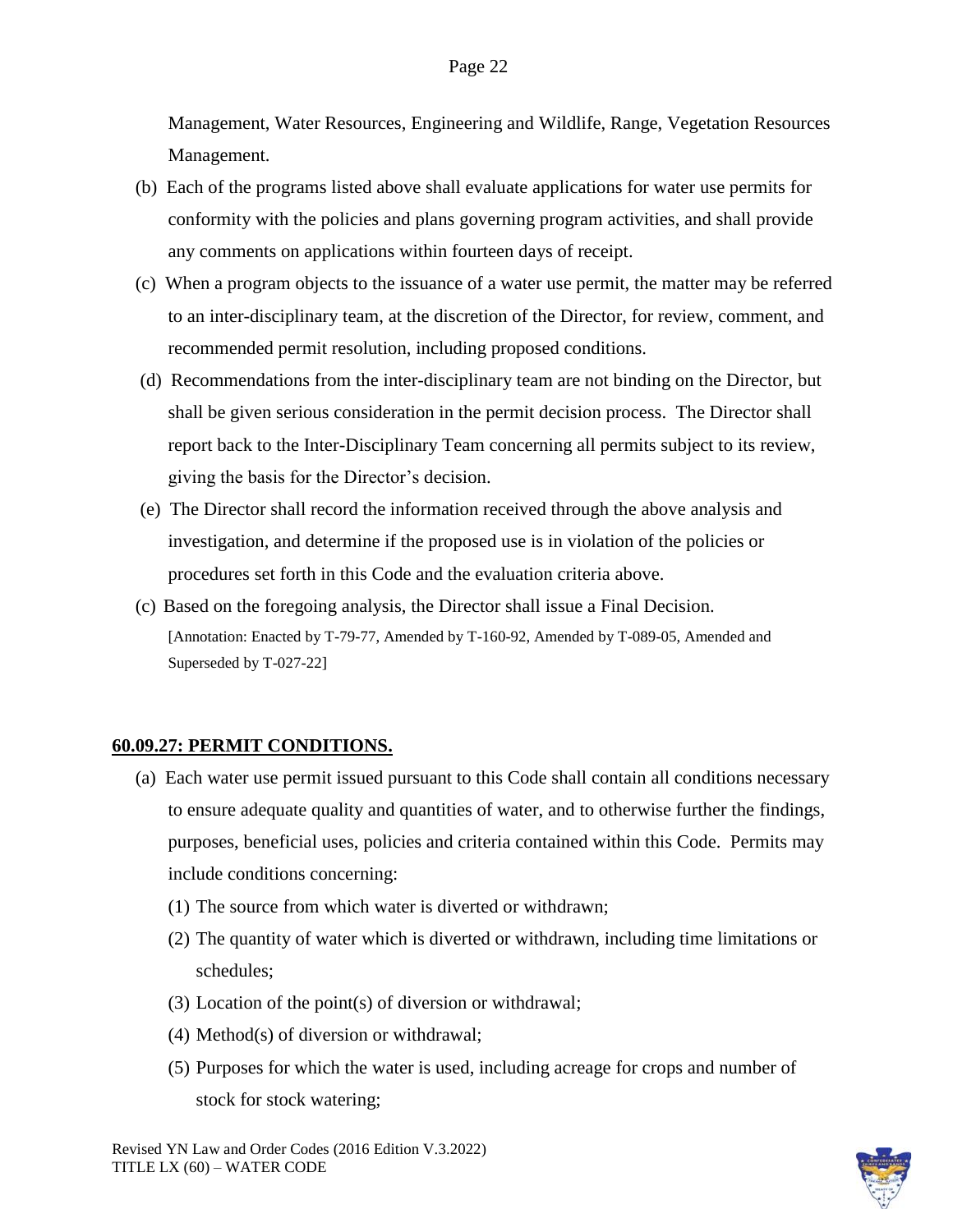- (6) Place of use and method(s) of application;
- (7) Quantity and quality of return flow, including provisions to maintain optimum aquifer recharge;
- (8) Provisions for impoundment or temporary holding ponds;
- (9) Efficiency and conservation measures, including best management practices and best practicable technology;
- (10) Provisions for maintaining instream flows;
- (11) Provisions designed to maintain head and pressure, and to prevent or reduce obstruction of flows, in surface and underground waters;
- (12) Protections against obstruction of fish runs;
- (13) Protections against stream quality degradation, including but not limited to, turbidity and thermal degradation;
- (14) Provisions to define and limit interbasin transfers of water;
- (15) Provisions to prevent or reduce user conflict;
- (16) Long-term development measures;
- (17) Provisions to prevent interference with Water Code Administration;
- (18) Provisions for Yakama Nation employee access to water use sites for purposes of inspection, monitoring, and research, including access to all other withdrawal or diversion sites on the subject property;
- (19) Provisions for self-monitoring of permit conditions, including installation of flow meters;
- (20) Payment of fees, including annual fees, as provided in the fee schedule issued by the Director; and
- (21) Provisions allowing access to permittees' land at anytime for measuring of water consumption; and
- (22) Other provisions necessary to ensure conformity with this Code and actions taken hereunder.
- (b) Permits shall require that all diversions and withdrawals of water within the Reservation or on off-Reservation trust land be metered, measured and reported to the Water Code Administration under such time table as the Director may provide in regulations or permit

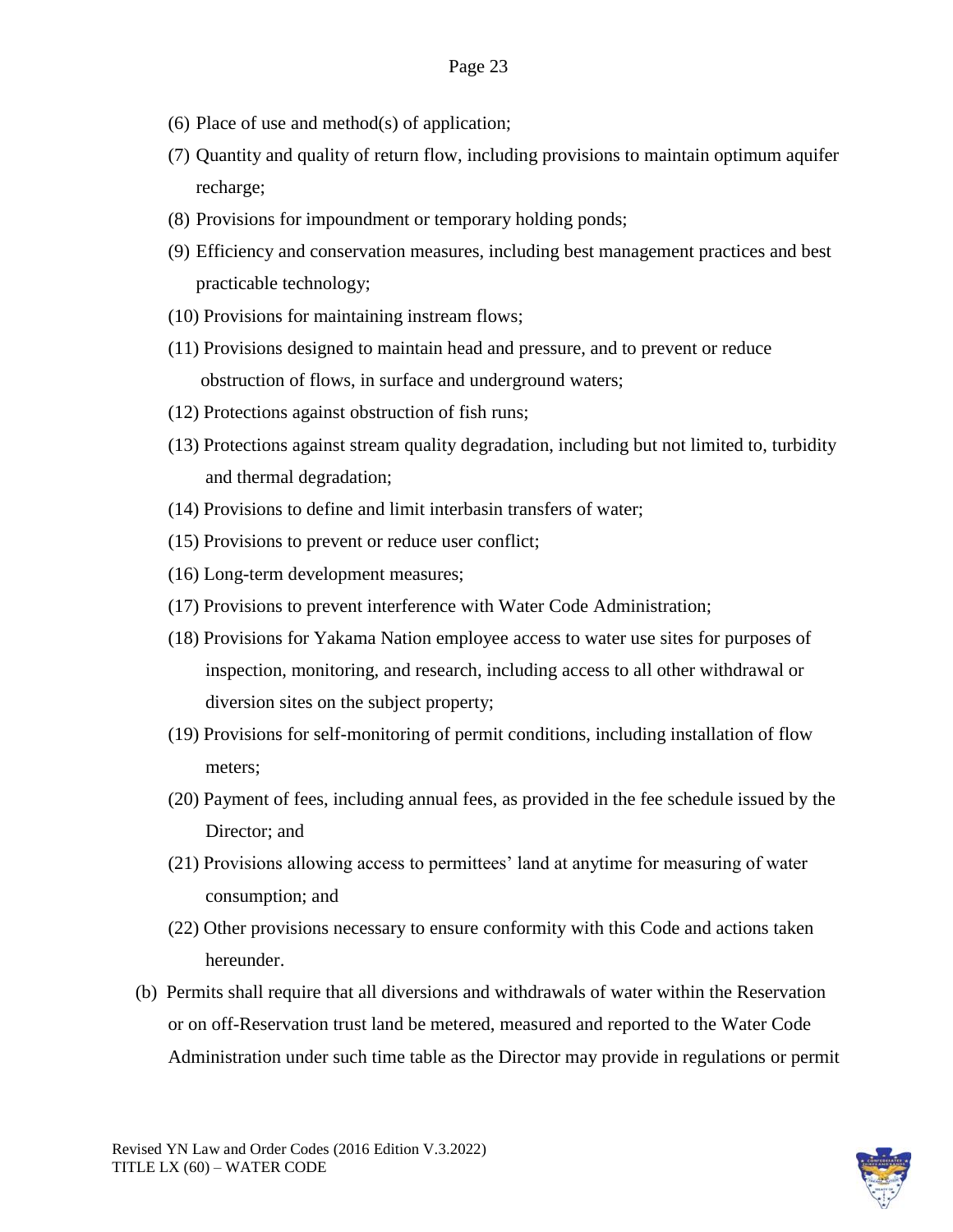conditions. All permits shall require all diversions to have a fish screen under such terms and conditions the Director may provide by regulation or permit conditions.

- (c) All permits shall contain provisions for the use of conservation measures, including requirements for implementation prior to issuance of a renewal permit.
- (d) For reasons of water scarcity or to promote more efficient use of water resources, the Director may modify a permit at any time. Such modification may be made with respect to any of the terms or conditions of the permit, including the quantity of permitted water use or the means of diversion. In issuing such modification orders, the Director shall notify an affected user of his or her intention to modify a permit at the earliest possible time, and shall exercise due care to respect the rights of all permittees.
- (e) Subject to the above conditions, it shall be the policy for the Director not to modify a permit absent a pressing need.

[Annotation: Enacted by T-79-77, Amended by T-160-92, Amended by T-089-05, Amended and Superseded by T-027-22]

### **60.09.29: DURATION OF PERMITS.**

- (a) Water use permits shall be valid in force and effect for no more than ten years from the date of issuance.
- (b) Permits may be issued for a duration of less than ten years if the Director, at his or her discretion, deems a lesser period necessary or desirable.
- (c) In all instances, the expiration date must be noted prominently on the permit form. [Annotation: Enacted by T-79-77, Amended by T-160-92, Amended by T-089-05, Amended and Superseded by T-027-22]

### **60.09.31: RENEWAL PROCEDURES.**

- (a) During the tenth year that a water use permit is in force, or the last year of a permit, whichever occurs first, a permittee may apply to the Director to review the permit terms and conditions to determine the desirability of granting a renewal of no more than ten years.
- (b) The Director shall provide a renewal application form to the applicant, establish

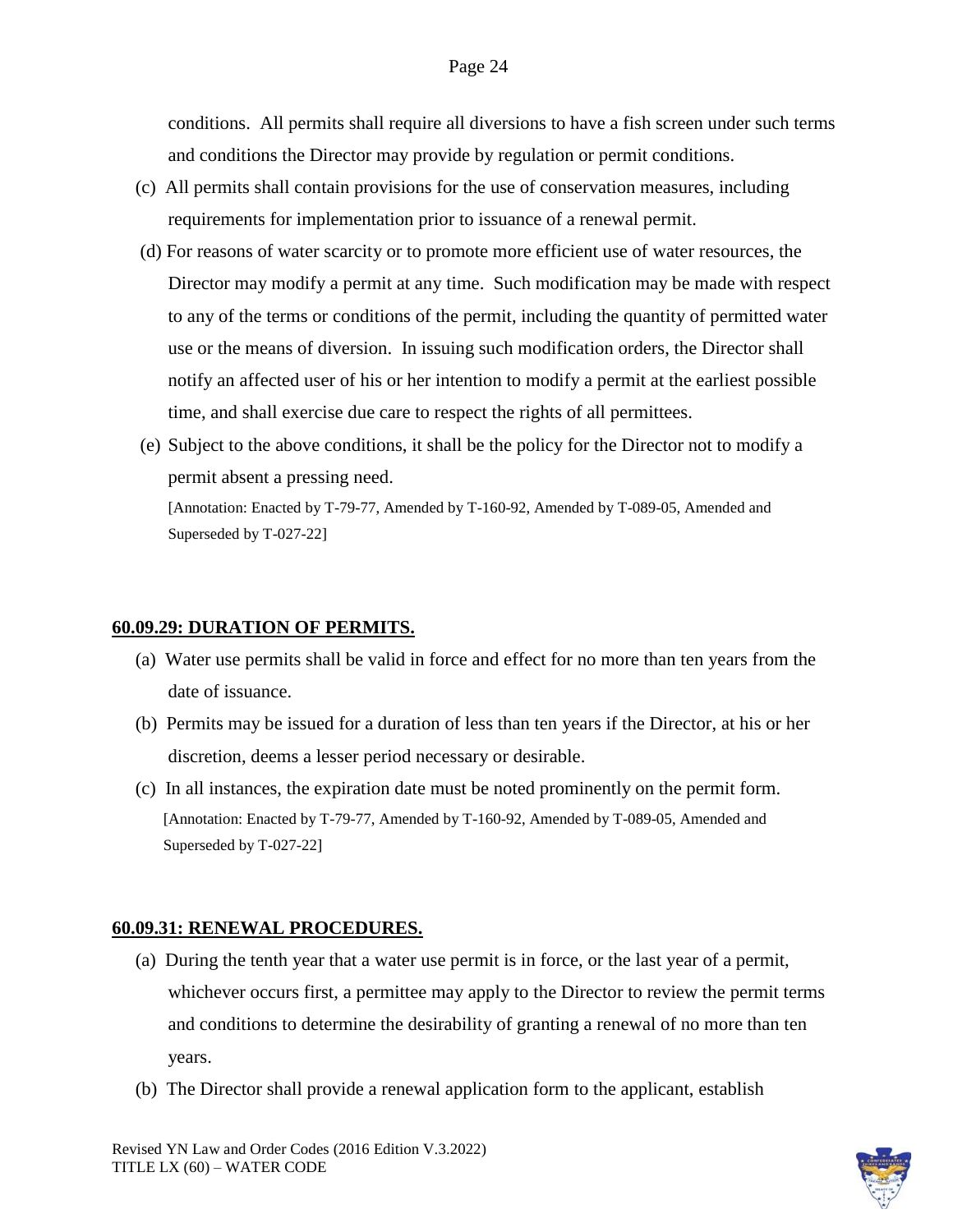procedures and time lines for processing renewal applications, and establish a fee schedule for issuance of renewal permits.

- (c) The Director shall consider the following factors in determining whether to renew a water use permit:
	- (1) The guidelines and criteria used in evaluation of new applications for water use permits, as set forth in Section 60.09.23;
	- (2) The renewal applicant's history of water use and adherence to prior permit conditions and applicable law; and
	- (3) The renewal applicant's adoption and use of conservation measures during the duration of the original permit.
- (d) The Director shall, within, sixty days of receipt of a permit renewal application, review the application, perform investigations, prepare a report, and grant or deny said application, including qualifying an approval on the performance of conditions which the Director deems necessary for protection of the water resource. The Director may extend this period.
- (e) Permittees should apply for renewal permits not less than sixty days before expiration of a water use permit. Failure to apply in a timely fashion may result in temporary suspension of water use permits.
- (f) The affected permittee or other interested party may protest the Director's decision with respect to renewal of a permit within thirty days of receipt of notice by certified mail, as provided in Chapter 60.17 of this Water Code. The existing permit shall remain in force until final action is taken on any such protest.
- (g) Permittees who fail to be granted a renewal or a new permit shall be deemed to have relinquished water use privileges, and must immediately cease all diversions or withdrawals and abandon diversion or withdrawal structures. [Annotation: Enacted by T-79-77, Amended by T-160-92, Amended by T-089-05, Amended and Superseded by T-027-22]

### **CHAPTER 60.11 – MINIMUM INSTREAM FLOWS**

#### **60.11.01: ESTABLISHMENT OF MINIMUM INSTREAM FLOWS.**

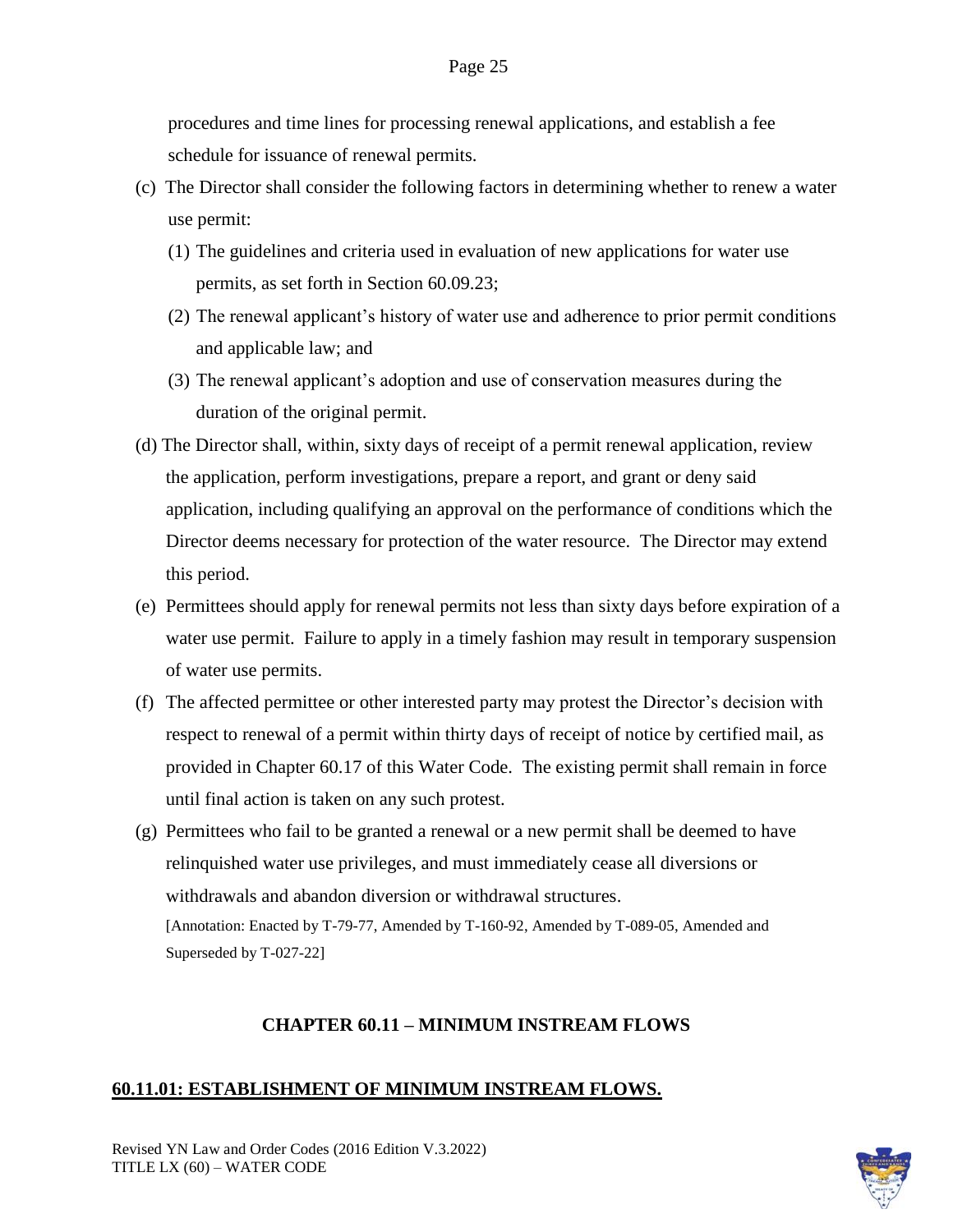- (a) The Director shall establish annual minimum instream flows in all surface waters, including Ahtanum, within the Yakama Reservation outside of the mainstem of the Yakima River for the purpose of protecting fish and other aquatic species.
- (b) The Director may modify such flows upon receiving a written request from the Fisheries Resource Management Program, setting forth the need for protecting fish and other aquatic life and recommending specific modifications to annual established flows. [Annotation: Enacted by T-79-77, Amended by T-160-92, Amended by T-089-05, Amended and Superseded by T-027-22]

#### **60.11.03: INSTREAM FLOW RECOMMENDATIONS.**

When establishing minimum instream flows under this Chapter, the Director shall request the best available scientific and cultural information from the Fisheries Resource Management Program, Water Resources Program, and Cultural Resources Program concerning instream flow requirements for fish and other aquatic species, including a statement recommending specific minimum flows. Based upon receipt of such information and recommendation, the Director shall make a provisional determination of minimum instream flows.

[Annotation: Enacted by T-79-77, Amended by T-160-92, Amended by T-089-05, Amended and Superseded by T-027-22]

#### **60.11.05: COMMITTEE REVIEW.**

Upon making a provisional determination of minimum instream flows, the Director shall transmit a report of the provisional determination of instream flows to the Committee for review and the basis therefore. The Committee shall, within fifteen days of transmittal, approve, condition, or disapprove the minimum instream flows through an official Committee Action.

[Annotation: Enacted by T-79-77, Amended by T-160-92, Amended by T-089-05, Amended and Superseded by T-027-22]

#### **60.11.07: REGULATIONS AND NOTICE.**

Upon approval by the Committee, minimum instream flows shall be established or modified under this Chapter through the adoption of regulations to be issued by the Director, setting forth

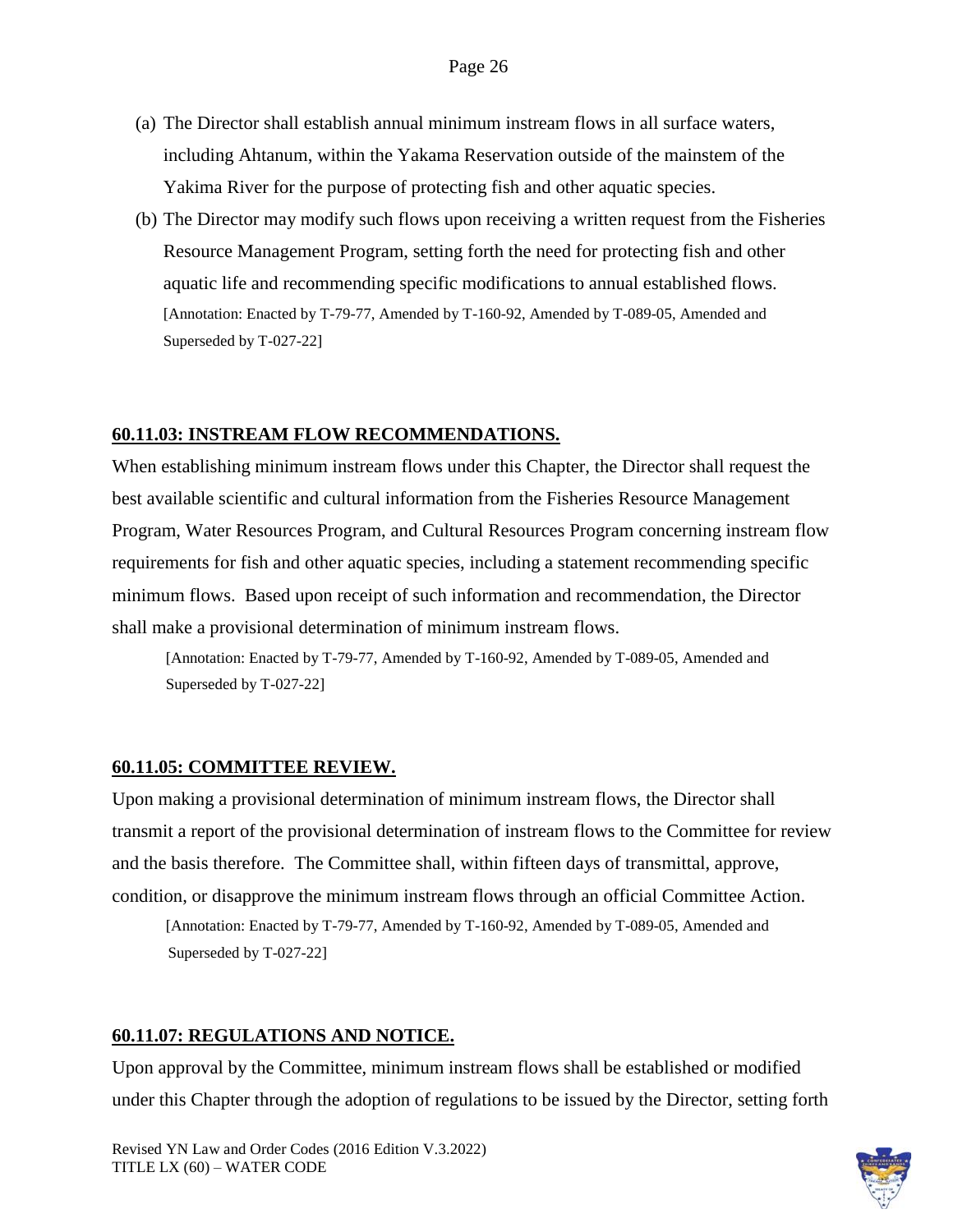the specific annual or modified minimum flows and any pertinent information relied upon to establish such flows. Such regulations shall be available for public inspection and copying at offices of the Water Code Administration and the Water Resources Program upon request.

[Annotation: Enacted by T-79-77, Amended by T-160-92, Amended by T-089-05, Amended and Superseded by T-027-22]

# **CHAPTER 60.11 60.13 – WELL CONSTRUCTION AND DECOMMISSION STANDARDS**

### **60.13.01: MINIMUM STANDARDS.**

All new wells shall be constructed, maintained, altered or decommissioned at a minimum standard of the specifications in Part One of Chapter 173-160 of the Washington Administrative Code. These standards shall be minimum standards, and the Director is authorized to enact regulations under this Chapter providing for additional or different requirements. Nothing herein shall act to grant jurisdiction to the State of Washington on the Yakama Reservation. Well drillers shall collect cuttings and provide other information and access to Yakama Nation employees as required by the Director.

[Annotation: Enacted by T-79-77, Amended by T-160-92, Amended by T-089-05, Amended and Superseded by T-027-22]

### **60.13.03: PRIOR NOTICE OF WELL CONSTRUCTION.**

- (a) All property owners or their agents or contractors shall notify the Director of his or her intent to begin well construction, alteration, or decommissioning procedures in advance of commencing such work.
- (b) Notice shall be submitted in writing on forms supplied by the Director, containing the name of the well owner, location of the well, proposed use, start date, well driller's name and license number, and other pertinent information required by the Director. [Annotation: Enacted by T-79-77, Amended by T-160-92, Amended by T-089-05, Amended and Superseded by T-027-22]

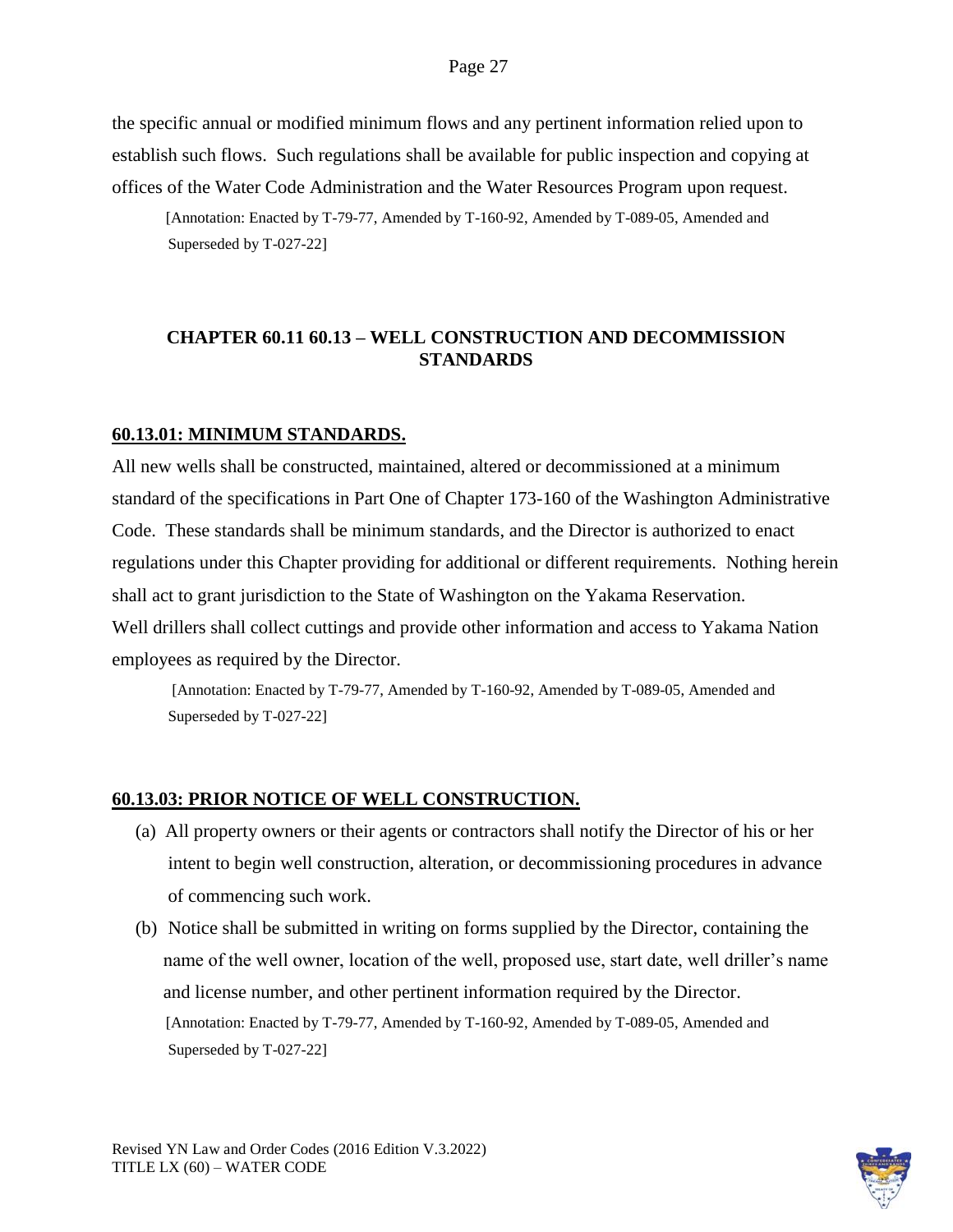### **60.13.05: WELL DRILLING LICENSE.**

All persons who construct or drill wells, whether for personal or commercial use, shall:

- (a) Be licensed by and in good standing with the State of Washington Department of Licensing in accordance with Chapter 173-162 of the Washington Administrative Code; and
- (b) Obtain a Yakama Nation business license in accordance with RYC Chapter 30.02. [Annotation: Enacted by T-79-77, Amended by T-160-92, Amended by T-089-05, Amended and Superseded by T-027-22]

### **60.13.07: NOTICE TO WELL DRILLERS.**

The Director shall provide notice of the adoption of this Water code to all well drillers licensed by the State of Washington. The Director shall also provide information concerning Yakama Nation business licensing procedures, and shall notify all licensed drillers of periodic amendments to this Code which impact well construction methods and standards.

[Annotation: Enacted by T-79-77, Amended by T-160-92, Amended by T-089-05, Amended and Superseded by T-027-22]

### **60.13.09: EXISTING WELLS NOT IN COMPLIANCE.**

- (a) The Yakama Nation finds that existing wells that are improperly constructed, including unsealed wells or unsealed/uncovered ring wells, constitute a hazard to water resources.
- (b) The Director may order a well driller or well owner to repair, alter, or decommission a well if the Director finds that the well was not constructed in accordance with the standards in effect at the time of construction.
- (c) The Director shall conduct an inventory of all improperly constructed wells within the exterior boundaries of the Reservation, and establish a timetable and program for decommissioning of said wells.
- (d) Any party impacted by an order issued pursuant to this section may protest the order pursuant to Chapter 60.17.

[Annotation: Enacted by T-79-77, Amended by T-160-92, Amended by T-089-05, Amended and Superseded by T-027-22]

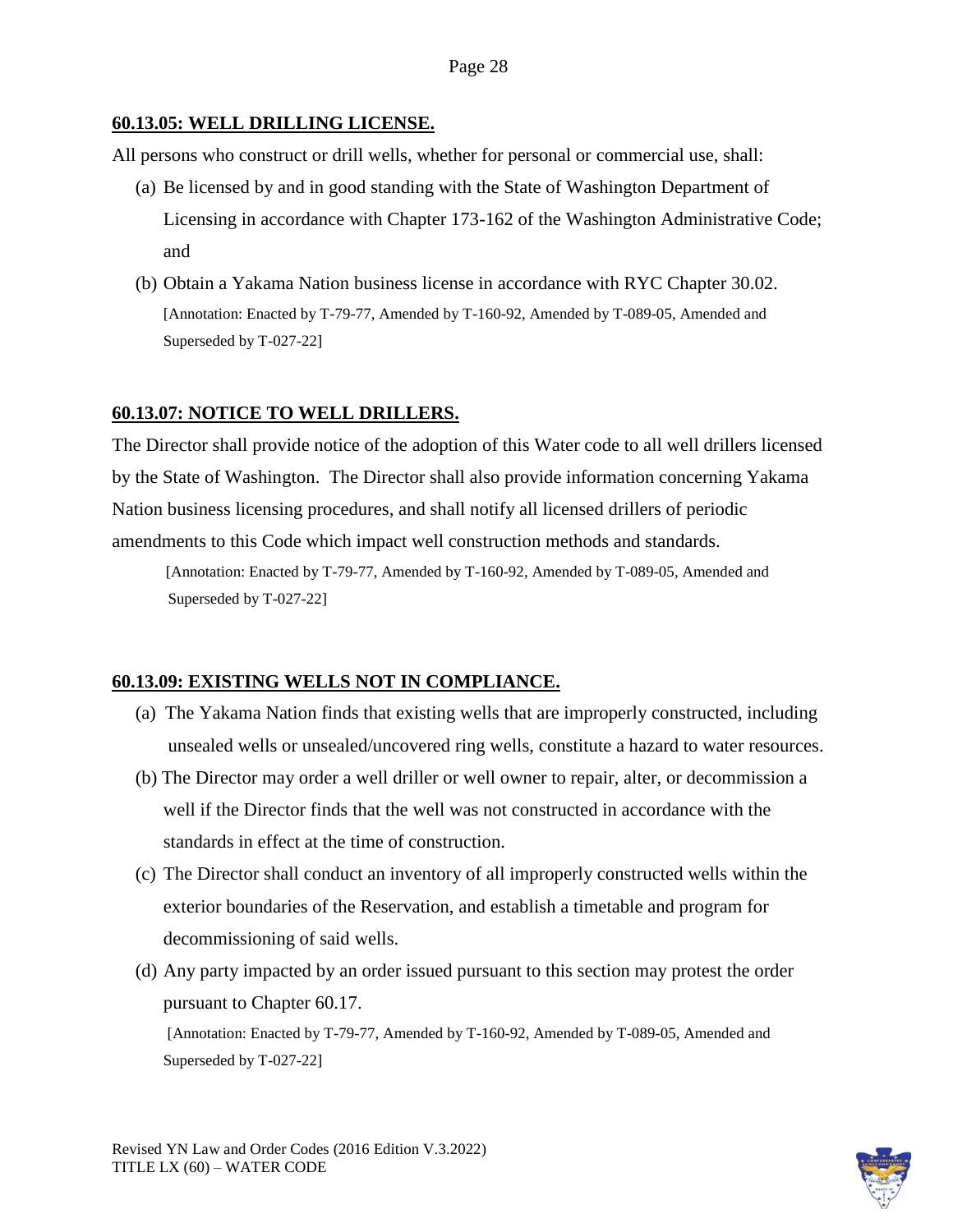### **60.13.11: ABANDONED OR UNUSABLE WELLS.**

- (a) The Director is authorized to require a well owner to decommission any well that is abandoned, unusable, or not intended for future use.
- (b) Decommissioning shall be in accordance with Section 173-160-381 of the Washington Administrative Code, and the Director may require additional procedures as necessary. [Annotation: Enacted by T-79-77, Amended by T-160-92, Amended by T-089-05, Amended and Superseded by T-027-22]

# **60.13.13: VIOLATIONS.**

- (a) It shall be unlawful for any person to construct, alter or decommission a well in violation of this Chapter.
- (b) If any person or entity is found in violation of this Chapter, civil penalties shall apply consistent with 60.23.03.

[Annotation: Enacted by T-79-77, Amended by T-160-92, Amended by T-089-05, Amended and Superseded by T-027-22]

### **CHAPTER 60.15 – HYDRAULIC PERMITS**

#### **60.15.01: HYDRAULIC PERMITS.**

- (a) No person shall construct or perform work that uses, diverts, obstructs or changes the natural flow, or changes the bed or banks of any stream or river or remove water from any river, stream, spring, pond, lake, wetland, or any other body of water located within the boundaries of the Yakama Reservation, including groundwaters, without first complying with Chapter 60.15.
- (b) A hydraulic permit may be issued for a period of no longer than one year. Extensions may be granted at the request of the Director but each such extension shall not be for a period of longer than one year.
- (c) No person may conduct work within 200 feet of a stream, spring, river, lake, pond, wetland, or any other tribal water resource on the Yakama Reservation without first

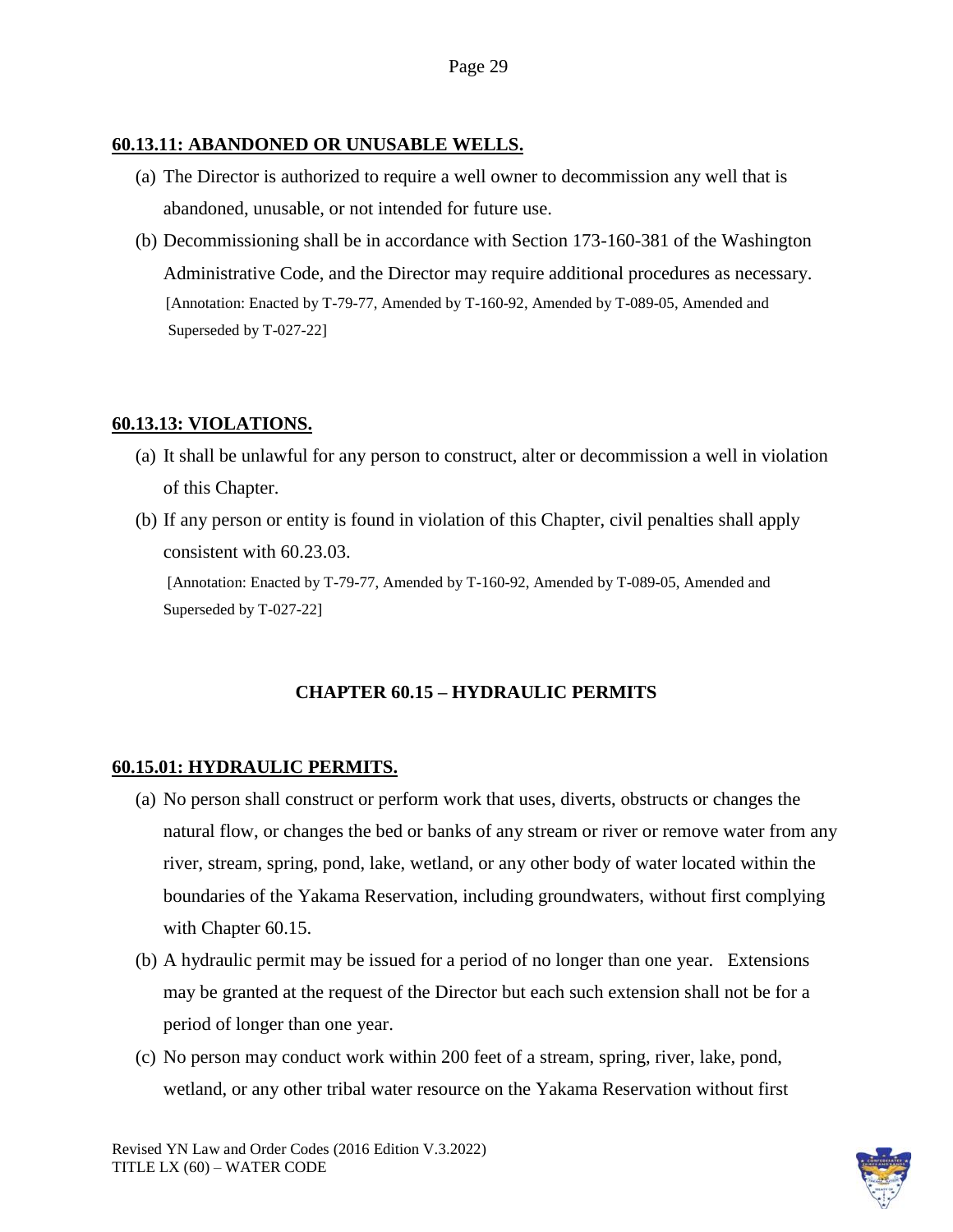obtaining a Yakama Nation Water Code Hydraulic Permit except for those activities that are listed as exempt uses in 60.15.07 when the exemption process has been followed. [Annotation: Enacted by T-79-77, Amended by T-160-92, Amended by T-089-05, Amended and Superseded by T-027-22]

### **60.15.03: PROHIBITED USES.**

- (a) No hydraulic permit shall be issued for the following uses within the Yakama Reservation:
	- (1) Storage, handling, and disposal of materials or substances that are hazardous to water quality or living organisms.
	- (2) Any Concentrated Animal Feeding Operations (CAFO) including feedlots and dairies.
	- (3) The placement of mining tailings, spoils, and waste materials except for those associated with the mining of gravels.
	- (4) Solid waste disposal sites.
	- (5) Automobile wrecking yards.
	- (6) Fill for the sole purpose of increasing land area within stream, river, or wetland corridors.
	- (7) Any action in violation of 60.15.01.
- (b) In addition to the requirements of 60.15.01, the following work is prohibited without a hydraulic permit:
	- (1) The draining or filling of a wetland, lake, or pond.
	- (2) Excavation to obtain fill material and the removal and transport of fill material outside of the stream corridor.
	- (3) Vehicle and material storage within a floodway.
	- (4) Dwellings and residences within a floodway.
	- (5) New or expanded manufactured home parks.
	- (6) Wastewater treatment facilities.
	- (7) Site runoff storage ponds, manure stockpiles and manure disposal, holding tanks and ponds, and other similar waste disposal facilities.

 [Annotation: Enacted by T-79-77, Amended by T-160-92, Amended by T-089-05, Amended and Superseded by T-027-22]

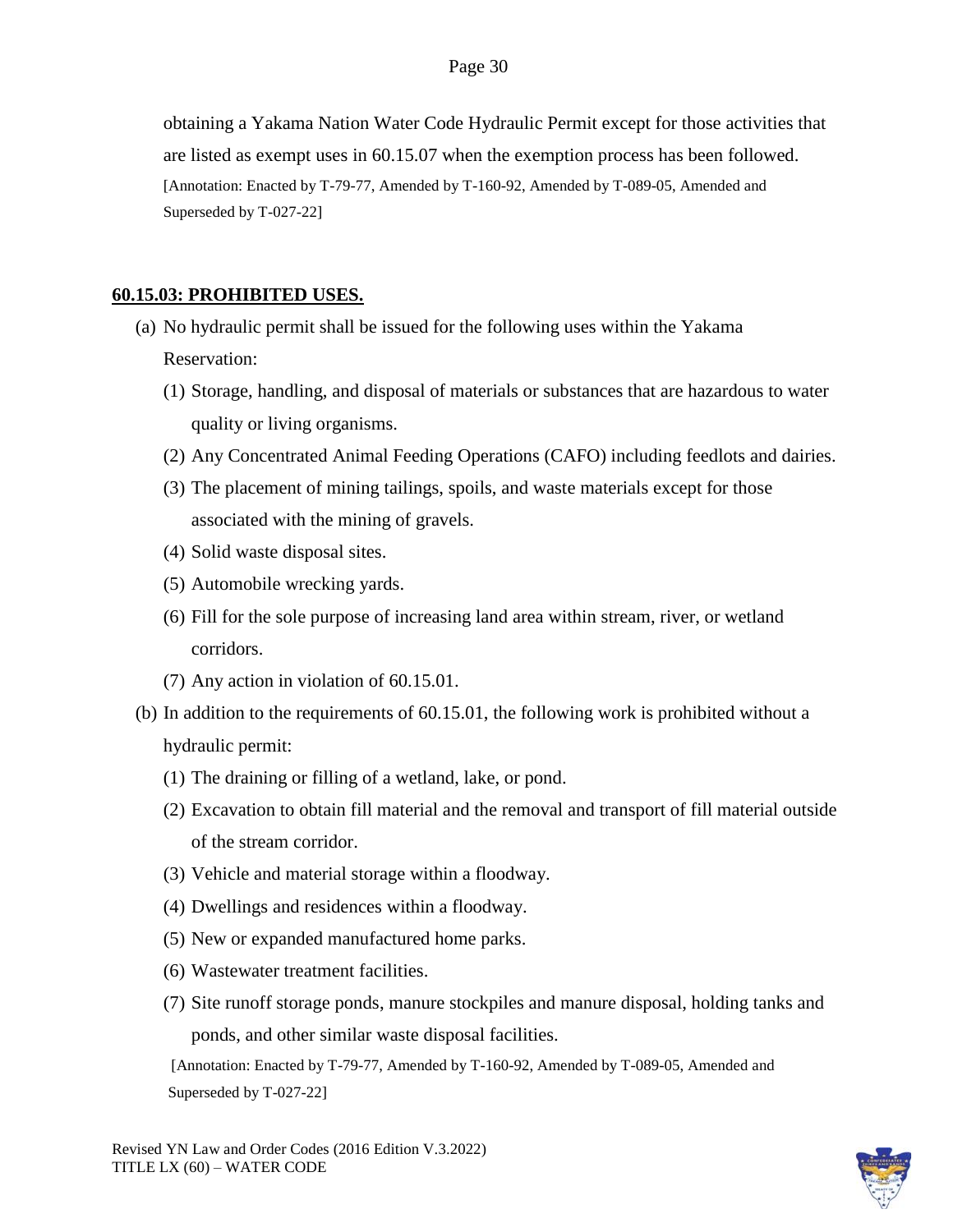#### **60.15.05: APPLICATION AND PERMIT ISSUANCE PROCEDURE.**

- (a) All Hydraulic Permit Applications shall be accompanied by the submission of the Mitigation Plan explaining what steps are proposed to be taken by the applicants to ensure that tribal water resources will not be adversely affected if the permit is granted.
- (b) Upon receipt of a Hydraulic Permit Application, the Water Code Administration shall conduct an investigation in order to determine whether a permit should be issued.
- (c) If it is determined that the issuance of a hydraulic permit will impair or adversely affect the health, welfare, safety, or economic security of Yakama Nation or its members, or its fisheries, wildlife, water resources, or other natural or cultural resources, a permit shall not be issued. This investigation shall include, at a minimum, consultation with Yakama Nation Fisheries Resource Management, Wildlife Resources Management, Water Resources Management Programs, Environmental Management, or any interested or affected persons.
- (d) If the application is in or near a Culturally Sensitive Area, Water Code shall also consult with Yakama Nation Cultural Resources.
- (e) Upon receipt of a completed hydraulic permit application, the Director shall publish a public notice online. The public notice shall contain:
	- (1) Solicitation of public comment;
	- (2) Name of applicant;
	- (3) Legal description and street address of the property where the water use permit will apply;
	- (4) Concise description of the proposed use;
	- (5) Name, address, and phone number of the Water Code Administration; and
	- (6) Date by which public comments must be received.
- (f) The issuance of a Hydraulic Permit may be conditioned upon any of the following:
	- (1) The payment of an administrative fee;
	- (2) The submission of the Mitigation Plan or the payment of a Fisheries or Wildlife mitigation fee;
	- (3) Provision of any other relevant information requested by the Yakama Nation Water Code;

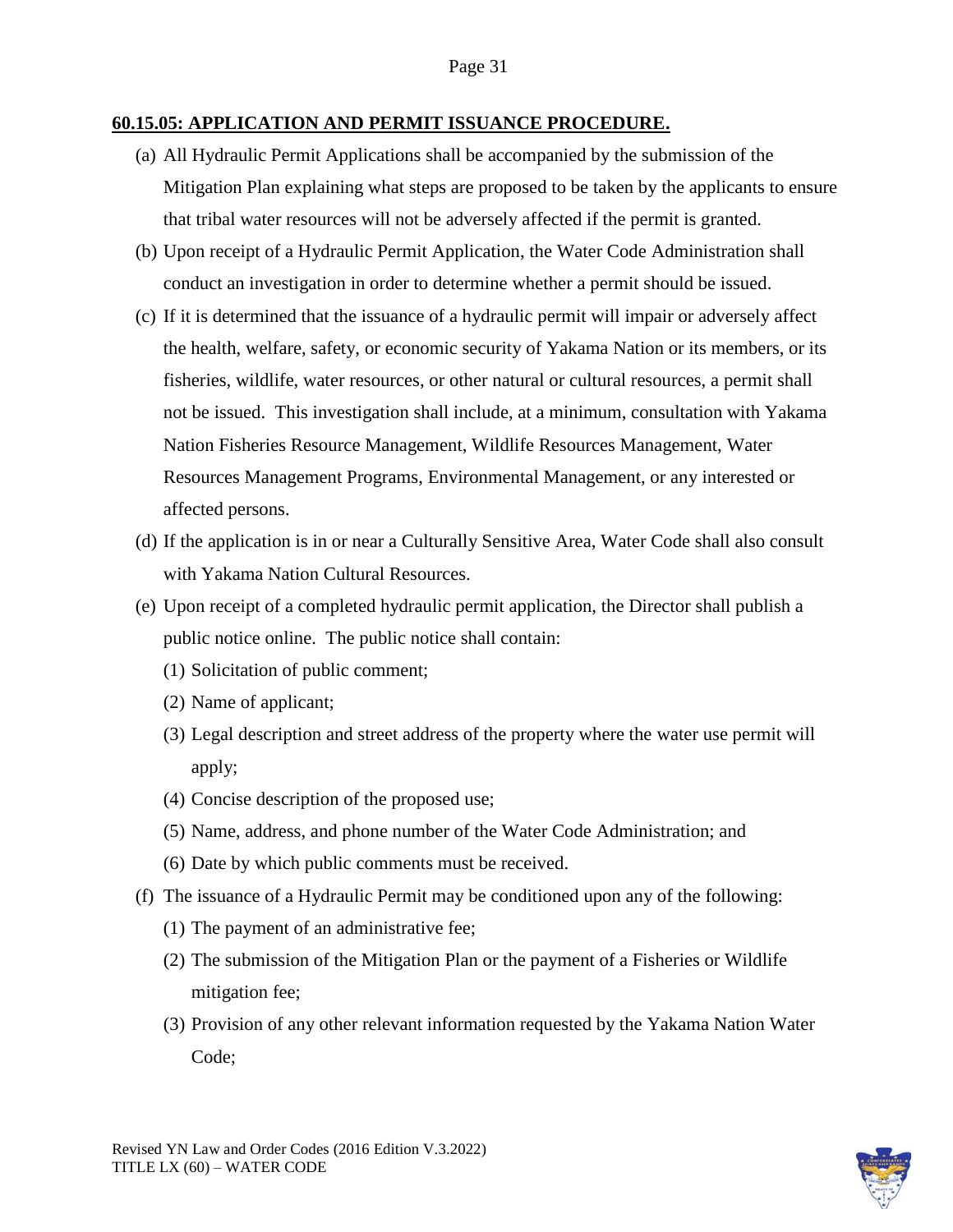- (4) Agreement by the applicant to allow unlimited inspection by the Yakama Nation Water Code Administration staff and/or other affected Yakama Nation programs;
- (5) The payment of a user fee for the use of Yakama Nation water resources; or
- (6) The contractor performing the work must be licensed with the Yakama Nation. [Annotation: Enacted by T-79-77, Amended by T-160-92, Amended by T-089-05, Amended and Superseded by T-027-22]

#### **60.15.07: EXEMPT USES NOT REQUIRING A PERMIT.**

- (a) An exemption from the need to get a hydraulic permit under 60.15.01 may be obtained if an applicant applies for and obtains an exemption under this section and pursuant to the procedures in 60.15.05. An applicant may request a pre-application review by Water Code Administration staff of their proposed project prior to the start of the project.
- (b) The following is a list of exempted activities that shall not require a Hydraulic Permit if an exemption is obtained:
	- (1) Emergency construction necessary to protect property from damage by the elements.
	- (2) Ordinary practices consistent and necessary for farming, irrigation, and ranching activities for established farms provided the use is not changed from the established use or expanded on to new land. This exemption shall include seeding, cultivating, harvesting, mowing and other similar activities but shall not include a change from unirrigated livestock grazing to irrigated agriculture.
	- (3) Maintenance of existing, lawfully established areas of crop vegetation, landscaping or gardens situated within 200 feet of a stream, river, lake, pond, or wetland. This shall include plowing, cultivating, minor drainage, mowing lawns, weeding, harvesting and planting of garden crops, planting non-invasive ornamental vegetation or indigenous vegetation to maintain condition of such areas.
	- (4) Measurement or installation of water metering devices that do not divert flow or affect the channel in a substantial manner.
	- (5) Emergency removal of solid waste disposal sites (dump sites) that are listed as a prohibited use in 60.15.03.

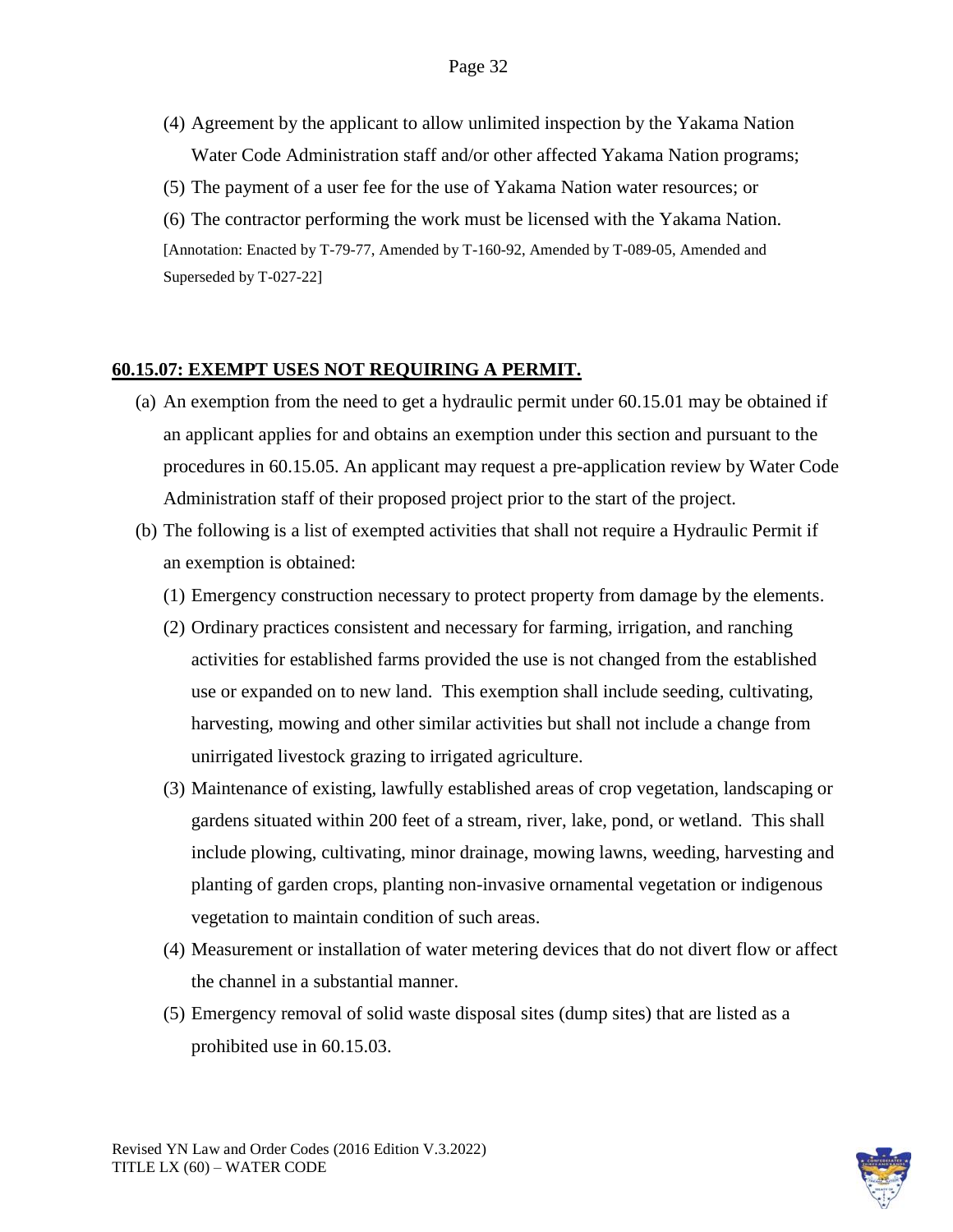- (6) Emergency removal of vehicles or materials that are listed as a prohibited use in.60.15.03.
- (7) Emergency removal of dwellings and residences that are listed as a prohibited use in.60.15.03

### **60.15.09: PROCEDURES FOR DENIED HYDRAULIC PERMIT.**

- (a) Any party or applicant who has been denied the issuance of a hydraulic permit may, within thirty days after the denial of the permit, appeal the denial pursuant to the provisions of Chapter 60.17.
- (b) Any program of the Yakama Nation may, within thirty days after the grant of a hydraulic permit, appeal the granting of the permit pursuant to the provisions of Chapter 60.17. [Annotation: Enacted by T-79-77, Amended by T-160-92, Amended by T-089-05, Amended and Superseded by T-027-22]

### **60.15.11: REMEDIES FOR NONCOMPLIANCE.**

Any person who fails to comply with this Chapter, or who fails to comply with the terms contained in any permit issued under this Chapter, shall be subject to permit revocation pursuant to Chapter 60.19 and penalties and enforcement pursuant to Chapter 60.23.

[Annotation: Enacted by T-79-77, Amended by T-160-92, Amended by T-089-05, Amended and Superseded by T-027-22]

### **60.15.13: EMERGENCY SITUATIONS.**

(a) In case of an emergency arising from the weather, high stream flow conditions, unforeseen natural events, or an unforeseen emergency which creates the likelihood of significant detrimental impact on the health, welfare, or safety of Yakama Nation members or natural resources, the Director may immediately suspend the continuance of operations by the holder of the permit.

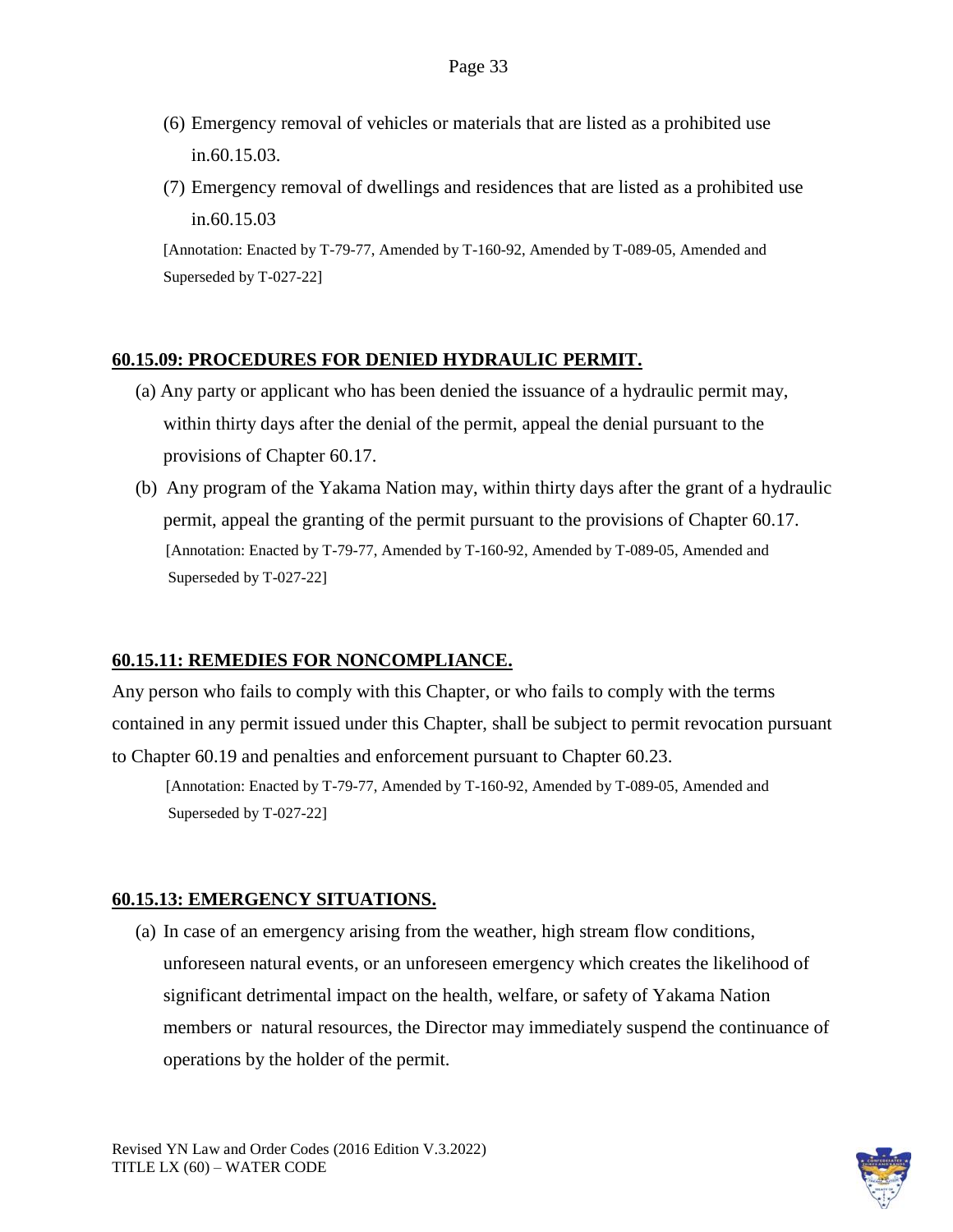(b) In the case of an emergency, the Director may authorize emergency work or water use without a permit to alleviate imminent damage or threat of damage from floods, fire, or other unforeseen natural event.

[Annotation: Enacted by T-79-77, Amended by T-160-92, Amended by T-089-05, Amended and Superseded by T-027-22]

### **CHAPTER 60.17– PROTESTS OF PERMIT DECISIONS**

#### **60.17.01: WHO MAY PROTEST.**

- (a) Any party or applicant who objects to a final decision on his or her application for a water use permit under Chapter 60.09 or hydraulic permit under Chapter 60.15, and who has not previously appeared before the Committee in a hearing or meeting with the Committee on that decision, may file a protest within thirty days of notification of decision on the application.
- (b) Any permittee who objects to the denial of, imposition of conditions on, or non-renewal of a water use or hydraulic permit may file a protest within thirty days of notification of the proposed action.
- (c) Any person directly and adversely affected by a final decision on an application by the Director may file a protest within thirty days of notification to the applicant. [Annotation: Enacted by T-79-77, Amended by T-160-92, Amended by T-089-05, Amended and Superseded by T-027-22]

#### **60.17.03: CONTENTS OF PROTEST.**

All protests shall include a statement of the interest of the protestor in the matter, a statement of material facts, a statement of reasons why the protested decision should be reconsidered, and a verification by the protestor.

[Annotation: Enacted by T-79-77, Amended by T-160-92, Amended by T-089-05, Amended and Superseded by T-027-22]

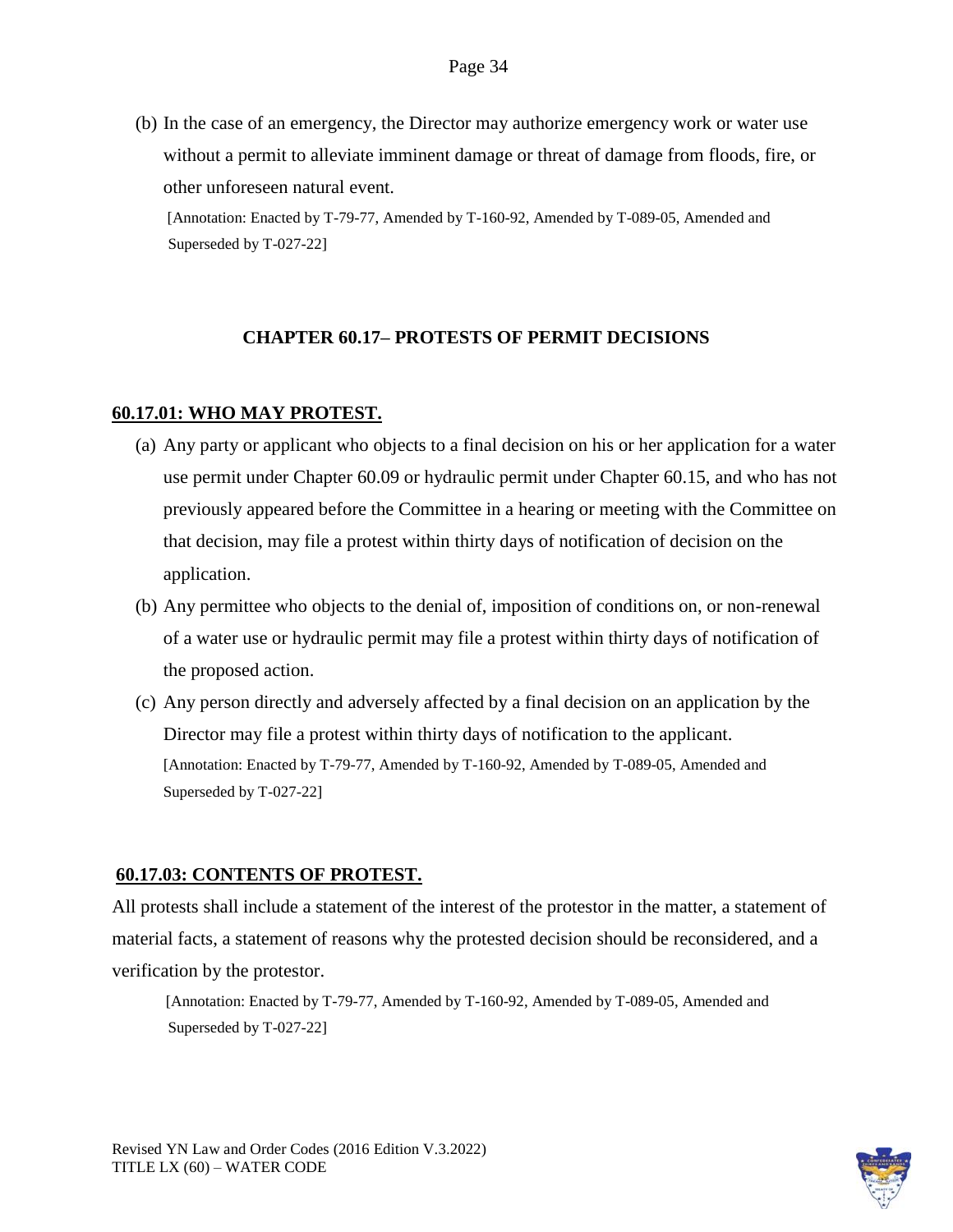### **60.17.05: FILING PROCEDURES.**

- (a) The original protest statement shall be sent by certified mail, or delivered in person to the Chairperson of the Committee or his or her secretary, at the Yakama Nation Headquarters in Toppenish, Washington.
- (b) No fee shall be charged for the filing of a protest. [Annotation: Enacted by T-79-77, Amended by T-160-92, Amended by T-089-05, Amended and Superseded by T-027-22]

# **60.17.07: WATER CODE DIRECTOR REVIEW.**

- (a) The Committee shall transmit a copy of the protest to the Director within seven days following filing.
- (b) The Director shall review the protest, and if needed, conduct an investigation. The protestor shall cooperate fully with the Director in any such investigation.
- (c) Following review, the Director shall submit to the Committee his or her findings of fact, recommended decision, and suggested order. A copy of these materials shall be sent to the protestor by certified mail.
- (d) The Director's review should be completed within fourteen days of receipt of the protest materials from the Committee.

[Annotation: Enacted by T-79-77, Amended by T-160-92, Amended by T-089-05, Amended and Superseded by T-027-22]

# **60.17.09: PROTEST HEARING – SCHEDULE.**

- (a) Following receipt of the Director's review, the Committee shall schedule a date to decide the protest.
- (b) The protestor may request that the Committee hold a formal hearing on the matter. The protestor may be present at and participate in the hearing. The protestor must request a hearing within seven days of receipt of the Director's review.
- (c) The Committee, on its own motion, may schedule a hearing on the protest. If the Committee so moves, it must provide immediate notification to the protestor.

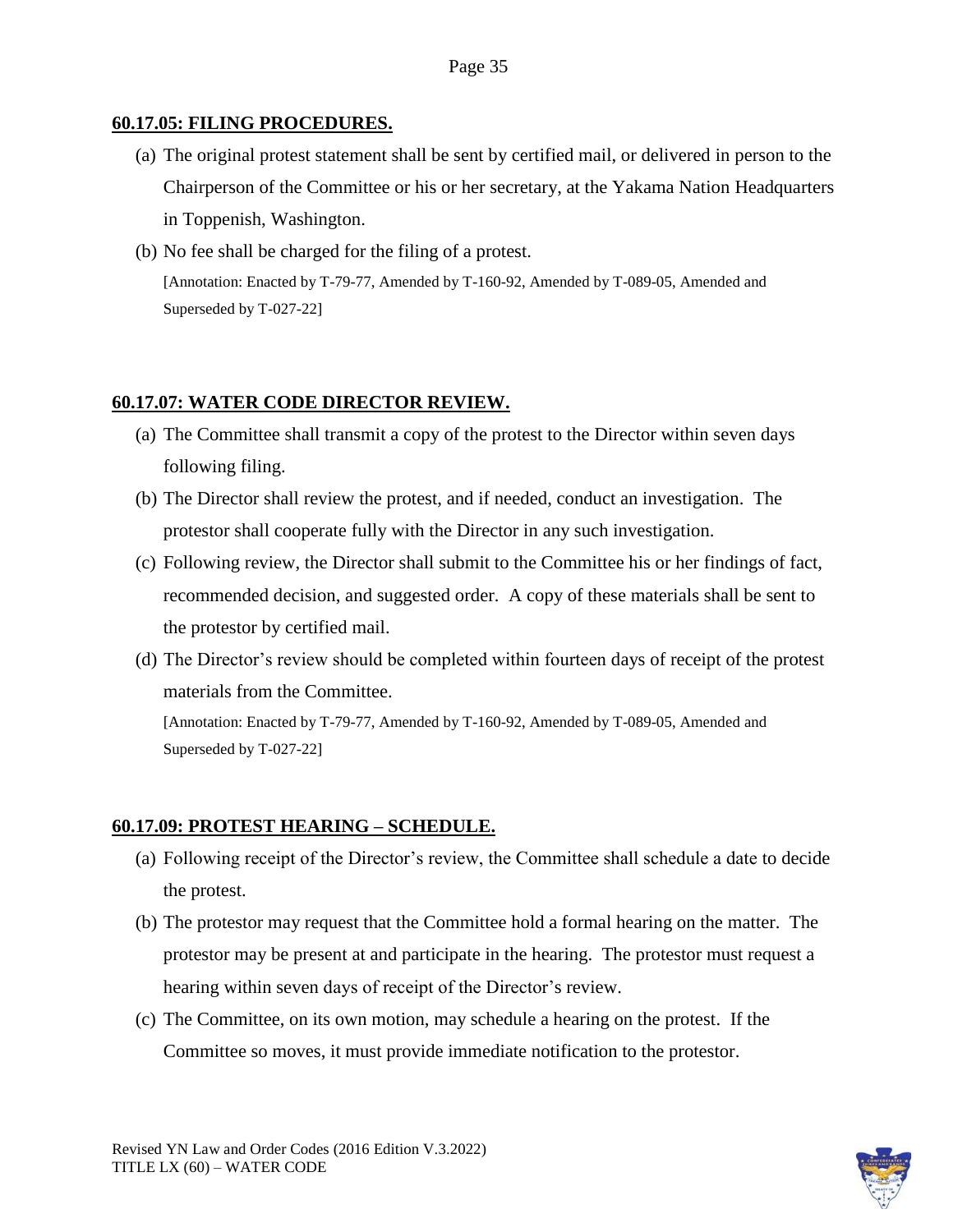(d) If scheduled, the protest hearing should be held within fourteen days of the Committee's receipt of the Director's review. The Committee may, at its discretion, decide the protest based on the written documents before it without a hearing with the protestor. [Annotation: Enacted by T-79-77, Amended by T-160-92, Amended by T-089-05, Amended and Superseded by T-027-22]

### **60.17.11: PROTEST HEARING – PROCEDURES.**

If a protest hearing is held, the following procedures shall be observed:

- (a) The Committee shall conduct hearings sitting as a body. No hearing shall be held with less than three Committee members present.
- (b) The protestor may, at his or her own expense, hire a court reporter to make a transcript of the hearing. If no reporter is present, the Chairperson of the Committee shall direct a qualified person to record and publish minutes of the hearing. A copy of any transcript or minutes produced shall be available to the protestor, the Committee and the Director.
- (c) The protestor and the Director may each present their arguments and material evidence as set forth in Section 60.17.13.
- (d) Members of the Committee may examine and cross-examine the protestor and the Director and any other witnesses called by either side concerning any matter relevant to the protest.
- (e) Members of the Committee may discuss the arguments and evidence among themselves and with the protestor and Director, including negotiating a resolution to the protest, during the protest hearing.
- (f) At the conclusion of the protest hearing, the Chairperson of the Committee may continue the hearing to another date or may set a date for the Committee to issue its decision in the matter.
- (g) The Committee and the Director shall make every reasonable effort to ensure that the protestor receives fair and equitable treatment during the course of the protest proceedings. Principles of due process shall be observed.

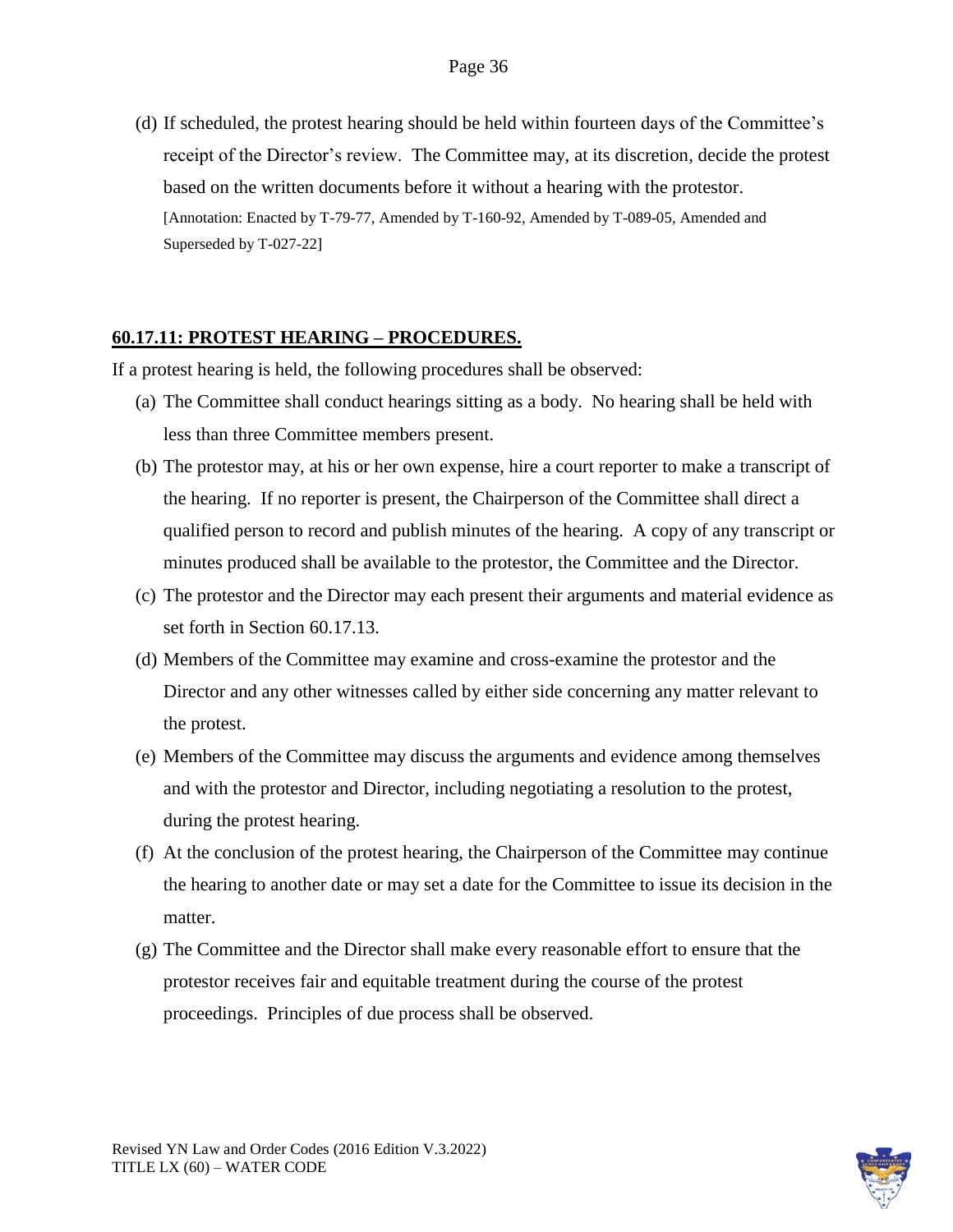(h) The Committee may, upon a showing of good cause upon notice to all parties, grant an extension of time for any time deadline in this Chapter with the exception of those in RYC 16.17.01.

[Annotation: Enacted by T-79-77, Amended by T-160-92, Amended by T-089-05, Amended and Superseded by T-027-22]

### **60.17.13: PROTEST HEARING – EVIDENCE AND MATERIALS**

- (a) The protestor may present and explain materials supporting his or her protest to the Committee.
- (b) The Director may present and explain materials supporting his or her review concerning the protest.
- (c) Materials not previously provided by the protestor or the Director may only be presented at the hearing if they were not reasonably available at the time the protest or review was transmitted to the Committee. Such materials should be transmitted to the Committee as soon as they become available before the hearing or before a decision is made by the Committee.
- (d) The Committee may direct the protestor or the Director to provide additional materials it deems necessary to resolve the protest.
- (e) The Committee may consider any materials it deems pertinent to resolution of the protest. [Annotation: Enacted by T-79-77, Amended by T-160-92, Amended by T-089-05, Amended and Superseded by T-027-22]

### **60.17.15: DECISION BY COMMITTEE.**

- (a) Following the hearing, or if no hearing is held, the Committee shall meet in executive session to decide the protest.
- (b) The Committee decision must be made by a majority of the members present at the protest hearing.
- (c) In making its decision, the Committee shall adhere to the findings, purposes, and priorities set forth in Chapter 60.01 of this Code. The Committee shall also adhere to principles of due process in making its decision.

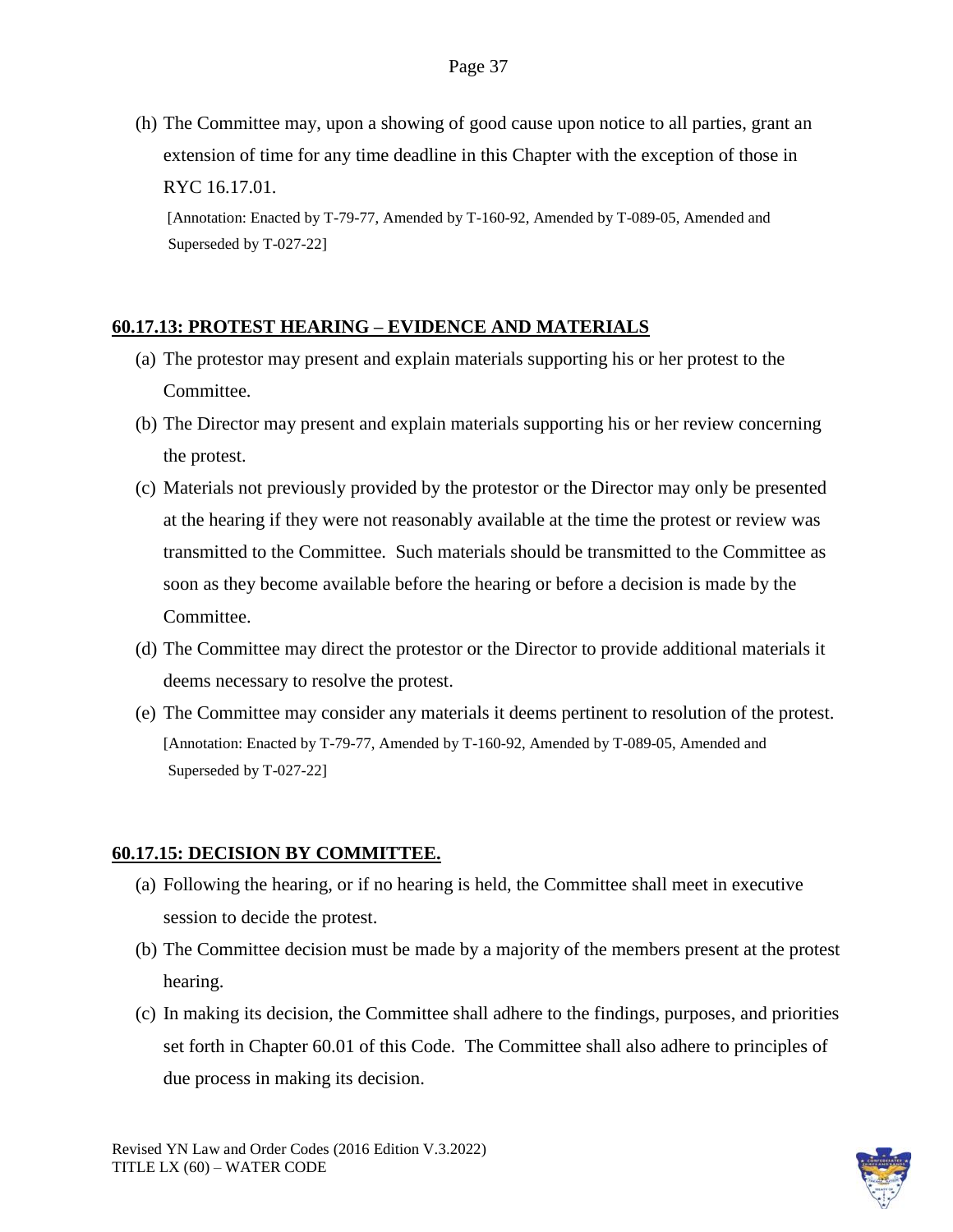- (d) The Chairperson shall prepare a formal, written decision of the protest. The decision shall state findings of fact, conclusions of law, and clearly indicate the resolution of the protest. The decision shall also state the necessary deadlines and procedures for filing an appeal of the decision.
- (e) The Chairperson shall send a copy of the decision to the protestor by certified mail, and transmit a copy to the Director. [Annotation: Enacted by T-79-77, Amended by T-160-92, Amended by T-089-05, Amended and

Superseded by T-027-22]

#### **CHAPTER 60.19 – PERMIT REVOCATION**

### **60.19.01: VIOLATION OF PERMIT.**

- (a) Any person who diverts or withdraws water in violation of or inconsistent with any term of his or her permit or otherwise acts in violation of any term or condition of his or her permit is in violation of this Code.
- (b) Such acts may be cause for revocation of the permit as set forth in this Chapter. Permit violations may also be remedied by imposition of a citation, civil fine, warning, or other action by the Director in accordance with Chapter 60.23 of this Code.
- (c) The permit revocation provisions of this Chapter shall not apply to Class 1B or Class 10 permits.

[Annotation: Enacted by T-79-77, Amended by T-160-92, Amended by T-089-05, Amended and Superseded by T-027-22]

#### **60.19.03: WARNING.**

(a) Whenever, on the basis of available information, the Director finds that a permittee is in violation of any terms of his or her permit issued under this Code as provided in Section 60.19.01, the Director may issue a warning requiring such permittee to comply with such terms.

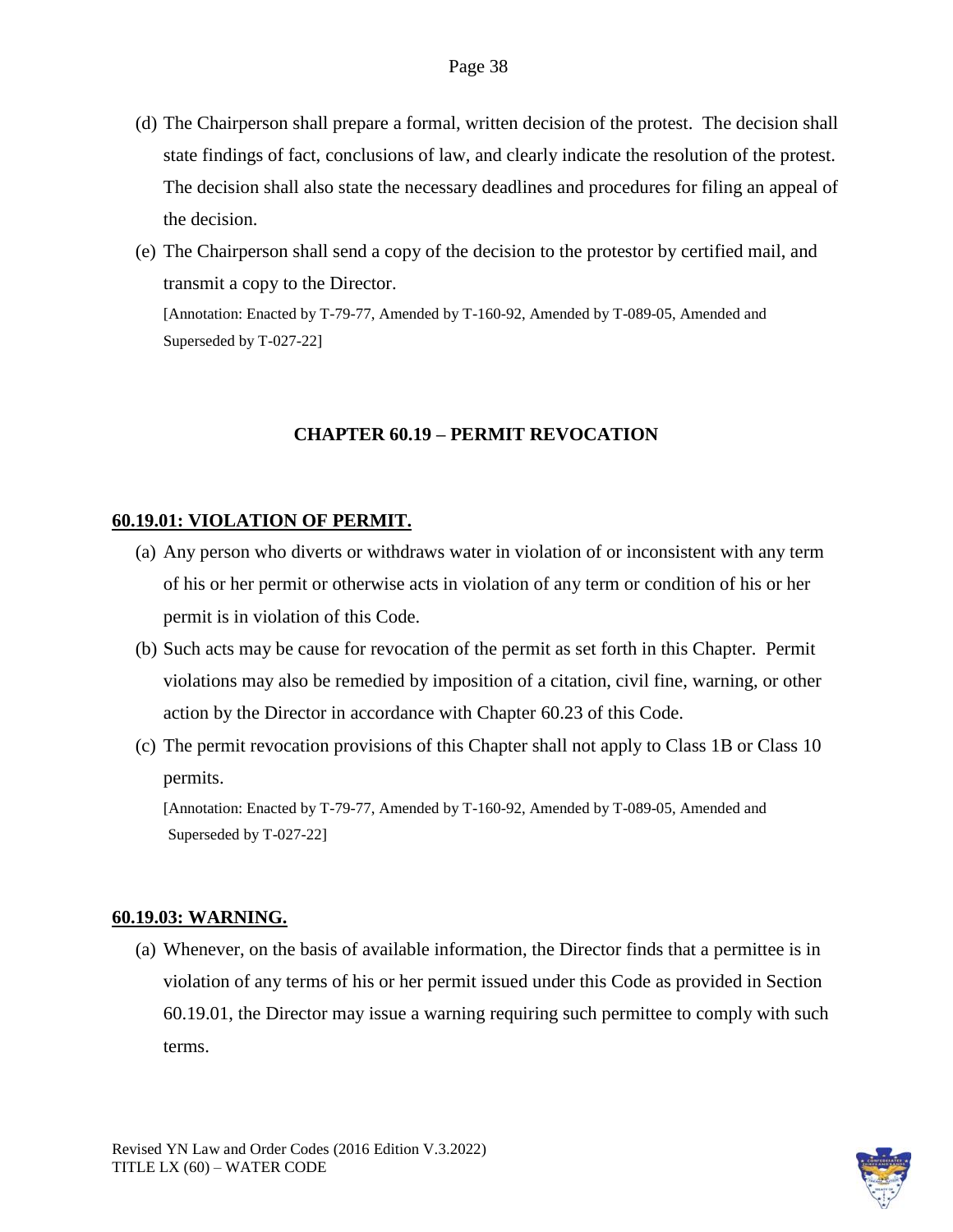- (b) Such warning shall contain the information required by Section 60.23.07 of this Code, as well as a statement that the permit may be subject to revocation upon further violations.
- (c) Such warning may say that such users are subject to a stop work order if they take water in excess of or in violation of their permit. Any warning issued under this Section shall be served on the permittee by certified mail.

### **60.19.05: COMPLIANCE ORDERS.**

- (a) Whenever, on the basis of available information, the Director finds that a permittee is in violation of any terms of a permit issued under this Code, the Director may issue a compliance order by certified mail, to the last known address provided by the permittee, requiring such permittee to comply with such terms.
- (b) If the violation specified in the compliance order is not corrected by the permittee within ten days, the Director shall inform the Committee of the continuing violation and may recommend revocation of the permit.

[Annotation: Enacted by T-79-77, Amended by T-160-92, Amended by T-089-05, Amended and Superseded by T-027-22]

### **60.19.07: REVOCATION HEARING.**

- (a) Following the Director's notification, the Committee shall notify the permittee of the alleged violations, and of the date of a revocation hearing at which the permittee must appear to show cause why the permit should not be canceled.
- (b) Failure of a permittee to appear at a scheduled revocation hearing shall be cause for revocation of a water use permit.
- (c) Revocation hearing procedures shall be identical to protest hearing procedures, as set forth in Section 60.17.11 of this Code.
- (d) Evidence and materials may be submitted at the revocation hearing in accordance with the protest hearing procedures, as set forth in Section 60.17.13 of this Code.
- (e) Upon completion of the revocation hearing the Committee shall issue a written decision

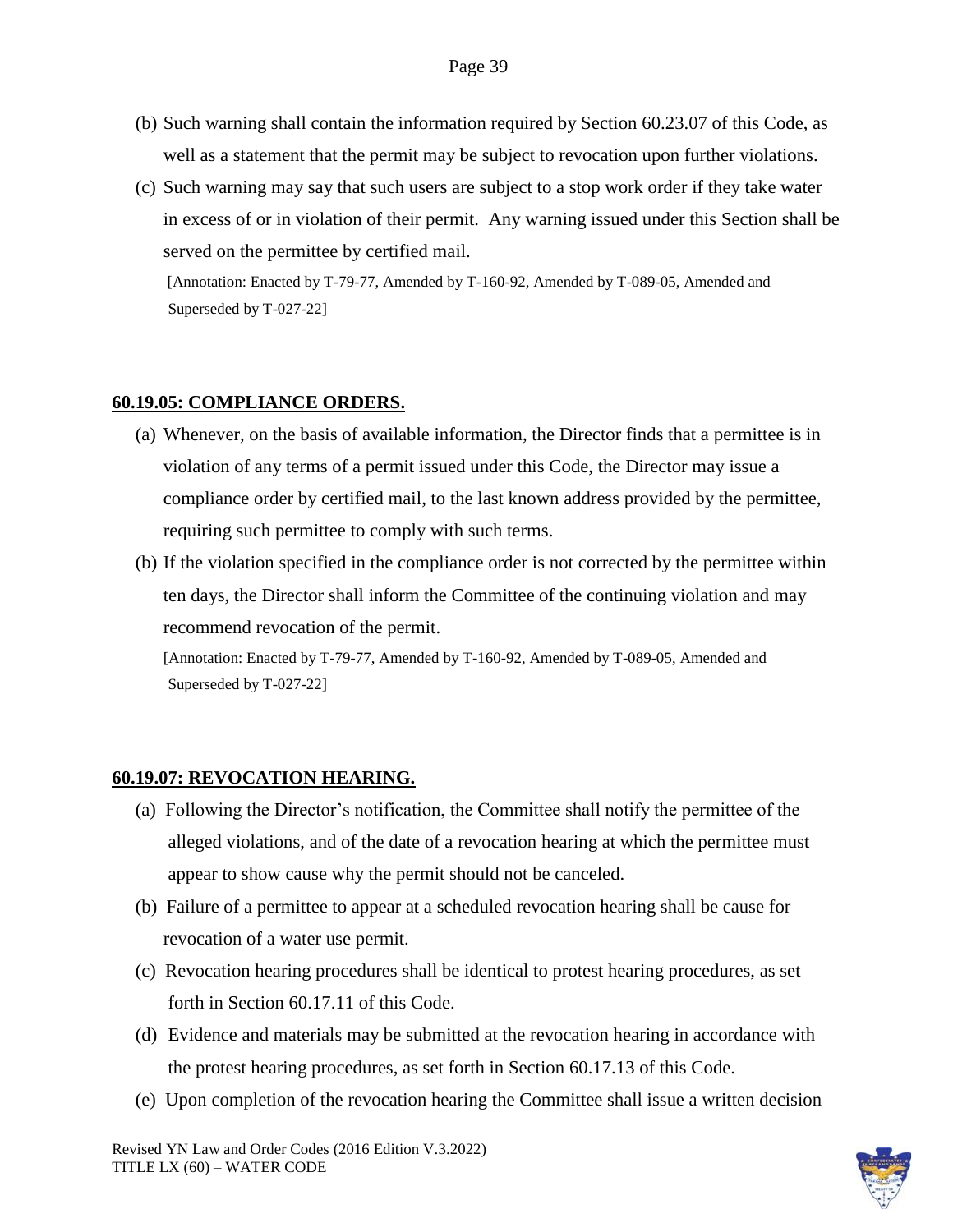in accordance with the procedures for a decision of a protest, as set forth in Section 60.17.15 of this Code.

[Annotation: Enacted by T-79-77, Amended by T-160-92, Amended by T-089-05, Amended and Superseded by T-027-22]

### **CHAPTER 60.21 – APPEALS OF COMMITTEE DECISIONS**

### **60.21.01: TRIBAL COUNCIL REVIEW.**

- (a) The Tribal Council shall hear all appeals of decisions of the Committee concerning protests of the issuance, denial, conditioning, renewal, or revocation of a permit under Chapter 60.17 or Chapter 60.19.
- (b) Members of the Committee shall participate in appeals of Committee decisions before the Tribal Council.
- (c) The following person shall have the right to appeal the decision of the Committee:
	- (1) Permittees whose permits are the subject of a decision; and
	- (2) Persons who are substantially adversely affected by a decision.
- (d) No person may seek Tribal Council review of a decision of the Committee or Director unless he or she has first exhausted all rights of administrative appeal as provided in this Code.

[Annotation: Enacted by T-79-77, Amended by T-160-92, Amended by T-089-05, Amended and Superseded by T-027-22]

### **60.21.03: APPEAL PROCEDURES.**

- (a) Appeals must be filed no later than thirty days following the date of receipt of the certified mailing of the final decision to the affected parties.
- (b) Appeals must be filed in writing with the Chairman of the Tribal Council and the Director.

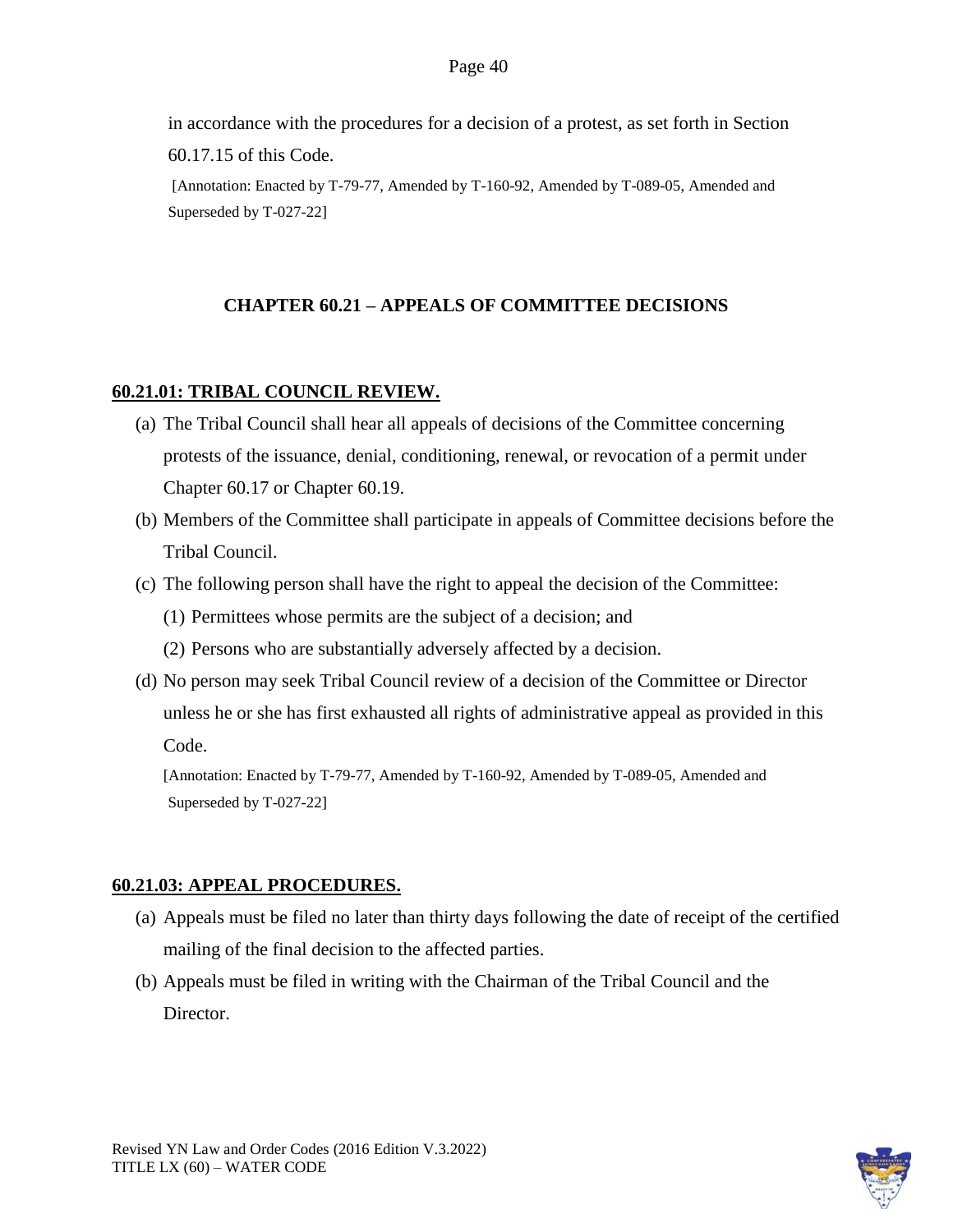(c) An appeal is deemed filed when it is either delivered to the Chairman and the Director or mailed to the Chairman and the Director by certified mail or personal service. An appeal is deemed mailed on the date it is postmarked. [Annotation: Enacted by T-79-77, Amended by T-160-92, Amended by T-089-05, Amended and

Superseded by T-027-22]

### **60.21.05: STANDARD OF REVIEW.**

- (a) Unless otherwise provided by this Code, appeals to the Tribal Council shall be limited to review of the administrative record of the Committee's final decisions.
- (b) There shall be no *de novo* review of administrative decisions.
- (c) The Tribal Council may modify, reverse, or remand a decision of the Committee only when the decision or ruling is without substantial basis in fact, or is contrary to Yakama Nation policy or law.

[Annotation: Enacted by T-79-77, Amended by T-160-92, Amended by T-089-05, Amended and Superseded by T-027-22]

### **60.21.07: ADMINISTRATIVE RECORD.**

- (a) The Committee shall certify and transmit to the Clerk of the Tribal Council the administrative record, including all documents, minutes, transcripts, materials transmitted by the Director, and other information which forms the basis for the decision under appeal.
- (b) Any doubt concerning the relevance of a particular document or other evidence should be resolved in favor of including the material in the administrative record. [Annotation: Enacted by T-79-77, Amended by T-160-92, Amended by T-089-05, Amended and Superseded by T-027-22]

### **60.21.09: FINAL DECISION.**

(a) Any decision by the Tribal Council under this Chapter shall be final for the Yakama Nation.

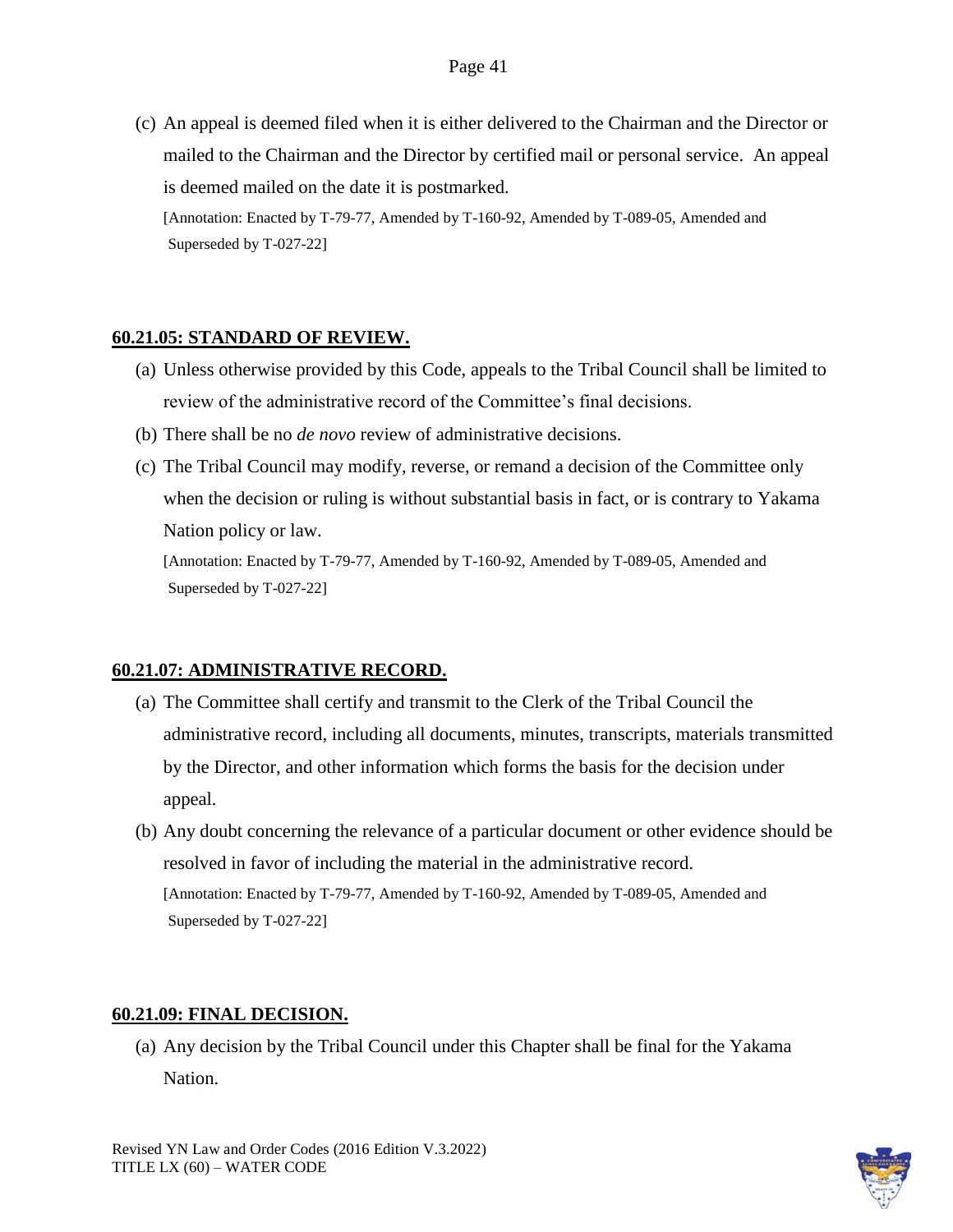(b) Nothing herein shall waive the sovereign immunity of the Yakama Nation in any Court for any appeal from this decision. [Annotation: Enacted by T-79-77, Amended by T-160-92, Amended by T-089-05, Amended and Superseded by T-027-22]

### **CHAPTER 60.23 – PENALTIES AND ENFORCEMENT**

### **60.23.01: TRIBAL COURT JURISDICTION.**

The Tribal Court shall have jurisdiction to enforce the provisions of this Code upon the filing of a citation by the Director. Such jurisdiction shall not include any action by private parties to enforce this Code.

[Annotation: Enacted by T-79-77, Amended by T-160-92, Amended by T-089-05, Amended and Superseded by T-027-22]

### **60.23.03: CIVIL PENALTIES.**

- (a) A violation of this Code shall be a civil offense in which the remedy is a civil fine or penalty.
- (b) The Director shall annually prepare for the approval of the Committee a schedule of civil fines, which shall be dollar determinations calculated to closely approximate the cost of providing equitable restitution for the damage or loss caused by each violation of this Code or regulation adopted under this Code.
- (c) In determining the amount of the penalty to be levied, the Director shall consider:
	- (1) The seriousness of the violation;
	- (2) Whether the violation is repeated or continuous after notice of the violation is given;
	- (3) Whether any damage has occurred to human health or property, including, but not limited to, the water rights of any party or Treaty-reserved fish or other aquatic life or other natural resources; and
	- (4) Extraordinary circumstances caused by drought or other emergencies.
- (d) All persons shall be deemed to have consented to the civil penalties authorized in this Code and the jurisdiction of the Yakama Nation by their residence in or entry onto the

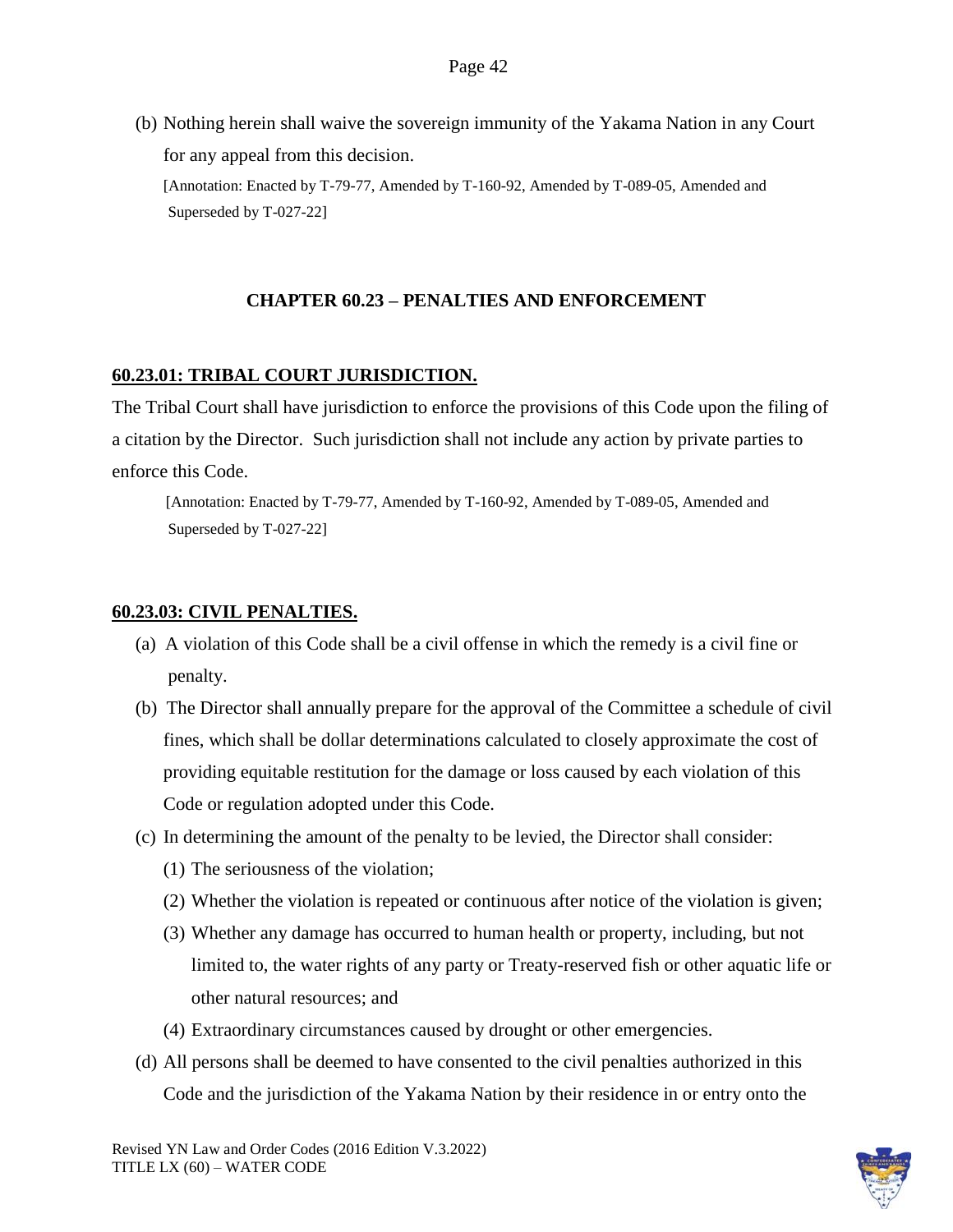Reservation, and where applicable, by their signature on an application for a permit or permits.

- (e) The Director shall annually publish the schedule of civil fines and have it made available to the public at the office of the Water Code Administration.
- (f) The Tribal Court shall have the authority to assess and collect civil penalties as provided in this Section, upon filing of a citation by the Director.
- (g) It shall be presumed by the Court adjudicating any violation of this Code that the amount fixed by the Director represents the damages owed to the Yakama Nation as restitution by a specific defendant if such defendant is found to be liable. This presumption may be rebutted by evidence showing that the amount is excessive, or that special circumstances warrant a reduction of the amount in the particular case.
- (h) If, on a showing of good cause, the defendant is unable to pay the civil fine when due, the Court shall grant an extension, and may grant additional extensions of time in which such fines shall be paid or may allow payment in installments. The Court may, in its discretion, waive, reduce, or suspend the civil fine prescribed for the violation after a hearing.
- (i) Any civil fine assessed and determined due by the Court for which a judgment has been entered or through failure to contest the amount shall be collected in the same manner as any other judgment entered in a civil action.
- (j) All funds resulting from fines or penalties collected for violations of this Code or regulations, permits, or orders issued thereunder shall be deposited in the Water Code Administration fees and fines account.

[Annotation: Enacted by T-79-77, Amended by T-160-92, Amended by T-089-05, Amended and Superseded by T-027-22]

#### **60.23.05: CITATIONS.**

(a) A citation constitutes a notice of civil infraction or violation and shall satisfy all requirements for the filing of a civil complaint under RYC Chapter 7.01. The content of the citation shall include the following:

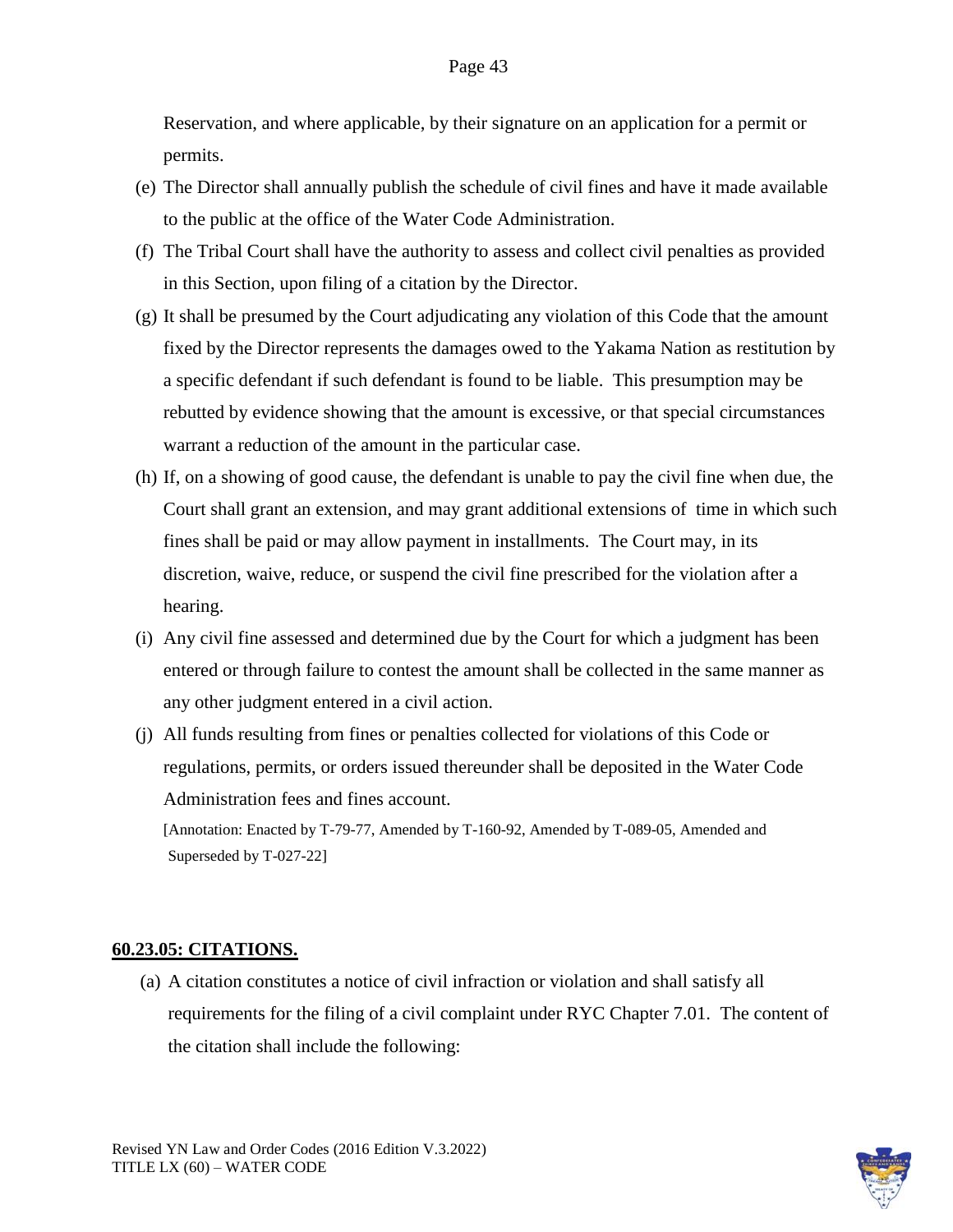- (1) A statement that the citation represents a determination that a violation has been committed by the person named in the citation and that such person may contest the determination as provided in this Chapter;
- (2) A statement that a violation is a non-criminal offense for which imprisonment cannot be imposed as a sanction;
- (3) A statement of the specific act or omission for which the citation was issued and the specific violation alleged;
- (4) A statement of the civil fines levied for the violation;
- (5) A statement of the options provided in this section for responding to the citation and the procedures necessary to exercise those options, including a statement that, at any hearing to contest that a violation took place, the Director has the burden of proving, by a preponderance of the evidence, that the violation was committed;
- (6) A statement that failure to respond to the citation within the time prescribed or to appear at a hearing requested for the purpose of contesting the citation will result in the imposition of an additional fee representing the added expense incurred by the Director, and the entering of a Tribal Court order against the person named;
- (7) A statement that an order imposing a fine shall be a debt owed to the Yakama Nation, and the judgment entered on the debt may be enforced in Tribal Court;
- (8) A statement that the defendant must respond as provided in this Chapter to the citation within twenty days; and
- (9) A proposed order for the judge's signature in the event a citation is uncontested.
- (b) A civil citation may be issued by:
	- (1) The Director or any member of the Water Code staff when a violation is committed in their presence or when the citation is issued subsequent to an investigation and there is probable cause to believe that the defendant has committed a violation of this Code.
	- (2) The Director, Water Code staff or Yakama Nation Police officer may serve a copy of the citation on the defendant by personal delivery to the defendant when the violation is committed in the presence of the Director, Water Code staff or Yakama Nation Police officer.
- (c) Citations issued subsequent to an investigation shall be served on the defendant by certified mail. Certification of service of the citation shall be indicated on the face of the

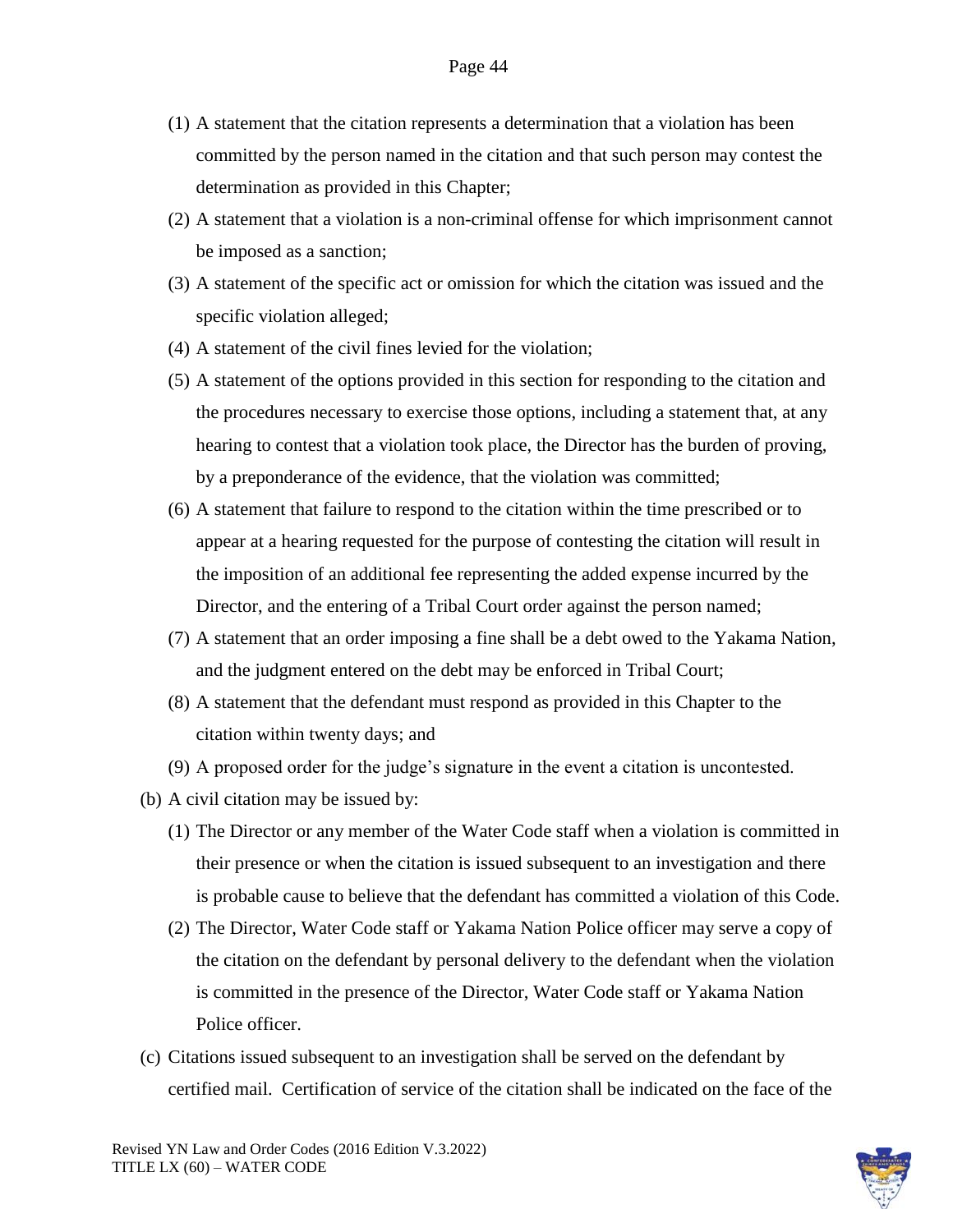citation by the issuing officer. One copy of the citation shall be filed by the issuing officer with the Tribal Court.

- (d) Any defendant named in the citation who does not contest the determination that a violation took place as stated in the citation shall within twenty days from the date of the citation respond by completing the appropriate portion of the citation and submitting it either by mail or in person to the Tribal Court. A check or money order in the amount of the civil fine set out in the citation must be submitted with the response.
- (e) When a response under this subsection is received, an appropriate notation shall be entered in the Court's records. No further proceedings for a particular violation shall be initiated against any defendant who pays the civil fine for such violation unless, the Director determines that a temporary restraining order or preliminary injunction under Chapter 60.25 of this Code is necessary to prevent further violations.
- (f) If the defendant named in the citation wishes to contest the determination that a violation took place as stated in the citation, or wishes to explain mitigating circumstances surrounding the violation, the defendant shall, within twenty days of the date of the citation, respond by completing the portion of the citation requesting a hearing for such purpose and shall submit it either by mail or in person to the Tribal Court. [Annotation: Enacted by T-79-77, Amended by T-160-92, Amended by T-089-05, Amended and Superseded by T-027-22]

#### **60.23.07: WARNINGS.**

In any case where the Director or a member of Water Code staff determines that the issuance of a warning instead of a citation as provided in this Chapter is appropriate, he or she may issue such warning. The content of the warning shall include the following:

- (a) A statement that the warning represents a determination that a violation has been committed by the person named in the warning;
- (b) A statement that a violation is a civil offense;
- (c) A statement of the specific act or omission for which the warning was issued and the specific violation alleged; and

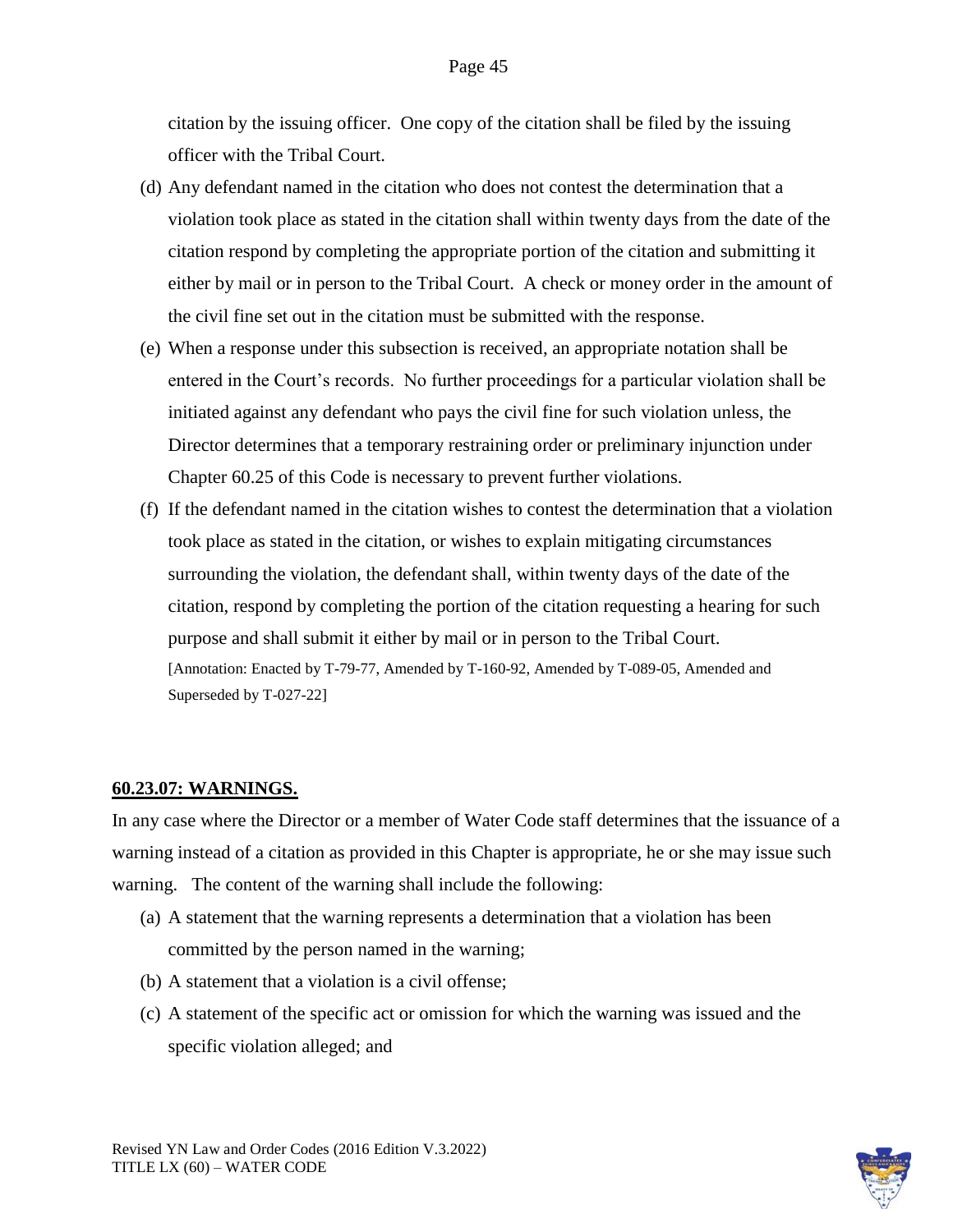(d) A statement that future or continuing violations may result in the imposition of a civil fine or other remedy as provided by this Code. [Annotation: Enacted by T-79-77, Amended by T-160-92, Amended by T-089-05, Amended and Superseded by T-027-22]

# **60.23.09: COURT PROCEEDINGS.**

The Tribal Court shall schedule proceedings under this Code as part of its civil caseload and shall hear such proceedings pursuant to the following:

- (a) All proceedings held pursuant to this Code shall be before a judge of the Court without a jury;
- (b) The Director shall have the burden of proving the allegation in the citation by a preponderance of the evidence;
- (c) The Court shall have the authority to exercise any and all of its inherent judicial powers in order to facilitate adjudication of any proceedings under this Code;
- (d) In ruling on violations arising under this Code, the Court shall have the authority to assess and collect civil fines as provided in this Code, and shall have the authority to enjoin or mandate action in the enforcement of this Code.
- (e) In any action brought pursuant to this Code, the Director may recover the reasonable costs incurred, including reasonable attorney fees.
- (f) Any final judgment in favor of the Water Code Administration shall be an obligation of the defendant to the Yakama Nation and is subject to collection, including the issuance of writs of attachment, execution, garnishment or recovery. Such judgment shall become a lien upon any available real, personal or other property of the defendant located within the boundaries of the Reservation.

[Annotation: Enacted by T-79-77, Amended by T-160-92, Amended by T-089-05, Amended and Superseded by T-027-22]

### **60.23.11: OTHER REMEDIES.**

Nothing in this Code shall be deemed to preclude the Tribal Court from:

(a) Ordering the defendant to perform corrective or remedial work to alleviate the violation;

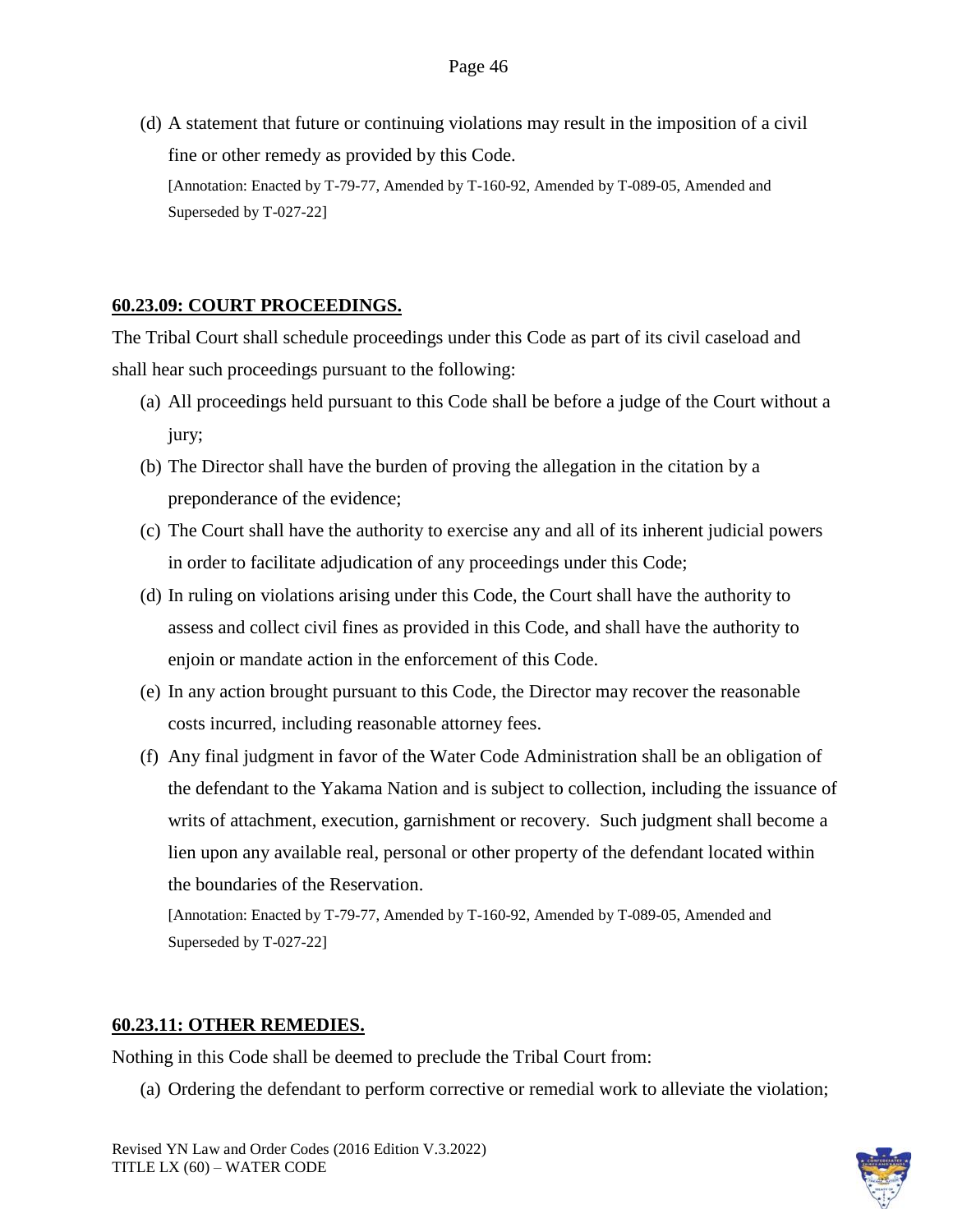- (b) Conditioning any permit issued under this Code on terms appropriate to a given situation;
- (c) Ordering the defendant to pay compensation or restitution to an individual or any other entity, including the Yakama Nation, injured by the actions of the defendant, such compensation or restitution shall reflect the actual documented damages or loss suffered as determined by the Court and shall not include compensation for emotional distress, pain and suffering or other special damages; or
- (d) Imposing any other remedy for civil violations to the extent authorized by Yakama Nation law or custom.

### **CHAPTER 60.25 – EMERGENCY POWERS.**

#### **60.25.01: EMERGENCY POWERS.**

Notwithstanding any other provision of this Code, the Director, upon receipt of information concerning an activity or event that constitutes an imminent threat or hazard to the health, safety or welfare of the Yakama Nation, the Yakama Reservation, or its occupants or natural resources may take immediate legal action as he or she deems necessary to prevent or ameliorate said threat or hazard, in accordance with the procedures authorized by this Chapter.

[Annotation: Enacted by T-79-77, Amended by T-160-92, Amended by T-089-05, Amended and Superseded by T-027-22]

#### **60.25.03: STOP WORK ORDERS.**

(a) If the Director, a member of Water Code staff or Yakama Nation Police officer observes a violation that requires immediate remedial action to prevent irreparable harm, injury, loss or damage to Yakama Nation property or resources, or is a threat to human health or safety, the Director may issue a written order directing that any work, action, or use of equipment that is violating this Code, or regulations promulgated pursuant to this Code, stop immediately.

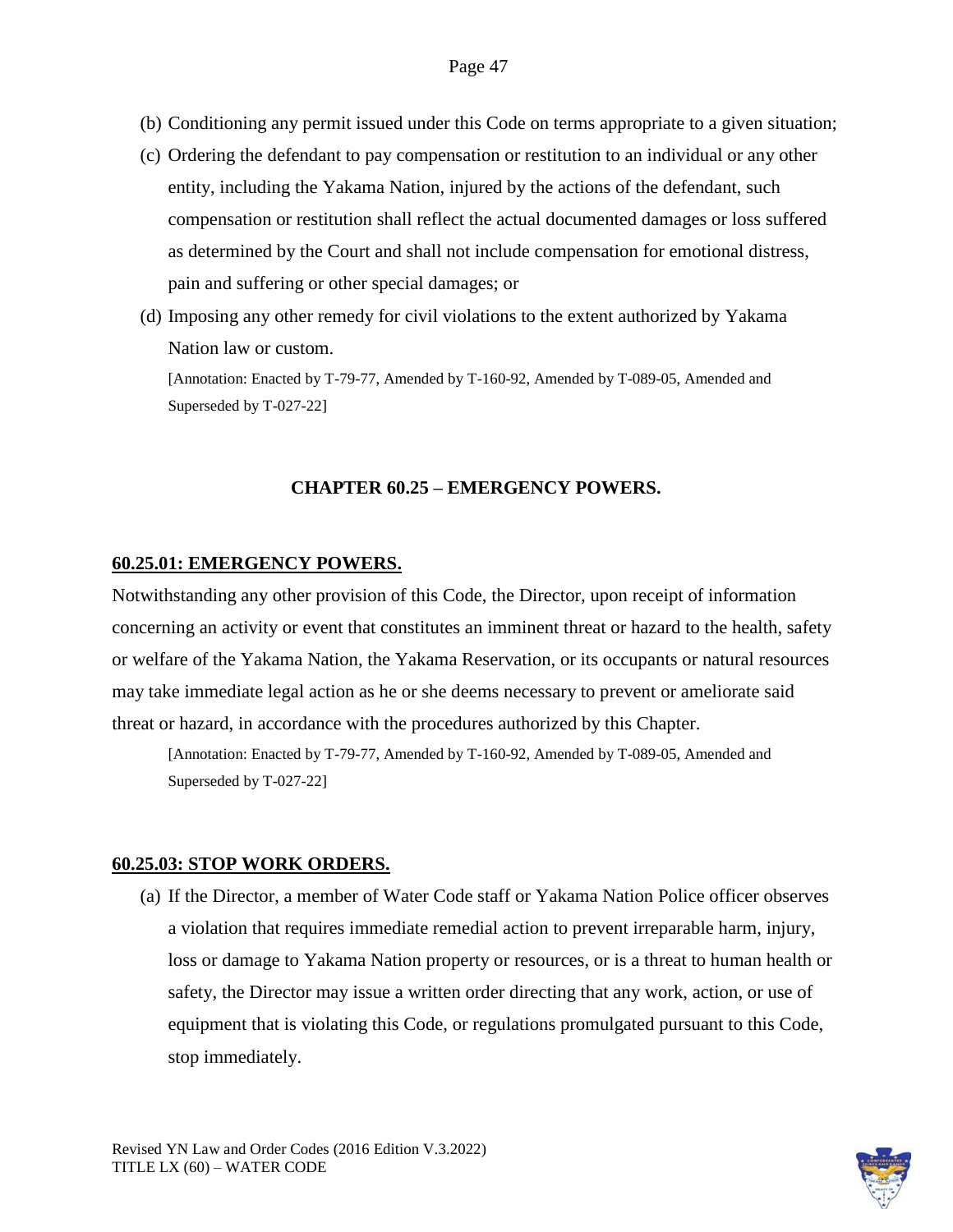- (b) A stop work order shall specify the person or entity to whom it is being issued, the date and time of issue, and the facts which warrant immediate action. Such order shall be personally served on the person specified in the order, or an agent or officer of the entity specified in the order.
- (c) A stop work order shall remain in effect until the end of the third business day following issuance of the order or until the Tribal Court issues a temporary restraining order upon filing of a citation by the Director as provided in this Chapter. Upon issuance of a stop work order the Director may immediately seek a temporary restraining order under this Code and Tribal Court rules. The scheduling of a hearing shall not prevent enforcement of the order pending the hearing.

#### **60.25.05: ENFORCEMENT ORDERS.**

- (a) If in the judgment of the Director, any delays in stopping a violation would cause irreparable harm, injury, loss or damage to Yakama Nation property or resources, or would be a threat to human health or safety, the Director may order the owner, operator, or manager of the property, or the person responsible for the violation, to carry out specified remedial actions necessary to abate the hazard or damage.
- (b) An enforcement order shall specify the person or entity to whom it is being issued, the date and time of issue, and the facts which warrant immediate action. Such order shall be personally served on the person specified in the order, or an agent or officer of the entity specified in the order.
- (c) An enforcement order shall remain in effect until the end of the third business day following issuance of the order or until the Tribal Court issues a temporary restraining order upon filing of a citation by the Director as provided in this Chapter. Upon issuance of an enforcement order the Director may immediately seek a temporary restraining order under this Code and Tribal Court rules. The scheduling of a hearing shall not prevent enforcement of the order pending the hearing.

[Annotation: Enacted by T-79-77, Amended by T-160-92, Amended by T-089-05, Amended and Superseded by T-027-22]

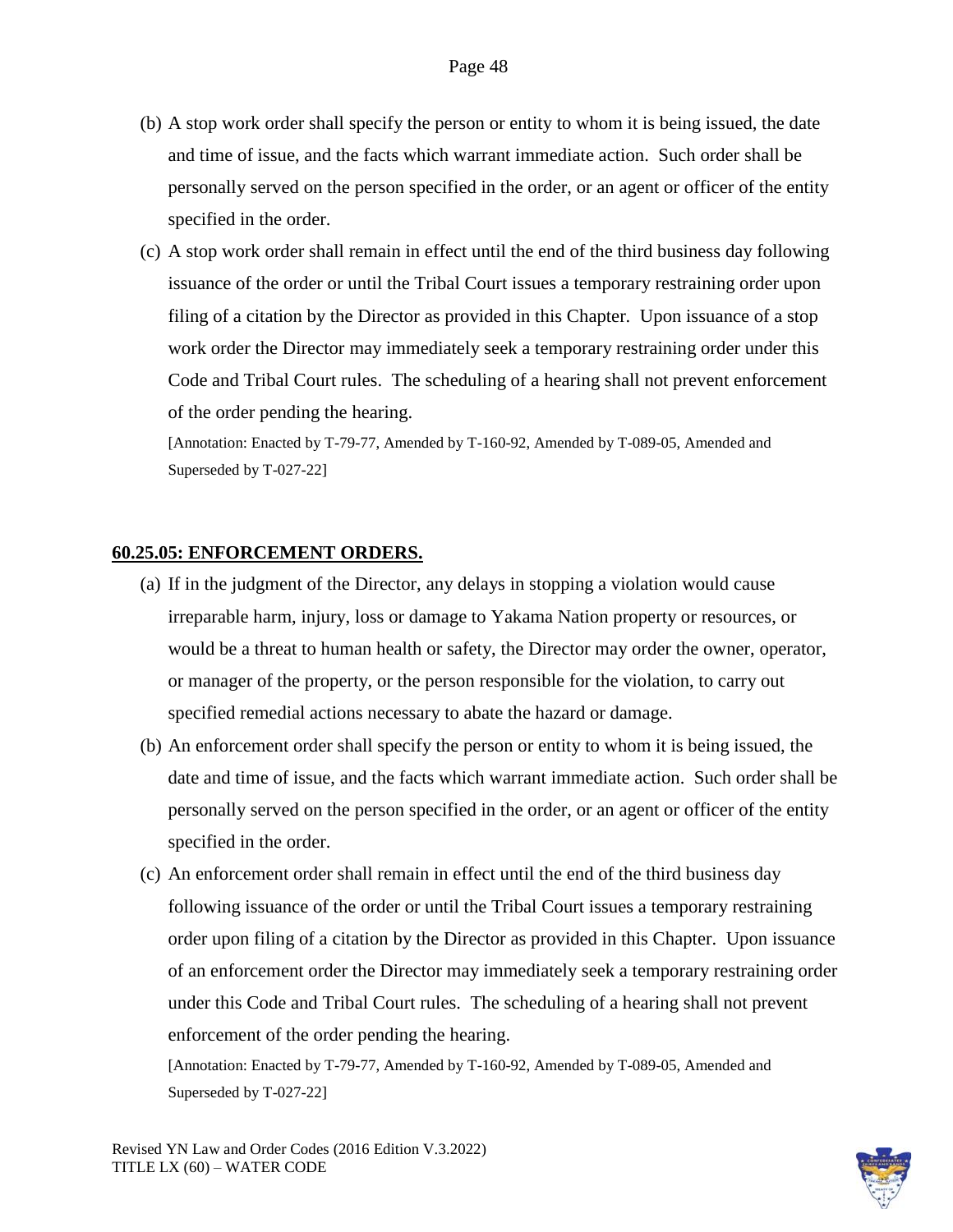#### **60.25.07: COURT ORDERS.**

- (a) If in the judgment of the Director, any delays in stopping a violation would cause irreparable harm, injury, loss or damage to Yakama Nation property or resources, or would be a threat to human health or safety, the Director may file a citation in the Tribal Court for a temporary restraining order. The citation must be accompanied by an affidavit with specific facts clearly showing that immediate and irreparable harm, injury, loss or damage will result before a Court hearing can be held.
- (b) The Court may issue a temporary restraining order, a preliminary injunction or other appropriate relief at any time after filing of the petition and before judgment when:
	- (1) It appears that the Yakama Nation is entitled to the relief demanded in the citation under this Code, and the relief, or any part of the relief, seeks to restrain or enjoin the commission or continuance of an act which, if allowed during the litigation, would cause irreparable harm, injury, loss or damage to Yakama Nation property or resources, or would be a threat to human health or safety; and
	- (2) It appears that the defendant is doing, is about to do, is procuring to be done, or threatens to do an act in violation of this Code concerning the subject matter of the action, and which would render the judgment ineffectual or moot.
- (c) Every temporary restraining order or order granting a preliminary injunction shall set forth the reasons for its issuance, shall be specific in terms, shall describe in reasonable detail the act or acts sought to be restrained, and is binding only upon the parties to the action, their officers, agents, servants, employees, and attorneys, and upon those persons in active concert or participation with any of them who receive actual notice of the order by personal service or otherwise.
- (d) Any violation of the terms of a temporary restraining order or a preliminary injunction is punishable as contempt of court under RYC Section 3.01.35. [Annotation: Enacted by T-79-77, Amended by T-160-92, Amended by T-089-05, Amended and Superseded by T-027-22]

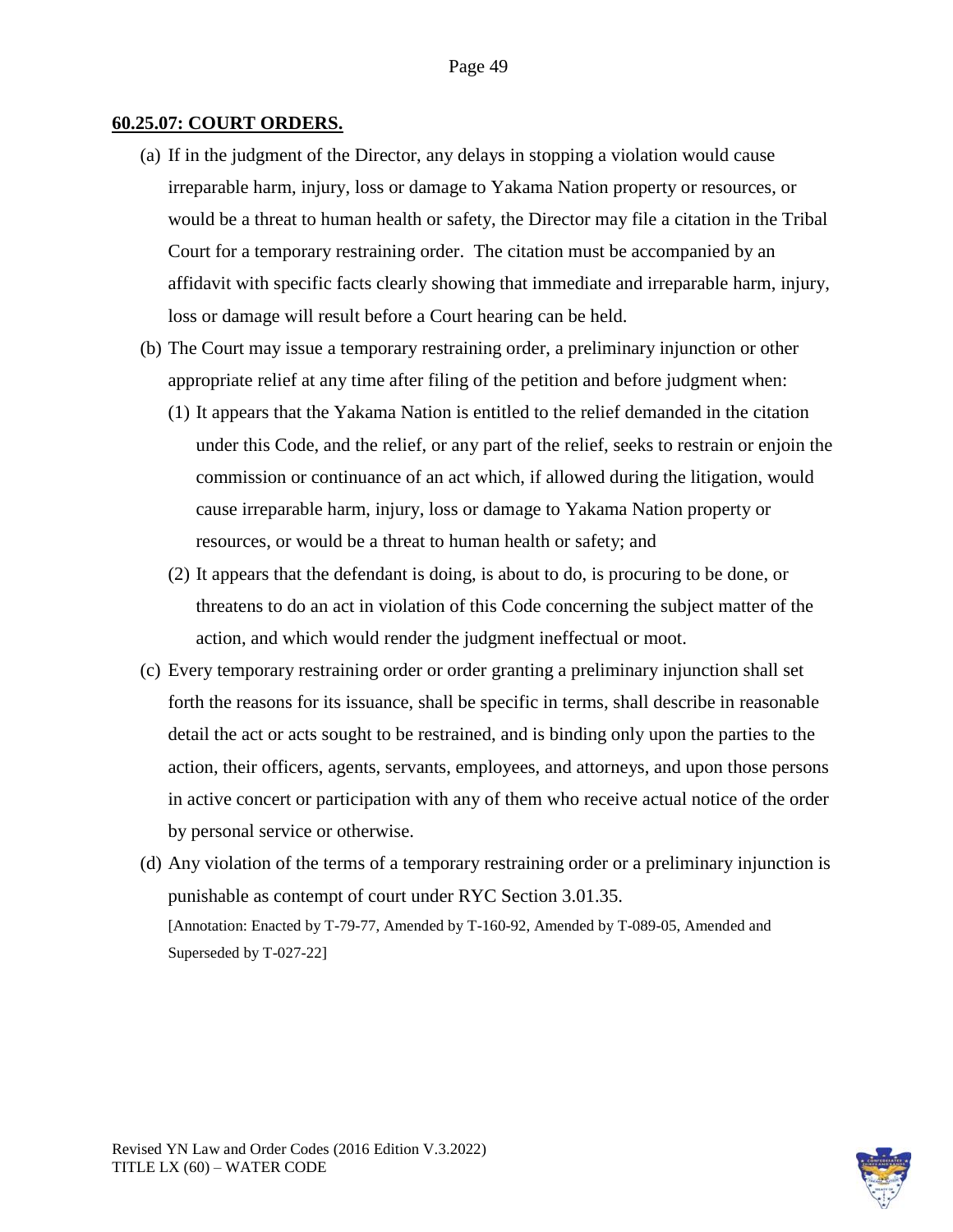#### **60.25.09: EX PARTE TEMPORARY RESTRAINING ORDERS.**

- (a) The Tribal Court may issue a temporary restraining order under this Chapter at any time after filing of a citation and before judgment without written or oral notice to the defendant or to the defendant's counsel when:
	- (1) The Director moves for a temporary restraining order and it clearly appears from specific facts shown by affidavit or by a verified petition that immediate and irreparable harm, injury, loss, or damage to Yakama Nation property or resources will result, or human health or safety would be threatened before the defendant or the defendant's counsel can be heard in opposition;
	- (2) The Director submits an affidavit setting forth the efforts which have been made to notify the defendant or defendant's counsel of the petition, including attempts to provide notice by telephone, and the reasons supporting the claim that notice should not be required; and
	- (3) The temporary restraining order is endorsed with the date and hour of issuance, filed immediately, defines the injury and states why it is irreparable, and states why the order was granted without notice.
- (b) If the Court issues a temporary restraining order without notice, any motion by the Director for a preliminary injunction shall be set for a hearing at the earliest possible time and shall take precedence over all other matters except older proceedings on similar motions. If the Director does not proceed with a motion for a preliminary injunction within three days, the Court shall dissolve the temporary restraining order.
- (c) In such cases where the Director obtains a temporary restraining order without notice to the defendant, upon two days notice to the Director, the defendant may appear and move for dissolution or modification of such restraining order. In such event, the Court shall proceed to hear and determine such motion as expeditiously as time permits.
- (d) A temporary restraining order shall expire by its terms within ten days after entry, or less as the Court may specify. The Court may extend the order for a like period if the Director shows good cause, and shall enter the reasons for the extension into the record. [Annotation: Enacted by T-79-77, Amended by T-160-92, Amended by T-089-05, Amended and Superseded by T-027-22]

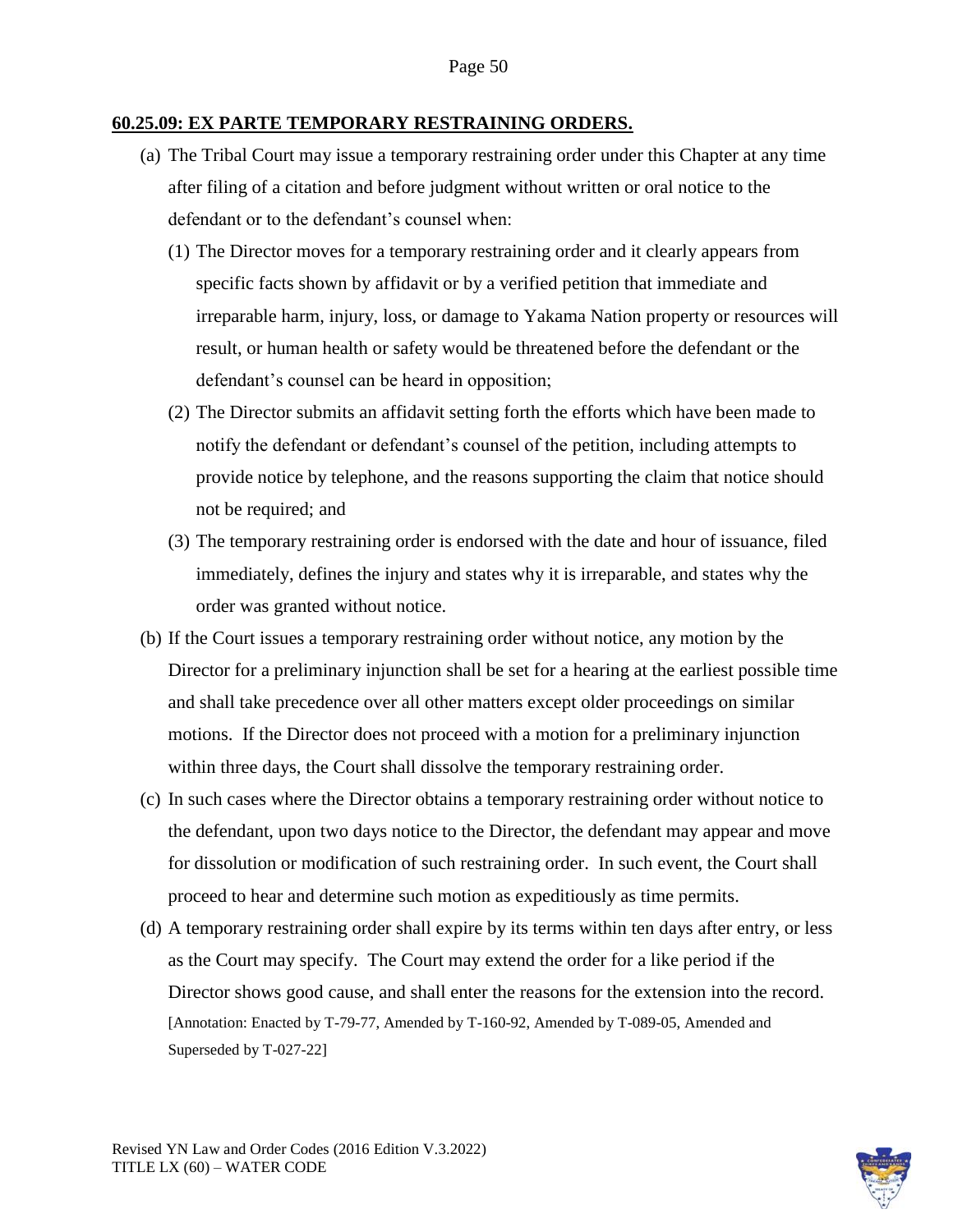#### **60.25.11: PRELIMINARY INJUNCTIONS.**

- (a) No preliminary injunction shall be issued under this Chapter without notice to the defendant at least five days before the time specified for the hearing, unless a different period is fixed by order of the Court.
- (b) At any time before a hearing on a motion by the Director for a preliminary injunction, the parties may stipulate that the trial of the action on the merits shall be advanced and consolidated with the hearing of the injunction. The parties may also stipulate that any evidence received upon a motion for a preliminary injunction, which would be admissible in a trial on the merits, becomes part of the record on trial and need not be repeated at trial.

[Annotation: Enacted by T-79-77, Amended by T-160-92, Amended by T-089-05, Amended and Superseded by T-027-22]

# **CHAPTER 60.27 – YAKAMA NATION GOVERNMENT SUBDIVISIONS AND ENTERPRISES**

### **60.27.01: APPLICABILITY OF WATER CODE.**

Each subdivision and enterprise of the Yakama Nation government shall be subject to, and comply with, all requirements, both substantive and procedural, of this Code in the same manner and to the same extent as any person is subject to such requirements, including but not limited to, payment of permit fees, compliance with all administrative orders, and payment of all civil fines and penalties.

[Annotation: Enacted by T-79-77, Amended by T-160-92, Amended by T-089-05, Amended and Superseded by T-027-22]

### **60.27.03: LIMITED WAIVER OF SOVEREIGN IMMUNITY.**

(a) The Yakama Nation hereby expressly waives any sovereign immunity for an action in Tribal Court by any Yakama Nation subdivision and enterprise with respect to any substantive or procedural requirement of this Code, including, but not limited to, any citation, civil fine, or administrative order under Chapters 60.23 and 60.25 of this Code.

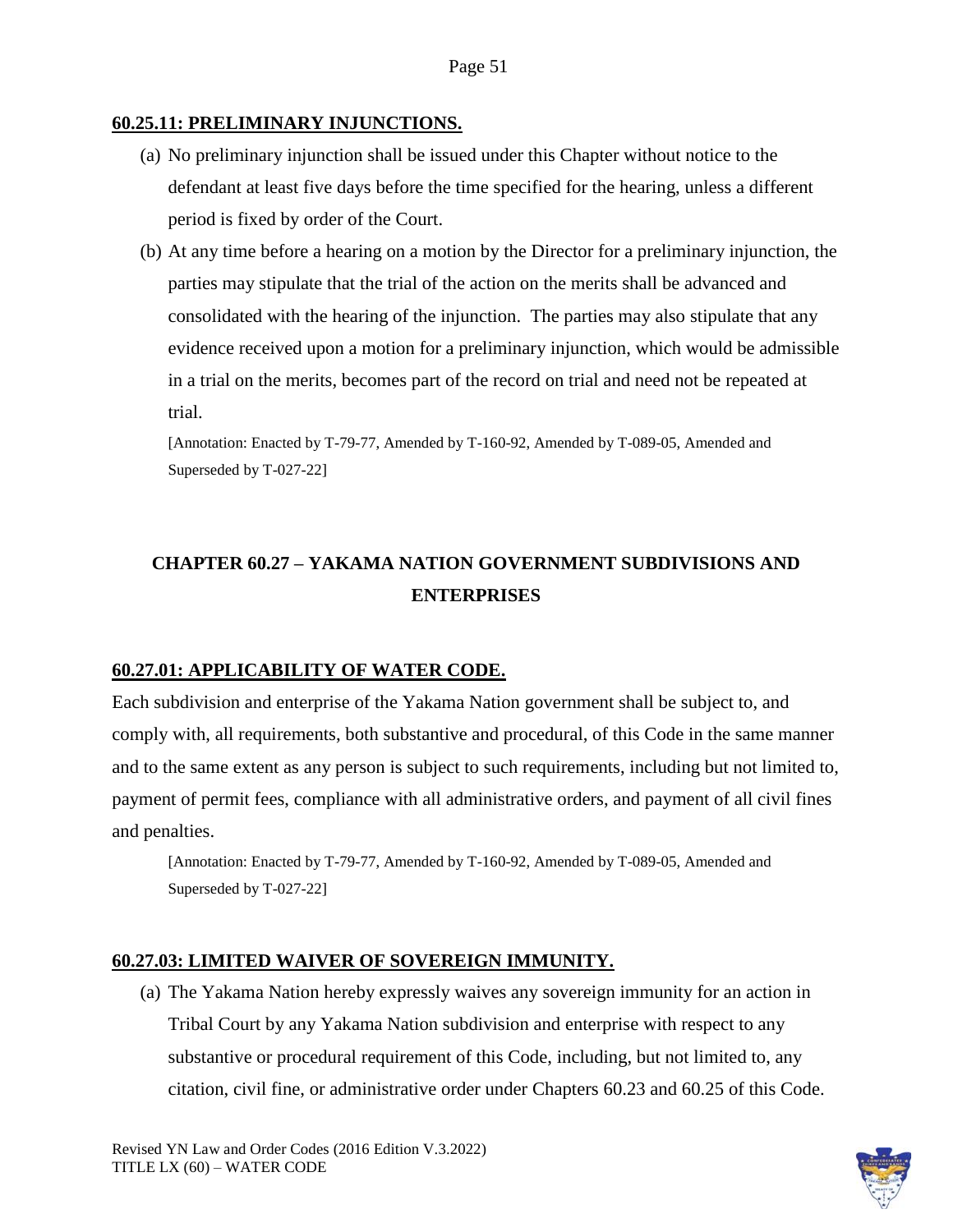- (b) Neither the Yakama Nation, nor any agent, employee, nor officer thereof, shall be immune or exempt from any process or sanction of the Tribal Court with respect to the enforcement of any injunctive relief under Chapter 60.25 of this Code brought by any Yakama Nation subdivision or enterprise.
- (c) Nothing herein shall act to grant jurisdiction to any court other than Tribal Court, nor for any damages or relief beyond what is expressly provided herein.
- (d) Nothing herein shall waive Yakama Nation's sovereign immunity for any action by any party other than a Yakama Nation subdivision or enterprise. [Annotation: Enacted by T-79-77, Amended by T-160-92, Amended by T-089-05, Amended and Superseded by T-027-22]

#### **60.27.05: ENFORCEMENT BY DIRECTOR.**

- (a) If the Director finds that a Yakama Nation subdivision or enterprise has violated a provision of this Code or a permit issued under this Code, the Director may take any action authorized by Chapters 60.23 and 60.25 against such subdivision or enterprise, including assessment of a civil fine.
- (b) Before a final judgment on any enforcement proceeding under this Code by the Director against a Yakama Nation subdivision or enterprise, the Director shall provide an opportunity for the subdivision or enterprise to confer with the Director regarding such enforcement proceeding. In the conference the Director shall encourage settlement of the proceeding.

[Annotation: Enacted by T-79-77, Amended by T-160-92, Amended by T-089-05, Amended and Superseded by T-027-22]

#### **CHAPTER 60.29 – MISCELLANEOUS PROVISIONS**

### **60.29.01: WATER MANAGEMENT PLAN.**

(a) The Director and the Committee, in consultation with the Yakama Nation Department of Natural Resources, shall engage in a planning process for creation of a comprehensive water plan for the Yakama Nation and Yakama Reservation.

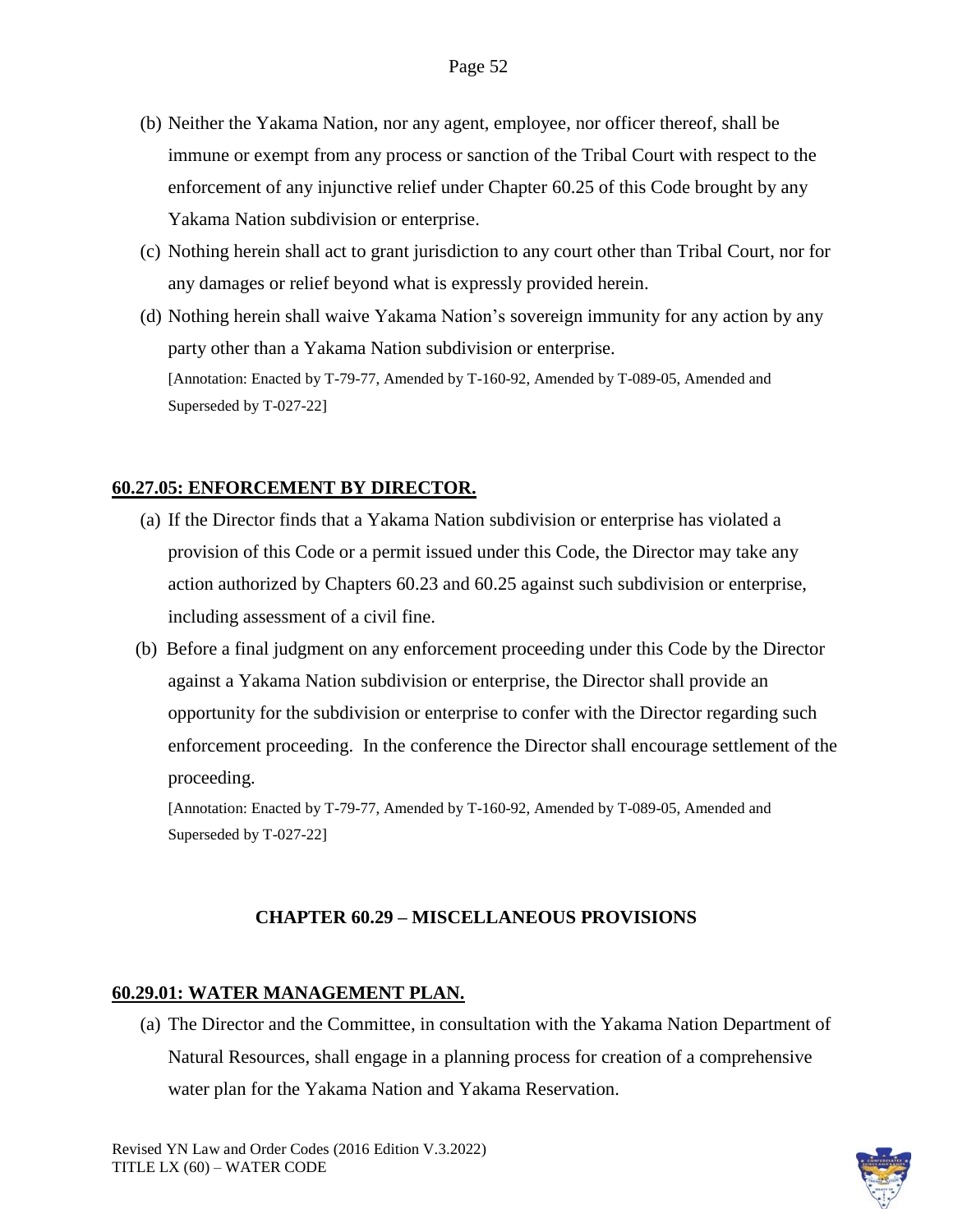- (b) The water management plan shall include an inventory of existing and proposed uses of water resources, which when completed will constitute a basis for determinations on applications for water use permits.
- (c) The Director and the Committee shall engage in a planning process to have all existing and future diversions and withdrawals of water within the Reservation or on off-Reservation trust land metered, measured and reported to the Water Code Administration under such time table as the Director may provide in regulations and to have all diversions and withdrawals equipped with a fish screen. [Annotation: Enacted by T-79-77, Amended by T-160-92, Amended by T-089-05, Amended and

Superseded by T-027-22]

#### **60.29.03: WATER LEASING.**

- (a) The Committee may, following investigation and public notice, institute procedures and fees for assessing Yakama Nation operation and maintenance charges, and for the lease of the tribal water resources to persons using said waters for commercial purposes.
- (b) This Section shall not be interpreted to authorize the sale of water rights. [Annotation: Enacted by T-79-77, Amended by T-160-92, Amended by T-089-05, Amended and Superseded by T-027-22]

#### **60.29.05: PUBLIC RECORDS.**

- (a) The Director and the Committee shall maintain files for all applications, permits, and other activities undertaken in accordance with this Code.
- (b) Copies of applications and permits shall be available for public inspection and copying at the requestor's expense. Nothing herein shall act to make other documents public records.
- (c) Documents which shall not be considered public records include but are not limited to investigative files, preliminary drafts, notes, recommendations, intra-agency documents.
- (d) Public records shall not include any communication with Yakama Nation legal counsel, any communication between Water Code employees and other Yakama Nation staff or elected officials, and any other communication which may be considered privileged.

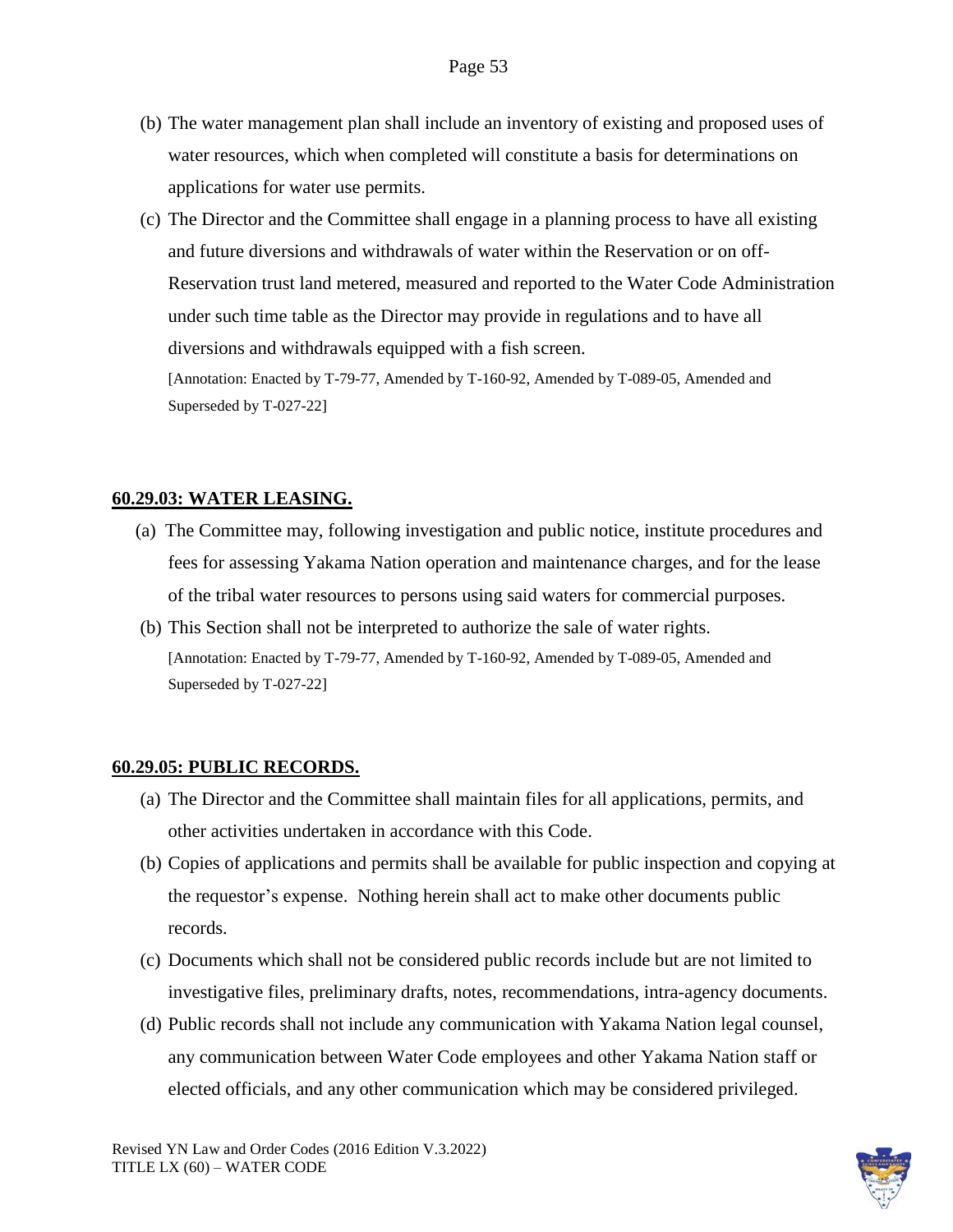### **60.29.07: EXTENSION OF TIME LIMITS.**

All time limits provided for in this Code may be extended by the Director or Committee when the interests of justice so require.

[Annotation: Enacted by T-79-77, Amended by T-160-92, Amended by T-089-05, Amended and Superseded by T-027-22]

### **60.29.09: NOTICE TO CORPORATIONS.**

In any case in which an order, citation, petition or notice of other civil remedy under this Code is issued or brought against a corporation, partnership, or limited liability company, a copy shall be served on any officer or partner of such entity.

[Annotation: Enacted by T-79-77, Amended by T-160-92, Amended by T-089-05, Amended and Superseded by T-027-22]

### **60.29.11: REPRESENTATION.**

Persons appearing at the hearings and other proceedings provided for in this Code may represent themselves, or may, at their own expense, be represented by individuals admitted to practice before the Tribal Court.

[Annotation: Enacted by T-79-77, Amended by T-160-92, Amended by T-089-05, Amended and Superseded by T-027-22]

### **60.29.13: CONSTRUCTION.**

This Water Code shall be liberally construed to effectuate its policies, purposes, and provisions. [Annotation: Enacted by T-79-77, Amended by T-160-92, Amended by T-089-05, Amended and Superseded by T-027-22]

### **60.29.15: SEVERABILITY.**

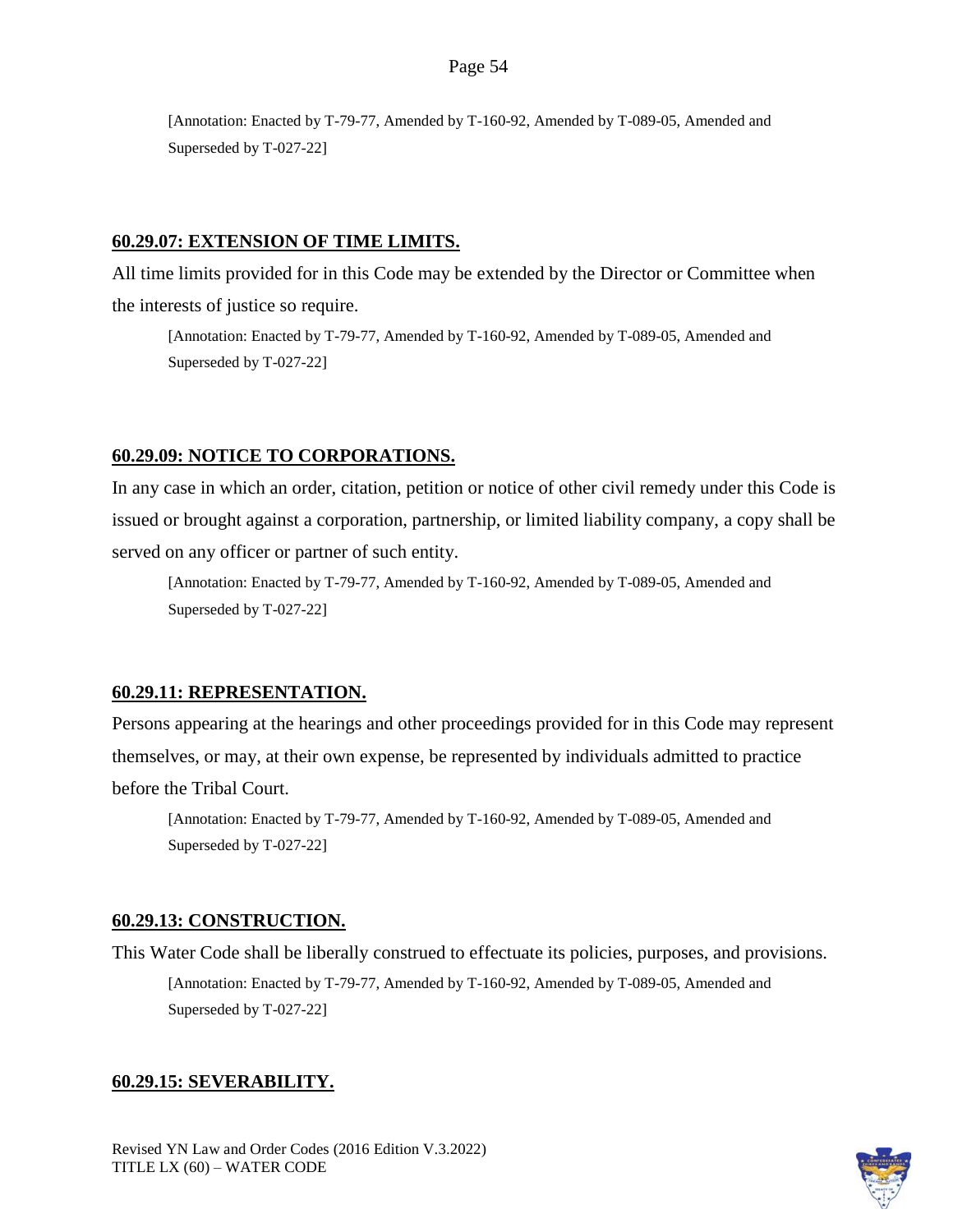Should any provision of this Water Code, or its application to any person, be declared invalid, the remaining provisions of this Code shall remain valid in force and effect, and to this end, the provisions of this Code are severable.

[Annotation: Enacted by T-79-77, Amended by T-160-92, Amended by T-089-05, Amended and Superseded by T-027-22]

# **60.29.17: SOVEREIGN IMMUNITY.**

The Yakama Nation does not waive, alter, or otherwise diminish its inherent rights, privileges, remedies, services, or "sovereign immunity," whether express or implied, by virtue of adopting this Water Code, as guaranteed by the Treaty of 1855, except as provided in Section 60.27.03.

[Annotation: Enacted by T-79-77, Amended by T-160-92, Amended by T-089-05, Amended and Superseded by T-027-22]

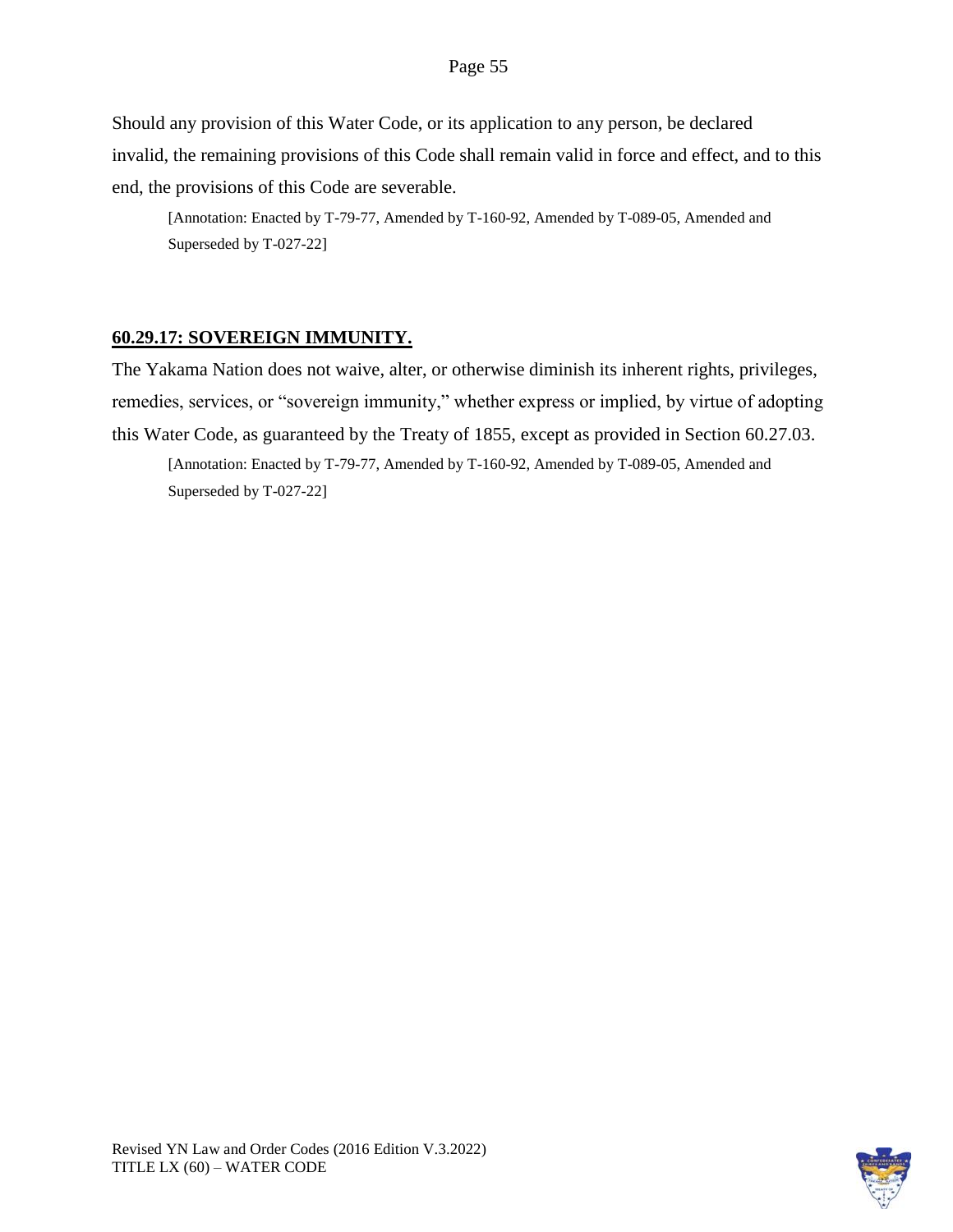| <b>60.01.07: OFF-RESERVATION WATERS AND</b>                  |  |
|--------------------------------------------------------------|--|
|                                                              |  |
|                                                              |  |
|                                                              |  |
|                                                              |  |
|                                                              |  |
| <b>CHAPTER 60.03 - ROADS, IRRIGATION AND LAND COMMITTEE8</b> |  |
|                                                              |  |
|                                                              |  |
|                                                              |  |
|                                                              |  |
| <b>CHAPTER 60.05 - WATER CODE DIRECTOR</b>                   |  |
|                                                              |  |
|                                                              |  |
|                                                              |  |
|                                                              |  |
|                                                              |  |
| 60.05.11: INFORMATION AND FACT-FINDING FUNCTION.  13         |  |
|                                                              |  |
| <b>CHAPTER 60.07-WATER SUPPLY FORECAST AND ALLOCATION</b>    |  |
| 60.07.01: DECLARATION OF HYDROLOGIC CONDITIONS 14            |  |
|                                                              |  |
| <b>CHAPTER 60.09 - WATER USE PERMITS</b>                     |  |
|                                                              |  |
|                                                              |  |
|                                                              |  |
|                                                              |  |

# **CHAPTER 60.01 – GENERAL PROVISIONS**

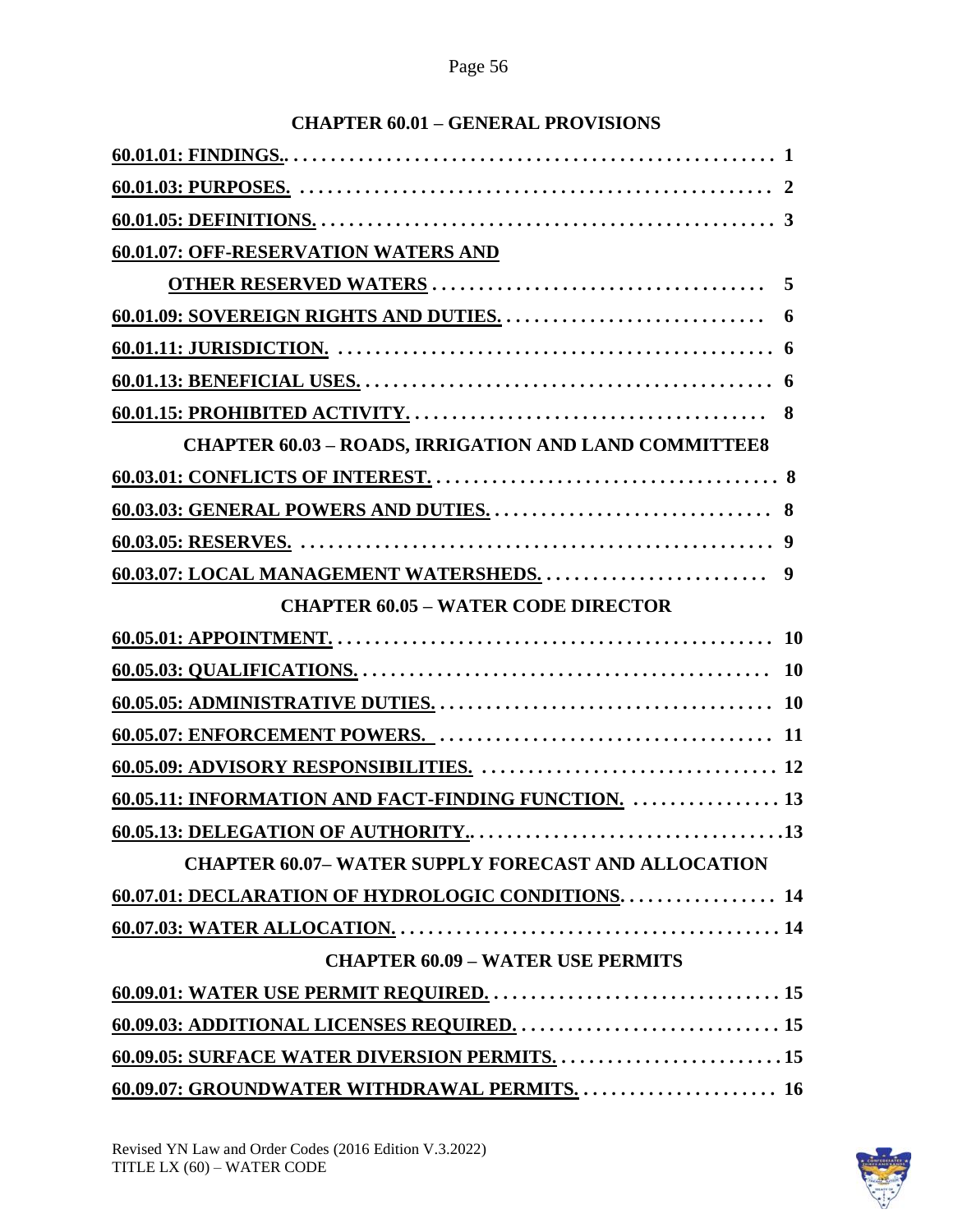| 60.09.15: APPLICATION FOR PERMIT PROCEDURES.  19         |
|----------------------------------------------------------|
|                                                          |
|                                                          |
|                                                          |
|                                                          |
|                                                          |
|                                                          |
|                                                          |
|                                                          |
| <b>CHAPTER 60.11 - MINIMUM INSTREAM FLOWS</b>            |
| 60.11.01: ESTABLISHMENT OF MINIMUM INSTREAM FLOWS.  25   |
| 60.11.03: INSTREAM FLOW RECOMMENDATIONS.  26             |
|                                                          |
|                                                          |
| <b>CHAPTER 60.13 - WELL CONSTRUCTION AND</b>             |
| <b>DECOMMISSION STANDARDS</b>                            |
|                                                          |
|                                                          |
|                                                          |
|                                                          |
|                                                          |
|                                                          |
|                                                          |
| <b>CHAPTER 60.15 - HYDRAULIC PERMITS</b>                 |
|                                                          |
|                                                          |
| 60.15.05: APPLICATION AND PERMIT ISSUANCE PROCEDURE.  31 |
|                                                          |

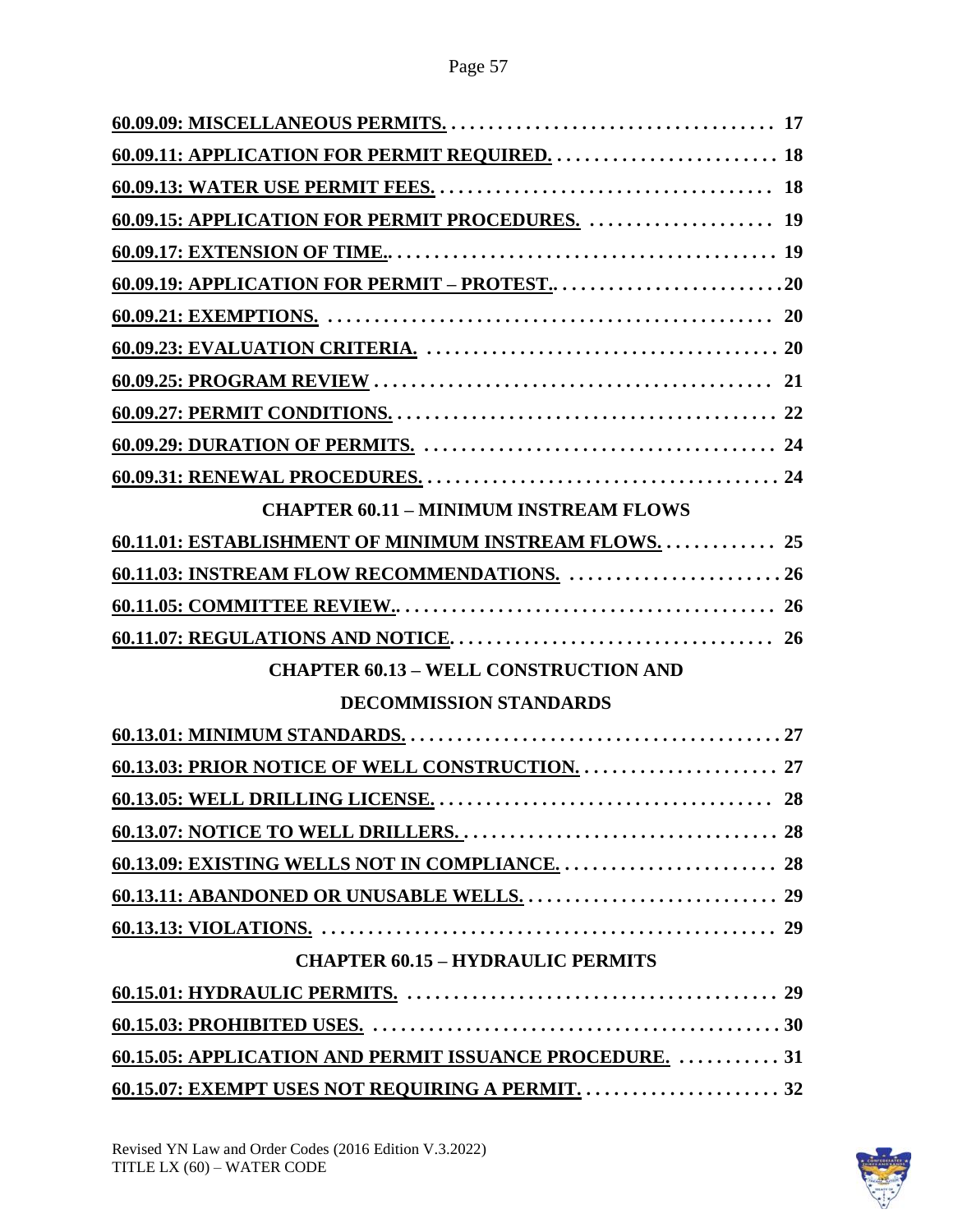| 60.15.09: PROCEDURES FOR DENIED HYDRAULIC PERMIT.  33  |  |
|--------------------------------------------------------|--|
|                                                        |  |
|                                                        |  |
| <b>CHAPTER 60.17- PROTESTS OF PERMIT DECISIONS</b>     |  |
|                                                        |  |
|                                                        |  |
|                                                        |  |
|                                                        |  |
|                                                        |  |
|                                                        |  |
| 60.17.13: PROTEST HEARING – EVIDENCE AND MATERIALS. 37 |  |
|                                                        |  |
| <b>CHAPTER 60.19 - PERMIT REVOCATION</b>               |  |
|                                                        |  |
|                                                        |  |
|                                                        |  |
|                                                        |  |
| <b>CHAPTER 60.21 - APPEALS OF COMMITTEE DECISIONS</b>  |  |
|                                                        |  |
|                                                        |  |
|                                                        |  |
|                                                        |  |
|                                                        |  |
| <b>CHAPTER 60.23 - PENALTIES AND ENFORCEMENT</b>       |  |
|                                                        |  |
|                                                        |  |
|                                                        |  |
|                                                        |  |
|                                                        |  |
|                                                        |  |

# **CHAPTER 60.25 – EMERGENCY POWERS.**